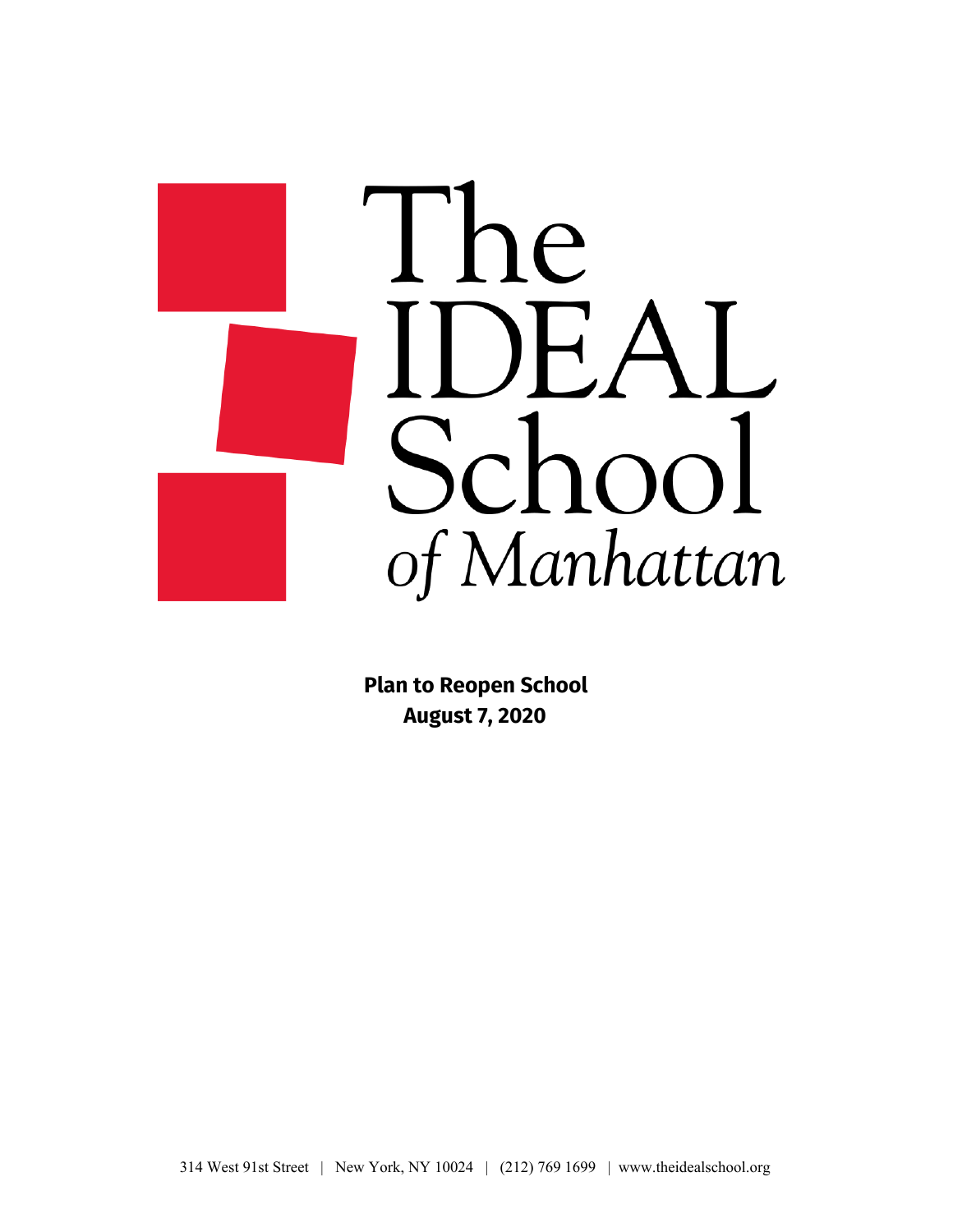| <b>The IDEAL School of Manhattan</b>                     | 4  |
|----------------------------------------------------------|----|
| COVID Committee of the Board of Trustees                 | 4  |
| Administrative and Staff COVID Working Group             | 4  |
| <b>Consulting Experts</b>                                | 4  |
| <b>Introduction</b>                                      | 5  |
| <b>Process and Research</b>                              | 5  |
| Mission, History, and Student Body                       | 8  |
| <b>IDEAL's Reopening Plan: A Hybrid Model</b>            | 10 |
| Distance Learning                                        | 11 |
| <b>Phasing Into In-Person Learning</b>                   | 12 |
| 2020-21 Calendar: Some Important Dates                   | 13 |
| <b>Reopening the Lower School</b>                        | 14 |
| <b>Capacity and Social Distancing</b>                    | 14 |
| Lower School Arrival, Dismissal, and Supplies            | 14 |
| <b>Reopening the Upper School</b>                        | 15 |
| Capacity and Social Distancing                           | 15 |
| Upper School Arrival, Dismissal, and Supplies            | 16 |
| <b>Teaching and Learning</b>                             | 17 |
| Learning Models and Identification of Instructional Gaps | 17 |
| Assemblies                                               | 18 |
| Arts                                                     | 18 |
| <b>Physical Education</b>                                | 19 |
| <b>Therapies</b>                                         | 20 |
| Technology, Equity, and Access                           | 20 |
| <b>Extracurricular Activities</b>                        | 21 |
| <b>Field Trips</b>                                       | 21 |
| <b>Extended Day</b>                                      | 21 |
| <b>Clubs and Sports</b>                                  | 21 |
| <b>Social and Emotional Well-Being</b>                   | 21 |
| Lower School                                             | 22 |
| <b>Upper School</b>                                      | 23 |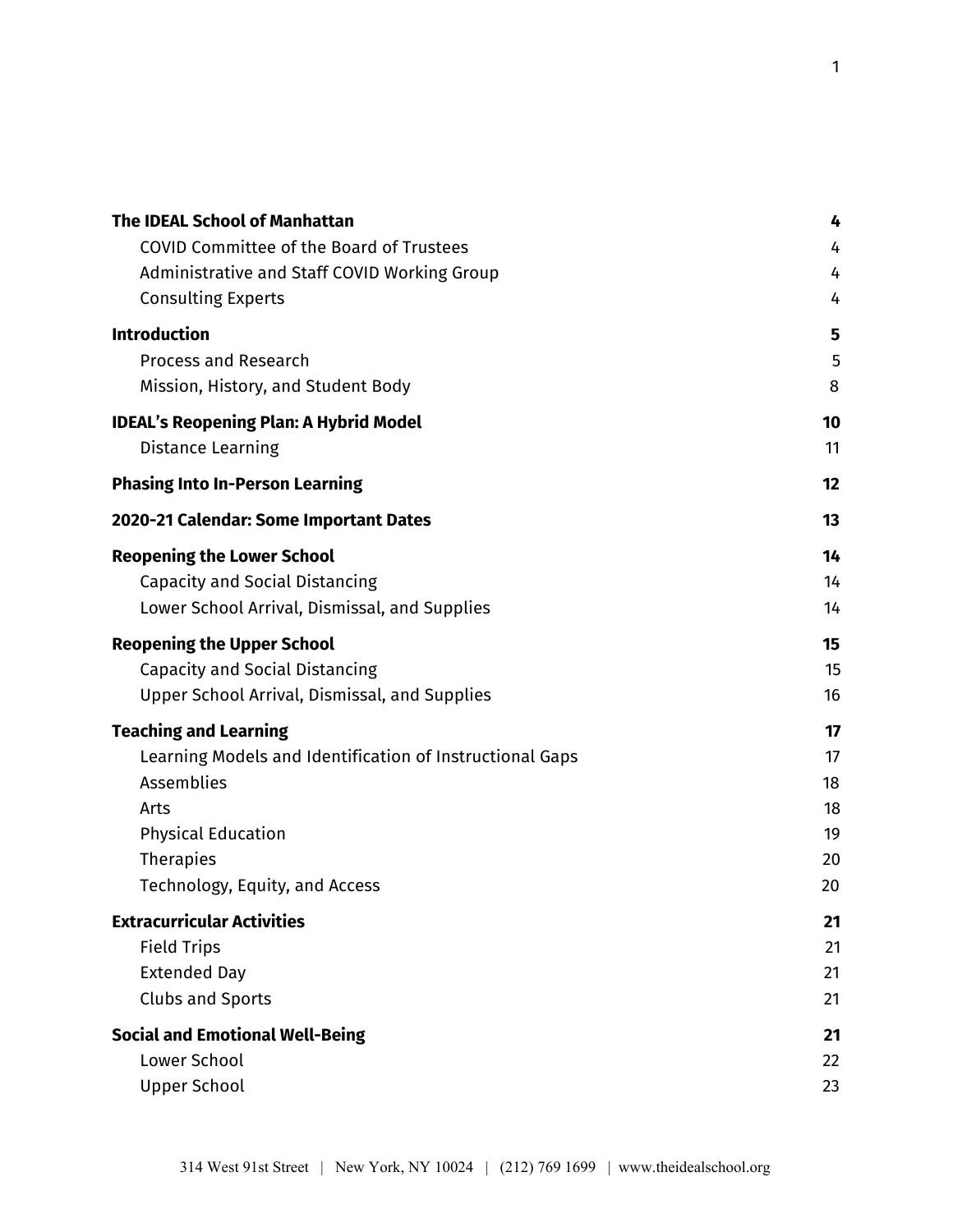| <b>Extracurricular Activities</b><br><b>Faculty and Staff</b>    | 24<br>24 |
|------------------------------------------------------------------|----------|
| <b>Communication/Family and Community Engagement</b>             | 24       |
| Reopening Communications                                         | 24       |
| <b>Upcoming Meetings</b>                                         | 25       |
| <b>Schoolwide Communications</b>                                 | 25       |
| Professional Development and Training                            | 25       |
| <b>Attendance</b>                                                | 26       |
| Communicating Concerns About Teaching and Learning               | 26       |
| <b>Operations</b>                                                | 27       |
| Transportation                                                   | 27       |
| <b>Visitor Policy</b>                                            | 27       |
| <b>Office Spaces</b>                                             | 28       |
| <b>Food Services</b>                                             | 28       |
| <b>Vulnerable Populations</b>                                    | 28       |
| <b>Health and Safety</b>                                         | 29       |
| Policies Adapted or Created in Response to the COVID-19 Pandemic | 29       |
| <b>Responsible Parties</b>                                       | 29       |
| <b>Site Safety Monitors</b>                                      | 30       |
| <b>Building Systems and Maintenance</b>                          | 30       |
| Collaboration with B'nai Jeshurun                                | 31       |
| <b>Emergency Drills</b>                                          | 32       |
| <b>Monitoring</b>                                                | 33       |
| Screening                                                        | 33       |
| <b>Travel</b>                                                    | 33       |
| <b>Testing Protocols and Responsibility</b>                      | 34       |
| <b>Monitoring Community Health</b>                               | 34       |
| <b>Containment</b>                                               | 35       |
| Self-Reporting                                                   | 35       |
| School Health Offices, Isolation, and Collection                 | 35       |
| <b>Exposed Individuals</b>                                       | 36       |
| <b>Sick Policy</b>                                               | 36       |
| <b>Contact Tracing and Communication</b>                         | 37       |
| Return to School                                                 | 37       |
| <b>PPE and Face Coverings</b>                                    | 38       |
| Hygiene, Cleaning, and Disinfection                              | 39       |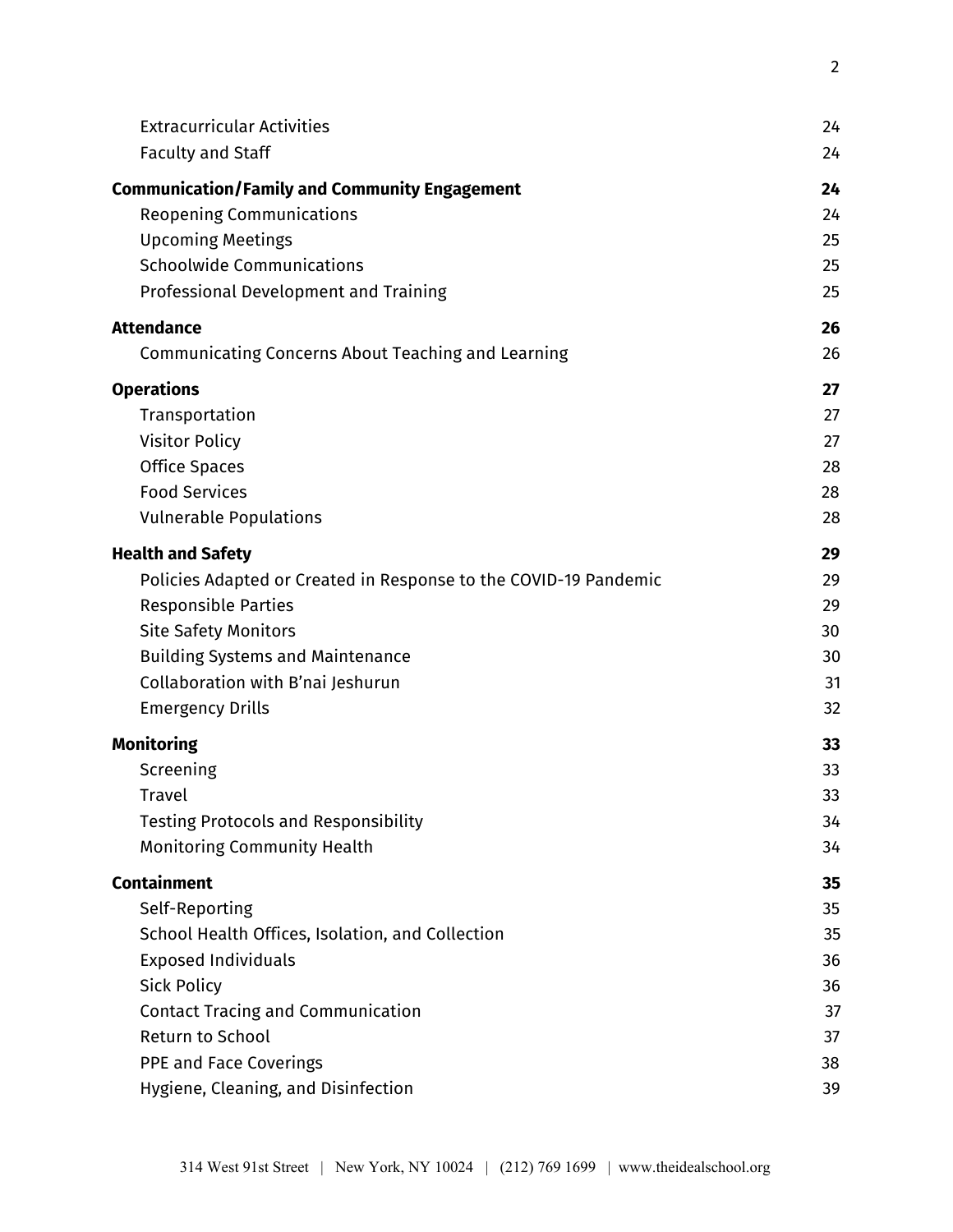| <b>Closure</b>              | 40 |
|-----------------------------|----|
| <b>Triggers</b>             | 40 |
| <b>Operational Activity</b> | 40 |
| Communication               | 40 |
| <b>Works Cited</b>          | 40 |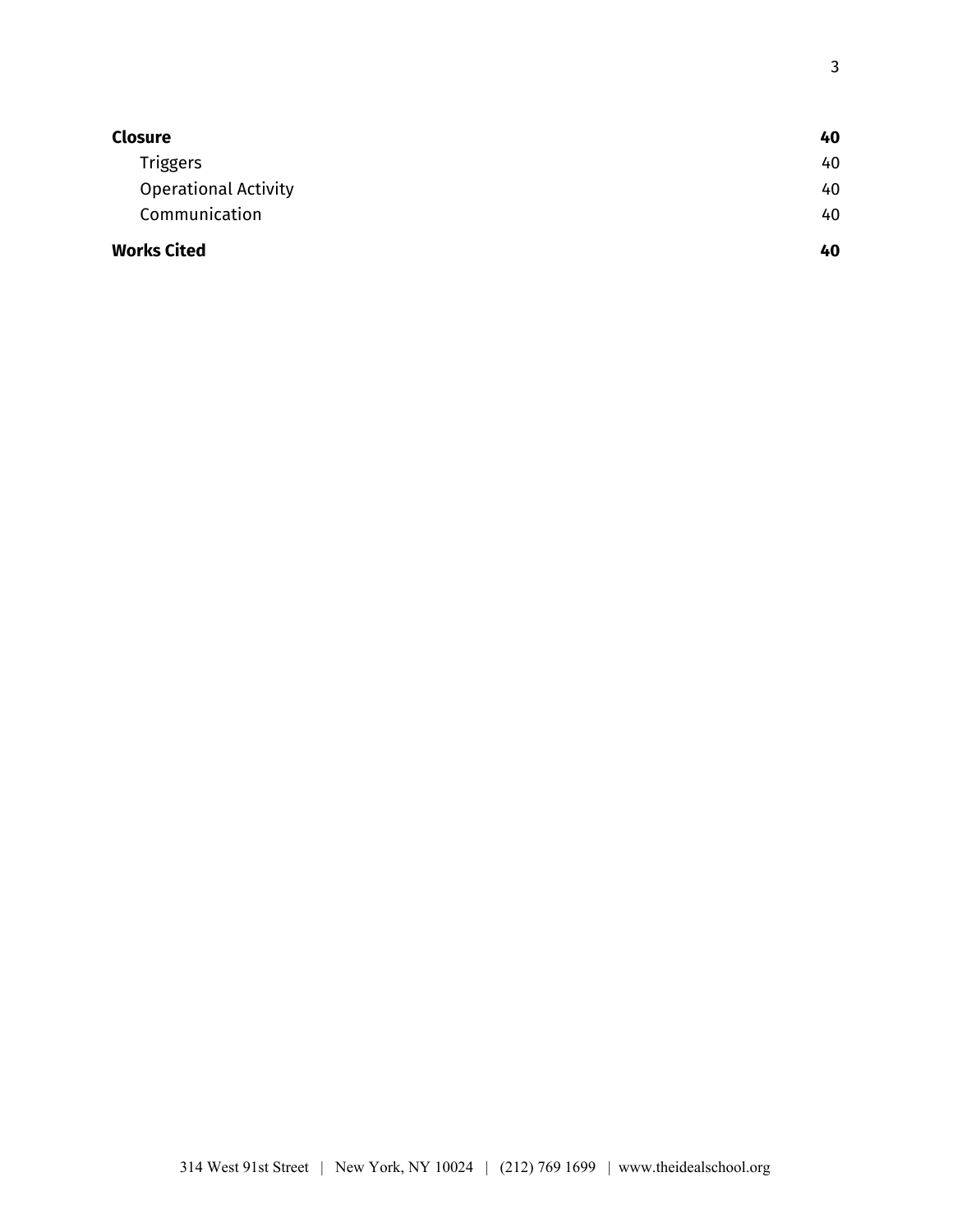## **The IDEAL School of Manhattan**

### <span id="page-4-1"></span><span id="page-4-0"></span>**COVID Committee of the Board of Trustees**

Jay Eisenhofer, President Dan Kesten, Vice President Fred Neuman, Vice President Tracy Nixon, Vice President Michelle Smith, Treasurer Tar-kee Williams, Parents Association President Janet Wolfe, Head of School Audra Zuckerman, Secretary

### <span id="page-4-2"></span>**Administrative and Staff COVID Working Group**

Jorge Chica, Director of Technology Margaret Conklin, Director of Finance Margaret Egan, Director of Learning Support Tara Fersko, Director of Dylan Program Janie Fox, Director of Therapies and Related Services Elizabeth Hazelwood, Lower School Head Sam Keany, Upper School Head Joseph Kemp, Director of Communications Karlene Kerr, Lower School Nurse Emily Kuntz, Assistant Upper School Head Shea Mandolesi, Assistant to the Head of School Shauna McPherson, Upper School Nurse Amanda Menzie, Human Resources Director Lori Murphy, Director of Admissions and Enrollment Ari Schwab, Coordinator of Academic Technology Janet Wolfe, Head of School

#### <span id="page-4-3"></span>**Consulting Experts**

Dr. Ava Dawson, DNP, RN, CPNP-PC Dr. William Greendyke, MD, Assistant Professor of Medicine at CUMC and Associate Hospital Epidemiologist, New York-Presbyterian Hospital Gordon Jensen, Director of Facilities, The Horace Mann School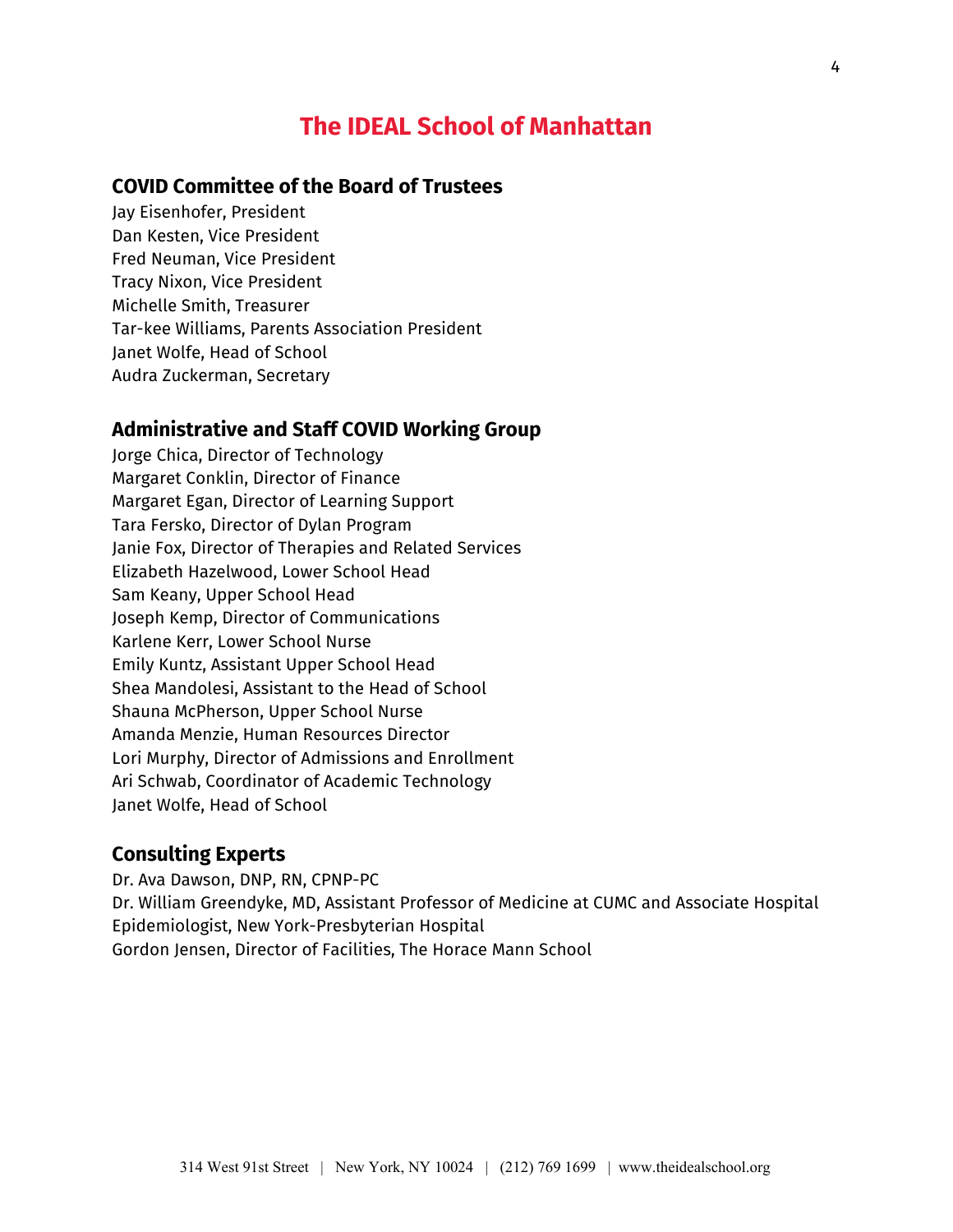## **Introduction**

#### <span id="page-5-1"></span><span id="page-5-0"></span>**Process and Research**

The Board of Trustees established its COVID Committee in May 2020 to develop a plan and design for the reopening of IDEAL. The COVID Committee met regularly over the course of the summer to discuss and review plans, guidelines, concerns, research, and feedback. The Administrative Working Group also met regularly over the course of the summer to discuss the Board's priorities and to develop implementation plans reflecting the Board's design and including protocols to comply with all city, state, and federal health protocols and guidelines. Additionally, a member of the Board's Executive and COVID Committees, the Head of School, and the Director of Finance meet regularly with the Director of B'nai Jeshurun, where IDEAL leases space for its Upper School. Additional members of IDEAL's leadership team have also collaborated with B'nai Jeshurun's leadership to prepare for reopening. The COVID Committee also sought feedback from the community through weekly staff and family surveys conducted during the spring on distance learning and through two rounds of staff and family surveys in the summer on reopening considerations. Members of the administrative team have begun and will continue to meet with smaller groups of faculty to fine-tune plans for specific aspects of IDEAL's hybrid model. Essential to the planning of the Board and administrative team has been the school's ongoing consultation and relationships with experts in the fields of epidemiology (Dr. William Greendyke, MD, Assistant Professor of Medicine at CUMC and Associate Hospital Epidemiologist at New York-Presbyterian Hospital), school nursing (Dr. Ava Dawson, DNP, RN, CPNP-PC, Health Director at Little Red School House & Elisabeth Irwin High School), and facility management (Gordon Jensen, Facilities Director, Horace Mann School).

In developing a Reopening Plan for the 2020-21 school year, IDEAL's Board of Trustees focused on a design that would allow the school to live its mission and foster a community based on the core values of Inclusion, Diversity, Excellence, Acceptance, and Leadership. We believe that IDEAL's Reopening Plan reflects the vision and mission of the founders while complying with all city, state, and federal health protocols and guidelines to ensure the safety and health of our students, faculty, and staff, and families. This plan prioritizes an in-person reopening, in-person instruction, and support for students, including younger students and students with disabilities, who benefit from and are better able to access instruction in-person, while allowing choice for families and providing the school with the ability to shift easily to distance learning as needed. According to Unicef, "at the height of nation-wide lockdowns in April, approximately 91 per cent of the world's students in more than 194 countries were out of school. This has caused immeasurable disruption to the lives, learning and wellbeing of children around the world."<sup>1</sup> It also provides an emphasis on a scaffolded reentry, with structures for social and emotional support for students, as well as

<sup>&</sup>lt;sup>1</sup> Heading back to school in the pandemic, [UNICEF](https://www.unicef.org/coronavirus/heading-back-school-in-pandemic?utm_source=facebook&utm_medium=organic&utm_campaign=coronavirus&fbclid=IwAR3zFndHYQCoFK6pJKz89vjNppNfgSL9AUEc6CQZHM_QI5VrnsLZNd9b99k), July 24, 2020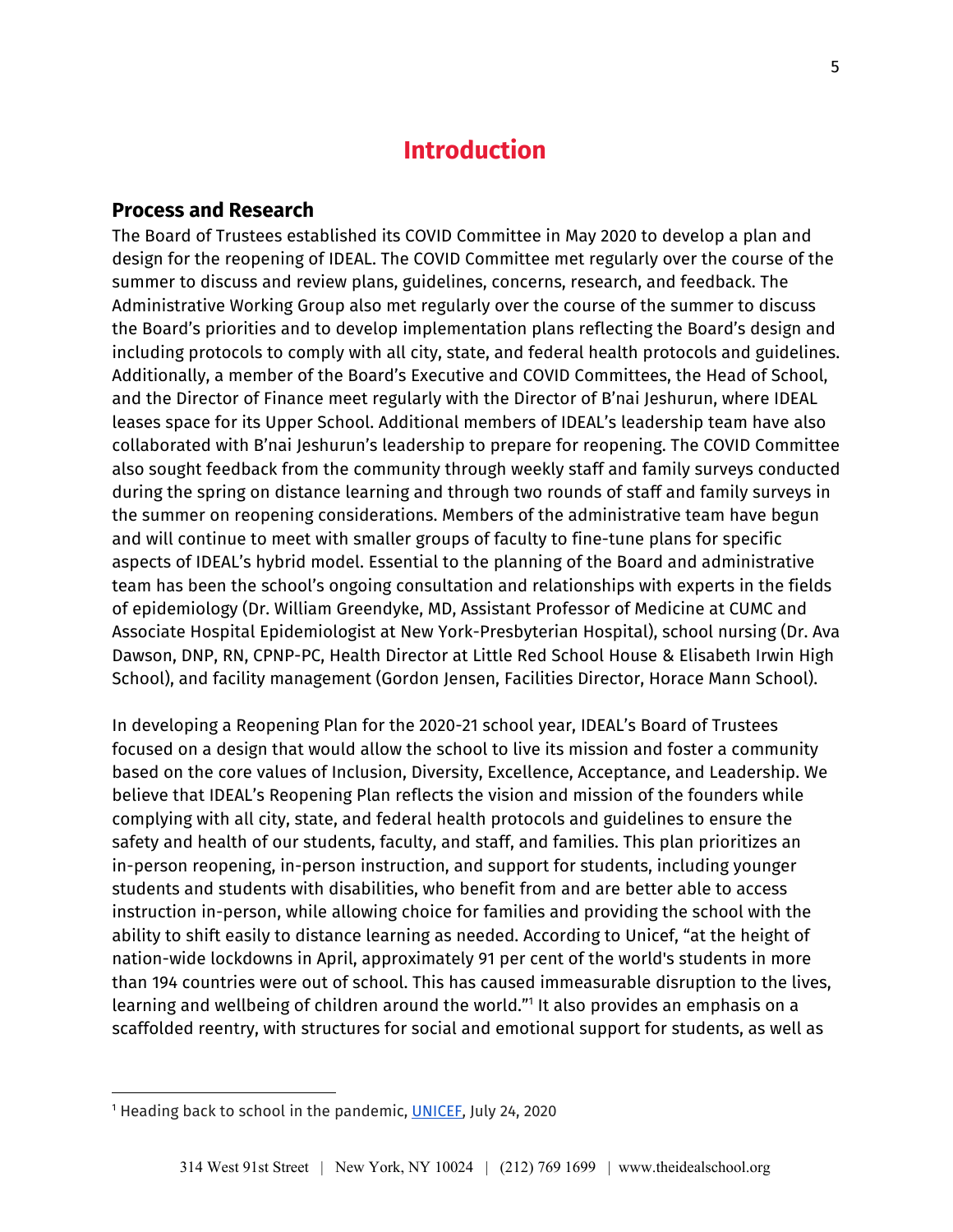support for the well-being, planning, and work of faculty and staff as a result of the trauma and loss experienced during this unprecedented time.

The Board and administration of the school recognize that there is an inherent tension between the risk factors presented by COVID-19 and serving our students and our mission. The school's process involved careful consideration of risk factors including transmission to students, families, and faculty and staff and through public transportation; the negative and potentially lifelong impact of not offering in-person instruction to our students, who overwhelmingly represent those underserved populations that are most at risk from the closure of in-person schools; the current state of the virus in New York City and State; and the experiences of other nations and areas of the United States that have reopened schools.

In discussing the shape of the fall, the school considered the risks of transmission to students, families, and our faculty and staff, as well as the risks of transmission through travel on public transportation. Data suggest that the risk of transmission to students, in general, is relatively low. As of July 30, 2020, children 18 years old and under accounted for approximately 8.8% $^{\rm 2}$  of cases and fewer than 0.1% of deaths. $^{\rm 3}$  Mortality for children during this COVID-19 pandemic has been lower than in the mortality in each of the last five flu seasons. $^4$  Multisystem Inflammatory Syndrome (MIS-C) is a concern, but the numbers still appear to be relatively low--186 patients with MIS-C in 26 states, 4% mortality rate. $^5$  Studies also show that children are less likely to be the first person in a family unit to become infected with COVID-19 and that children are the initial, or index, case in fewer than 10% of COVID-19 family clusters<sup>6</sup>.

Transmission to faculty and staff by students is also an essential concern in weighing factors and planning for a school's reopening. Evidence provided by limited early studies suggests, however, that children are not the primary spreaders in schools. The risk of transmission increases from students age 10 and above and underlying conditions in adults may increase the severity of COVID-19 symptoms.

Transmission as a result of public transportation was also a focus of the school's study. In New York, at the start of the pandemic, before PPE was mandated and new cleaning

<sup>2</sup> Children and COVID-19: State Data Report, A joint report from the American Academy of Pediatrics and the Children's Hospital Association, Fig 3. Percent of Cumulative COVID-19 Cases that were Children: 7/30/20

<sup>3</sup> Ibid., Appendix Table 2C: Summary of Child Mortality Data from 5/21-7/30

<sup>4</sup> Influenza-Associated Pediatric Mortality, CDC Fluview [website](https://gis.cdc.gov/grasp/fluview/pedfludeath.html)

<sup>5</sup> Safely Reopening Schools, Infectious Diseases Society of America, Town Hall Presentation, July 16, 2020, IDSA: Safely Reopening Schools, Infectious Diseases Society of America, Town Hall Presentation, July 16, 2020, p. 6

<sup>6</sup> Jonas F. Ludvigsson, Children are unlikely to be the main drivers of the COVID-19 pandemic – A systematic review, Acta Pædiatrica, Volume109, Issue 8, August 2020, p. 1525-1530 *and* COVID-19 in schools – the experience in NSW, National Centre for Immunisation Research and Surveillance (NCIRS), 26 April 2020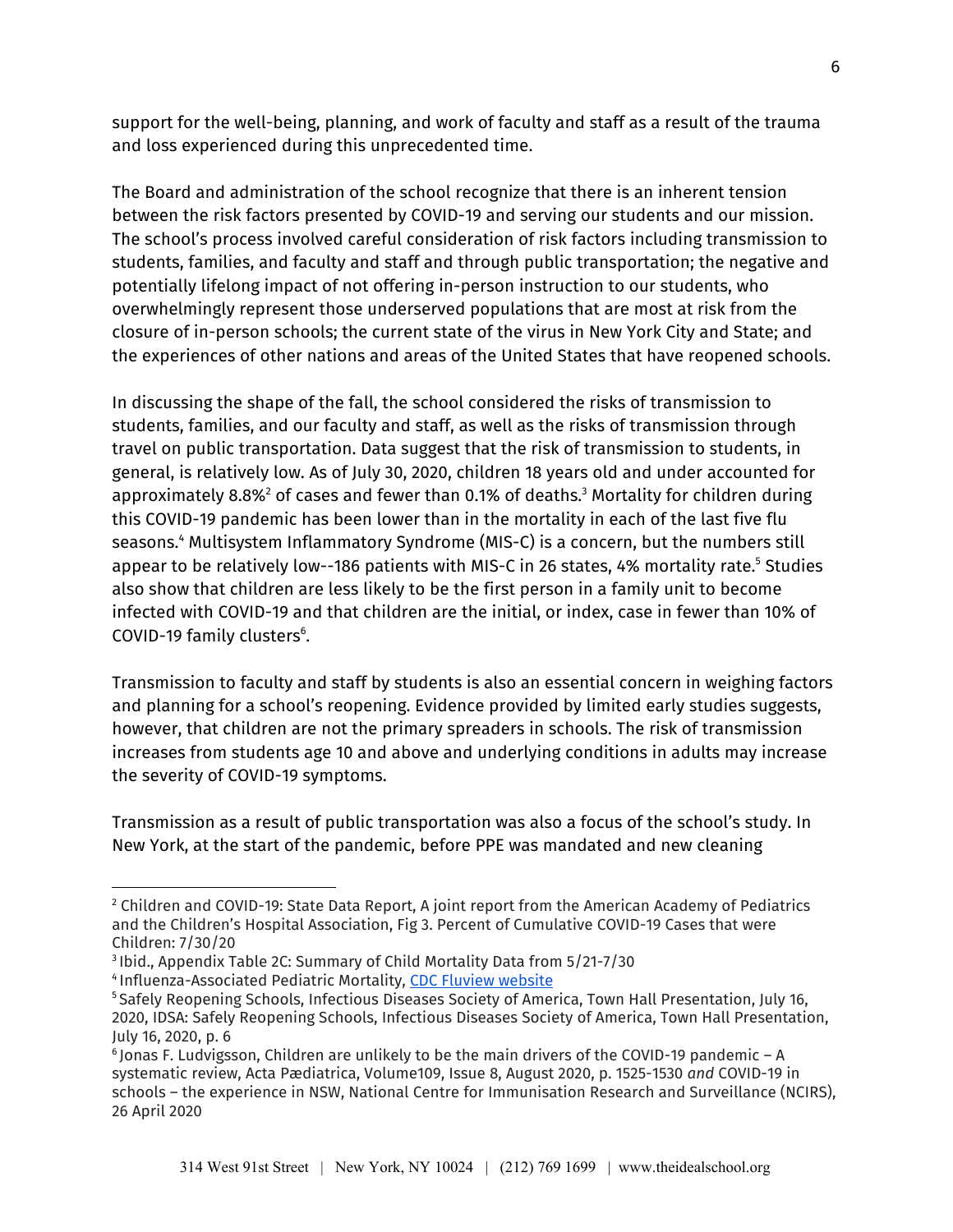procedures implemented, 4,000 transit workers tested positive and there were 131 deaths. Studies of clusters of COVID-19 in Paris and Austria in April and May revealed that there were no clusters of COVID-19 linked to public transportation. There is concern that, while transmission on public transportation is low now, it could rise once more individuals return to work and school. Transmission on the subway will need to be studied on an ongoing basis as schools and businesses reopen in the fall<sup>7</sup>.

In addition to reviewing the health risks of COVID-19, the school also studied the very serious risks of not returning as regards the academic progress and social and emotional health of students, especially those in our populations. Schools provide a crucial source for social-emotional support for all students, and students' relationships with and access to faculty and staff are essential to their health and well-being. When students are not in an in-person learning environment, they face increased risk of depression, isolation, and even suicide. Instances of hunger, neglect, or abuse may go unidentified, especially as children may have a harder time asking for help in instances of hunger, neglect, or abuse due to the presence of family members in the distance learning environment. Younger students and students with disabilities struggle to manage technological requirements of distance learning in a way that can negatively impact their learning. $\textsuperscript{s}$  Students who are at a socioeconomic disadvantage and who have special needs experience an increase in the achievement gap and miss critical experiences and instruction in social-emotional skills, safety, nutrition, and physical activity.<sup>9</sup> There is significant concern that the deficits children may acquire in reading and math skills without access to in-person instruction compound and can last a lifetime. 10

Recognizing both the health risks posed by the COVID-19 pandemic and the risks to students' health, safety, academic, and social-emotional growth posed by the lack of access to in-person learning, the school also studied instances of recurrence in schools that returned to face-to-face instruction, as well as successful returns to school globally and locally. In Israel, for example, where schools initially reopened in May without appropriate precautions including PPE and social distancing and at the same time as gyms and restaurants, 244 new infections among children and school personnel, including 130 at one school, were reported $^{\rm 11}$ . As of July 6, in Texas, where schools reopened while some counties still had a positive test rate of 5%, over 1,300 cases in over 800 child care facilities (894 staff; 441 children). In July, a camp in Missouri closed after 41 campers and staff were infected; 4 days later, 82 total

<sup>7</sup> Christina Goldbaum, Is the Subway Risky? It May Be Safer Than You Think, The New York Times, August 2, 2020

<sup>&</sup>lt;sup>8</sup> The Importance of Reopening America's Schools this Fall, [CDC](https://www.cdc.gov/coronavirus/2019-ncov/community/schools-childcare/reopening-schools.html#:~:text=Reopening%20schools%20creates%20opportunity%20to,staff%20and%20all%20their%20families.&text=CDC%20COVID%20Data%20Tracker.)

<sup>9</sup> Trisha Korioth, AAP interim guidance on school re-entry focuses on mitigating COVID-19 risks, American Association of Pediatricians, June 26, 2020

<sup>10</sup> Emma Dorn, Bryan Hancock, Jimmy Sarakatsannis, and Ellen Viruleg, COVID-19 and student learning in the United States: The hurt could last a lifetime, McKinsey & Company, June 1, 2020

<sup>11</sup> Isabel Kershner and Pam Belluck, When Covid Subsided, Israel Reopened Its Schools. It Didn't Go Well., New York [Times,](https://www.nytimes.com/2020/08/04/world/middleeast/coronavirus-israel-schools-reopen.html) August 4, 2020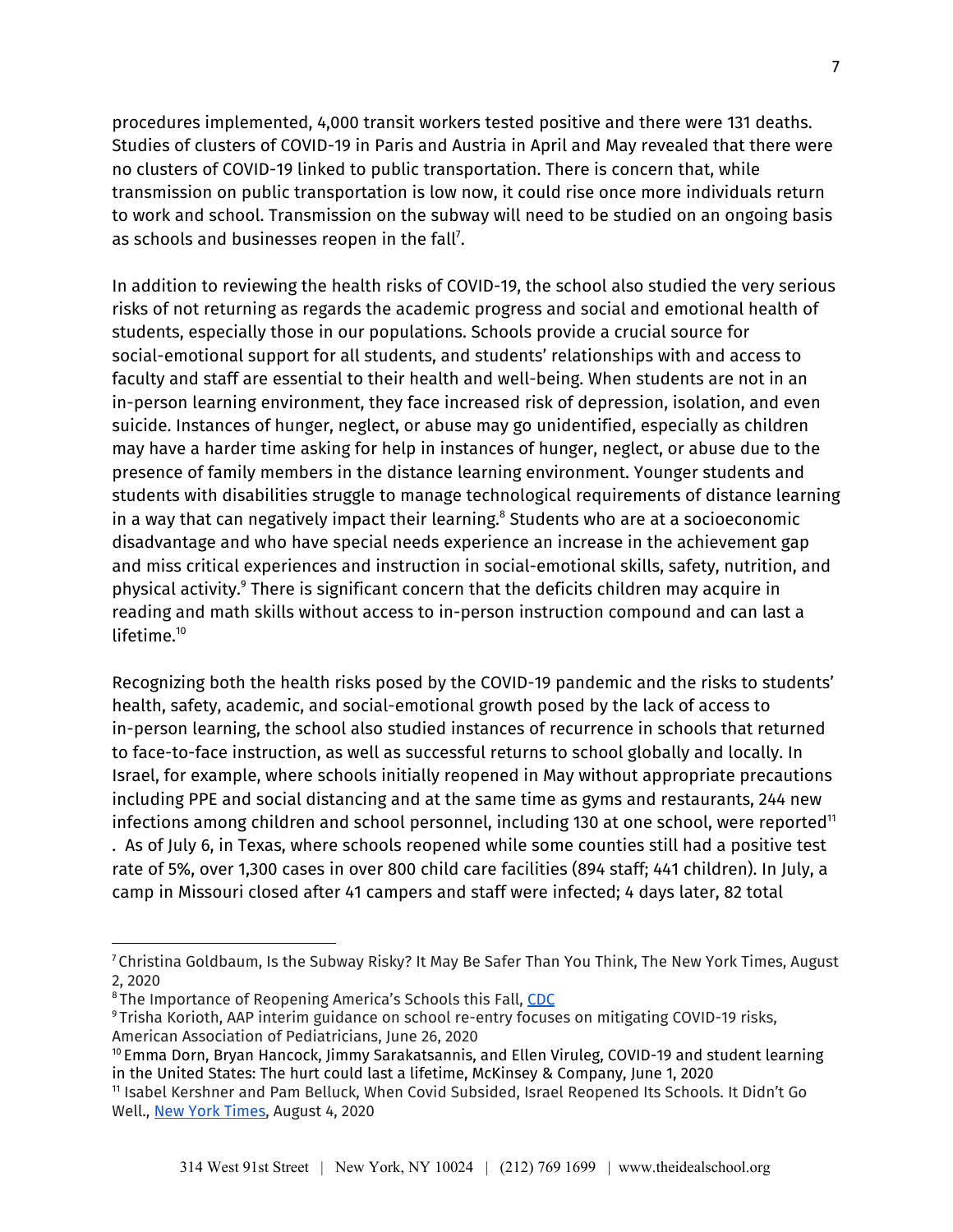infections reported. $^{12}$  In Georgia, a camp that opened in June faced similar high infection rates. The CDC suggested that the measures the camp took to prevent the spread of COVID-19 were insufficient. For example, campers participated in frequent singing, did not wear masks as a requirement, and bunked in large cohorts. $^{\rm 13}$  In Denmark and Finland, on the other hand, where reopening of schools was staggered by age, large gatherings prohibited, protective measures such as social distancing, hygiene, and masks required, and small classes, school openings were much more successful, and the countries continued to show declining infection rates. $^{14}$  Similarly, in Taiwan where reopening was successful, children wore masks, there were no large gatherings like assemblies, and schools enforced social distancing and hand hygiene.<sup>15</sup> Hong Kong also reopened schools in the spring, emphasized masks, temperature checks, and hygiene, and, from June 13 to July 5 there were no locally transmitted cases in Hong Kong schools. Hong Kong recently closed schools again, however, due to a rise in the number of cases in the general population, emphasizing the importance of monitoring local infection rates as a part of the safety plan for schools. $^{16}$  Local success stories include New York City, where there were no clusters linked to city-run daycare centers through June, even at the height of the pandemic $^{\text{7}}$ ; Los Angeles, where there were only 75 cases through July in children linked to 7,238 facilities (only about 1% of the facilities had a confirmed case of COVID-19)<sup>18</sup>; and YMCAs across the country, which provided daycare to 40,000 children over 1,100 sites and experienced no clusters of COVID-19 through June. 19

As of August 7, 2020, the infection rate and hospital admissions in New York City all continue to be well below the 5% mark the New York City Department of Health and Mental Hygiene and the New York State Department of Health consider acceptable for opening schools, the 0verall number of cases has remained flat since mid-June in NYC (300-400/day, down from a peak of 6,000/day), and test positivity rate remains about 1.5%. Also on August 7, 2020, Governor Cuomo announced that schools can reopen throughout the state "as long as they are in a region where the average rate of positive coronavirus tests is below 5 percent." $^{\rm 20}$ 

<sup>12</sup> IDSA: Safely Reopening Schools, p. 9

<sup>&</sup>lt;sup>13</sup> Rachael Rettner, 260 kids and teens infected with COVID-19 at Georgia sleepaway camp, LiveScience, July 31, 2020

<sup>&</sup>lt;sup>14</sup> Emiliana Vegas, Reopening the World: Reopening schools—Insights from Denmark and Finland, [Brookings](https://www.brookings.edu/blog/education-plus-development/2020/07/06/reopening-the-world-reopening-schools-insights-from-denmark-and-finland/), July 6, 2020

<sup>15</sup> Javier C. Hernández and Su-Hyun Lee, No More Jenga, No More 'Amen' as Cities Learn to Live With Coronavirus, New York [Times](https://www.nytimes.com/2020/05/02/world/asia/coronavirus-china-hong-kong-south-korea-australia.html), May 2, 2020

<sup>&</sup>lt;sup>16</sup> Laurel Chor, How Hong Kong Reopened Schools — And Why It Closed Them Again, NPR, July 10, 2020 <sup>17</sup> Anya Kamenetz, What Parents Can Learn From Child Care Centers That Stayed Open During Lockdowns, All Things Considered, NPR, June 24, 2020

 $18$  Anna Almendrala, Child care has been safe during the pandemic. That could be a good sign for schools, Los Angeles Times, August 4, 2020

<sup>&</sup>lt;sup>19</sup> Kamenetz

 $^{20}$  Eliza Shapiro, N.Y. Schools Can Reopen, Cuomo Says, in Contrast With Much of U.S., New York Times August 7, 2020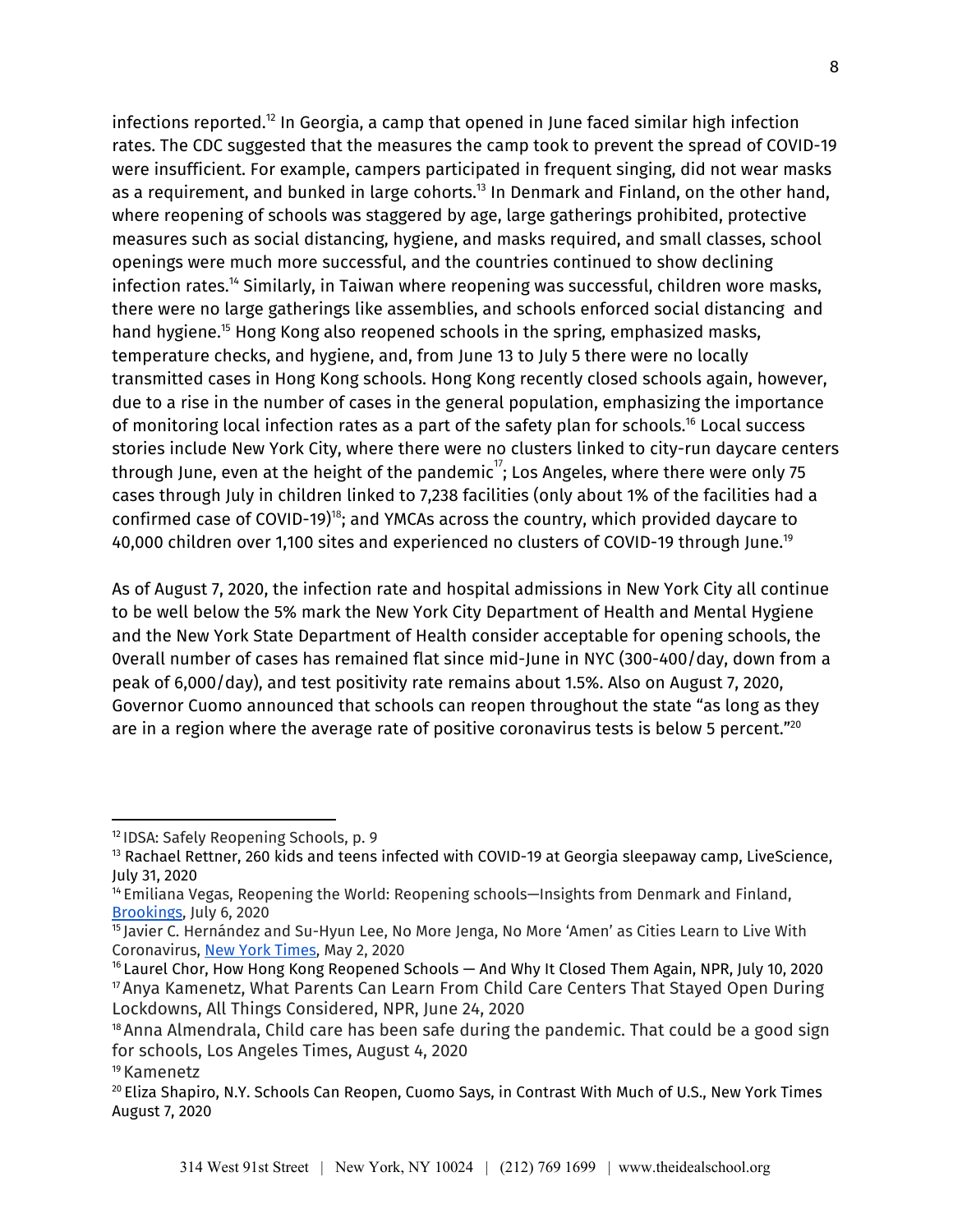### <span id="page-9-0"></span>**Mission, History, and Student Body**

The mission of the school summarizes its commitment to equity and to providing an independent school education to students with disabilities and students without financial advantages:

### *The IDEAL School of Manhattan is an inclusion school dedicated to creating a diverse community that affirms and accepts the full identities of all people, while inspiring academic excellence, creative leadership, and a desire to build a more just and equitable world.*

In 2005, IDEAL's founders created the school to serve as the first truly diverse and inclusive independent school, with differentiated and individualized instruction to meet the needs and support the identities of all types of learners. The founding families partnered with educators committed to creating a school that teaches and reaches children of all backgrounds, socioeconomic levels, races, genders, cultures, sexual orientations, and religions, as well as a broad range of learning styles, readiness levels, and abilities. The IDEAL School of Manhattan is built on this philosophy of inclusion and is committed to extending the definition of diversity in education to include all learners.

IDEAL has 214 students in Grades K-12 and embraces students of all abilities. The school recognizes that some students will need an enhanced level of academic, behavioral, and related service support. For these students, the Zenith and Dylan Programs provide additional support. IDEAL's Zenith and Dylan Programs include:

- An inclusion model where students are not pulled out of whole-class instruction to receive support
- A team of teachers that includes dedicated learning specialists and general educators, who work together to make the appropriate curricular and other adaptations for the student
- One-to-one and small-group sessions of speech and language therapy, occupational therapy, physical therapy, and academic support
- Individual counseling or small group sessions
- Embedded services and carryover throughout the academic day and across disciplines
- A collaborative team approach to all aspects of the child's education
- Extended conference time
- Support from school administration and faculty during the Committee on Special Education process, when appropriate
- (In the Dylan Program) A dedicated associate teacher (1:1 professional) to support inclusion and differentiation of curriculum

IDEAL's Lower School includes approximately 96 students in kindergarten through Grade 5. The Lower School is housed in a five-story building at 314 West 91st Street owned and operated by the school. IDEAL's Upper School encompasses its Middle and High School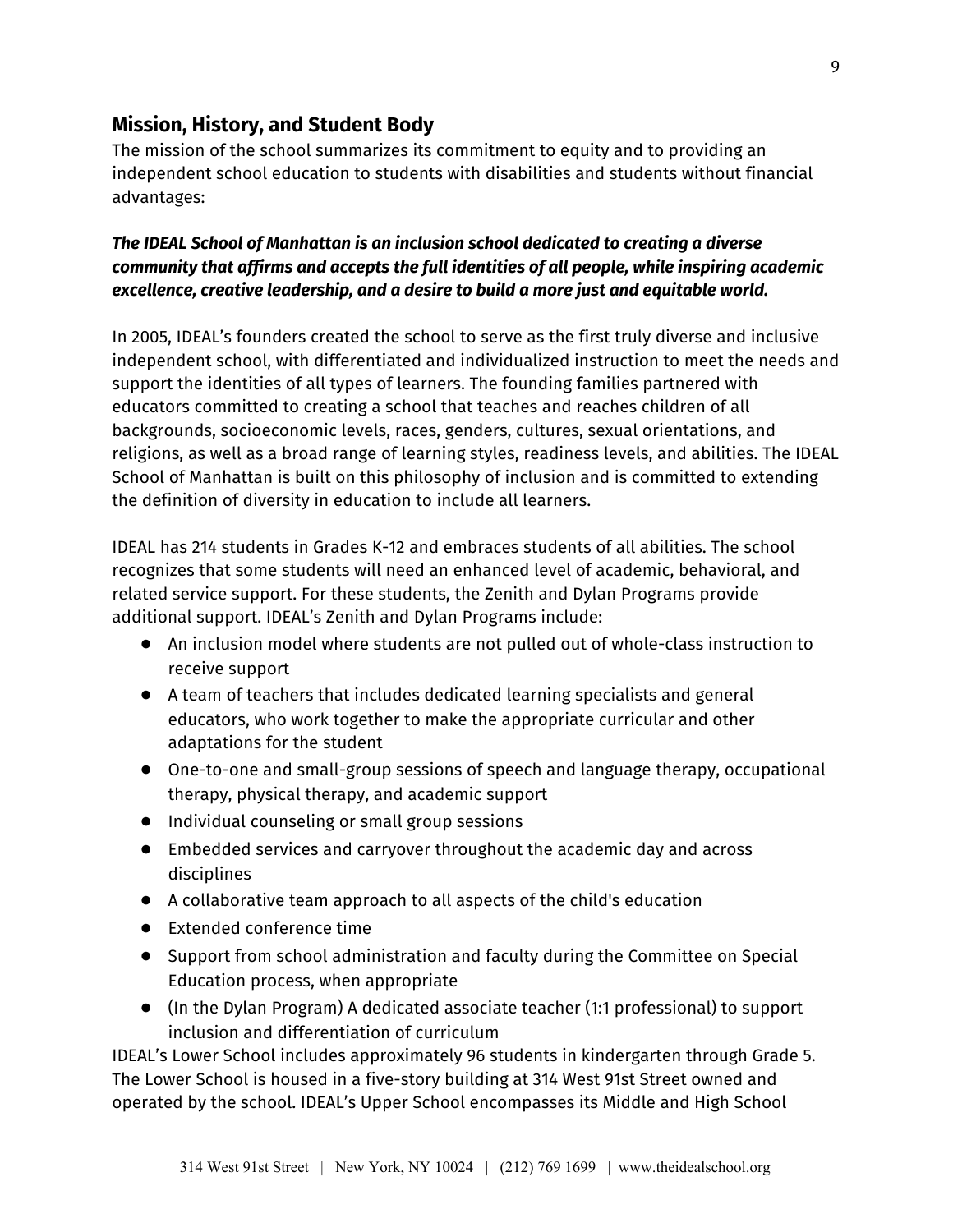divisions and includes approximately 118 students in Grades 6-12, as well as three students completing their High School graduation requirements in IDEAL's Next Steps: 18-21 Program. IDEAL leases three floors for its Upper School from B'nai Jeshurun Synagogue in the Community House located at 270 West 89th Street.

Our student population reflects IDEAL's mission and purpose. Approximately 53% of our students for the coming year have IEPs and benefit and learn best from the reinforcement and reminders that are most effectively provided in person. The school provides financial assistance to the majority of our students, and the vast majority of our students are thus in those underserved populations that potentially are the most negatively affected by distance learning.

Although we are proud of the extraordinary work IDEAL's faculty and staff did to continue to prioritize academic and personal excellence, to provide consistency of care, and to maintain strong bonds within their classrooms and the community as a whole while the physical school was closed this past spring, we also know that distance learning can exacerbate socioeconomic disparities, as families may not have access to caregivers to assist in the learning process, high-speed internet, or spaces for students to work quietly, and time out of school can magnify achievement gaps. Additionally, many of our students rely on the social connections and friendships IDEAL offers. Research suggests that inclusion increases social and emotional gains for all students and that distance learning can result in significant difficulties for students with disabilities, developmental delays, or other cognitive disabilities, including students who have learning differences such as ADHD.<sup>21</sup> Inclusion is most readily achieved in an in-person learning community.

# **IDEAL's Reopening Plan: A Hybrid Model**

<span id="page-10-0"></span>Informed by their study of risk factors and consultation with experts, and with the mission and students of the school at the center of their decision-making, the members of IDEAL's Board of Trustees unanimously agreed that it is in the best interest of our students to offer in-person instruction in September. While the school's goal is to offer in-person instruction, we recognize that this continues to be a fluid, dynamic situation. We are constantly re-evaluating the facts and will continue to act on the best available information, with input from experts. We are also continuing to develop and make adjustments to this plan based on current health conditions in the school, city, and state, as well as feedback from various constituencies in our community.

Beginning on September 10, IDEAL will offer students in-person instruction four days per week, Monday-Thursday, after a phase-in period through September 29. On Wednesdays, the

<sup>21</sup> Judy Willis, MD, Brain-Friendly Strategies for the Inclusion Classroom, Association for Supervision and Curriculum Development, 2007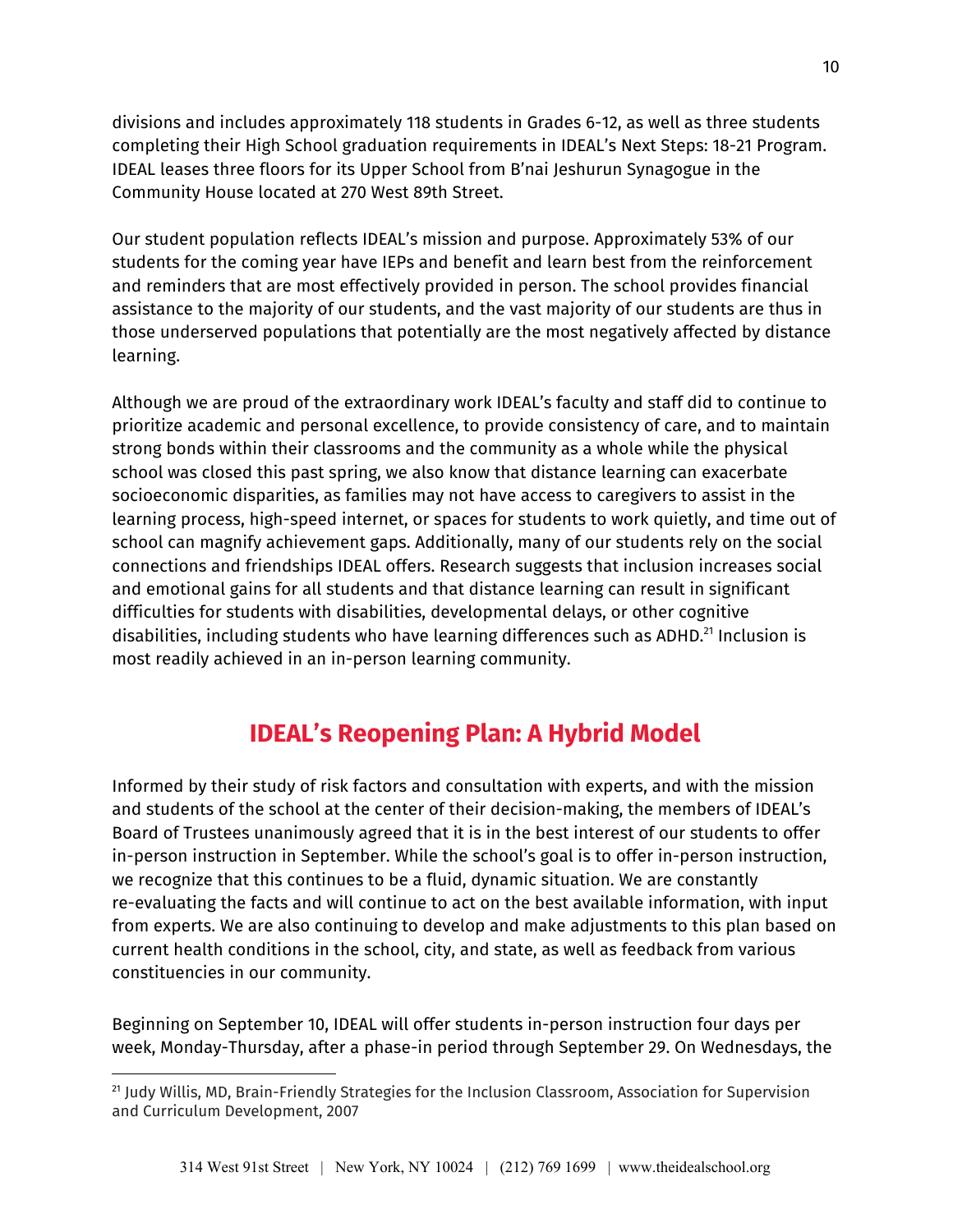school day will conclude at 2:30, providing an early dismissal time to minimize rush-hour commute. Instruction on Fridays will be remote, to allow the community to gather as a larger group to honor traditions such as the Assembly and Pioneer Period, to minimize commuting days, and to allow for additional cleaning time. School will close at 12:30 on Fridays, allowing faculty and staff additional time for planning, reflection, and adjustment and providing additional family time to offset the stressful nature of the pandemic. Creative use of space re-prioritized for academic classes and staggered arrival and dismissal times will allow the school to maintain class sizes of ten or fewer students in Lower School and most often of ten or fewer students in Upper School. Also, some staff who do not work directly with students will also work remotely to minimize the number of individuals in the school. Staff who are working remotely may be required to attend work in person on Fridays.

In addition to prioritizing in-person classes, IDEAL is offering a streaming option to provide flexibility for students who need an online option due to preexisting health conditions or other concerns or who are at greater risk from COVID-19. All families seeking the streaming option will be required to contact the Head of School no later than Monday, August 17, to request this option and discuss reimbursement considerations. Families who opt for the streaming option may choose the option through Friday, September 25, and reevaluate their plan for September 29 through Thanksgiving at that point. The streaming option will also be available for students who may need to stream for a short period of time, periodically, due to contact tracing, illness, or travel.

### <span id="page-11-0"></span>**Distance Learning**

IDEAL's Hybrid Model also includes plans for the transition to distance learning in between Thanksgiving break and the Martin Luther King Jr. holiday weekend. This shift to distance learning was implemented in response to staff and family feedback reflecting the importance of visiting out of town family members over the holiday break, especially after the separation and isolation from family and friends many individuals in our community experienced as a result of the pandemic. For the duration of the distance learning period, the school will move to its Distance Learning Plan. All individuals who are returning to in-person instruction from an international destination or a state with a high rate of COVID-19 infection must adhere to all federal, state, and local government regulations and mandates in place for quarantining, self-isolation and/or COVID testing prior to returning to school or work.

The school's Distance Learning Plan will also be implemented in the event that a cohort, the school as a whole, or the city or state needs to return for a short or long period to distance learning. The plan utilizes Zoom as a platform and will incorporate a schedule similar to the in-person schedule each division will be using for the coming year incorporating academics, arts, PE, health, therapies and related services, assemblies, and extracurricular activities. This schedule already includes additional planning time and community time and will be easily adapted and distributed prior to the start of school to allow for a seamless transition to distance learning if needed. It emphasizes live, daily instruction and interaction with teachers and therapists, as well as 1:1 support from associate teachers for students in the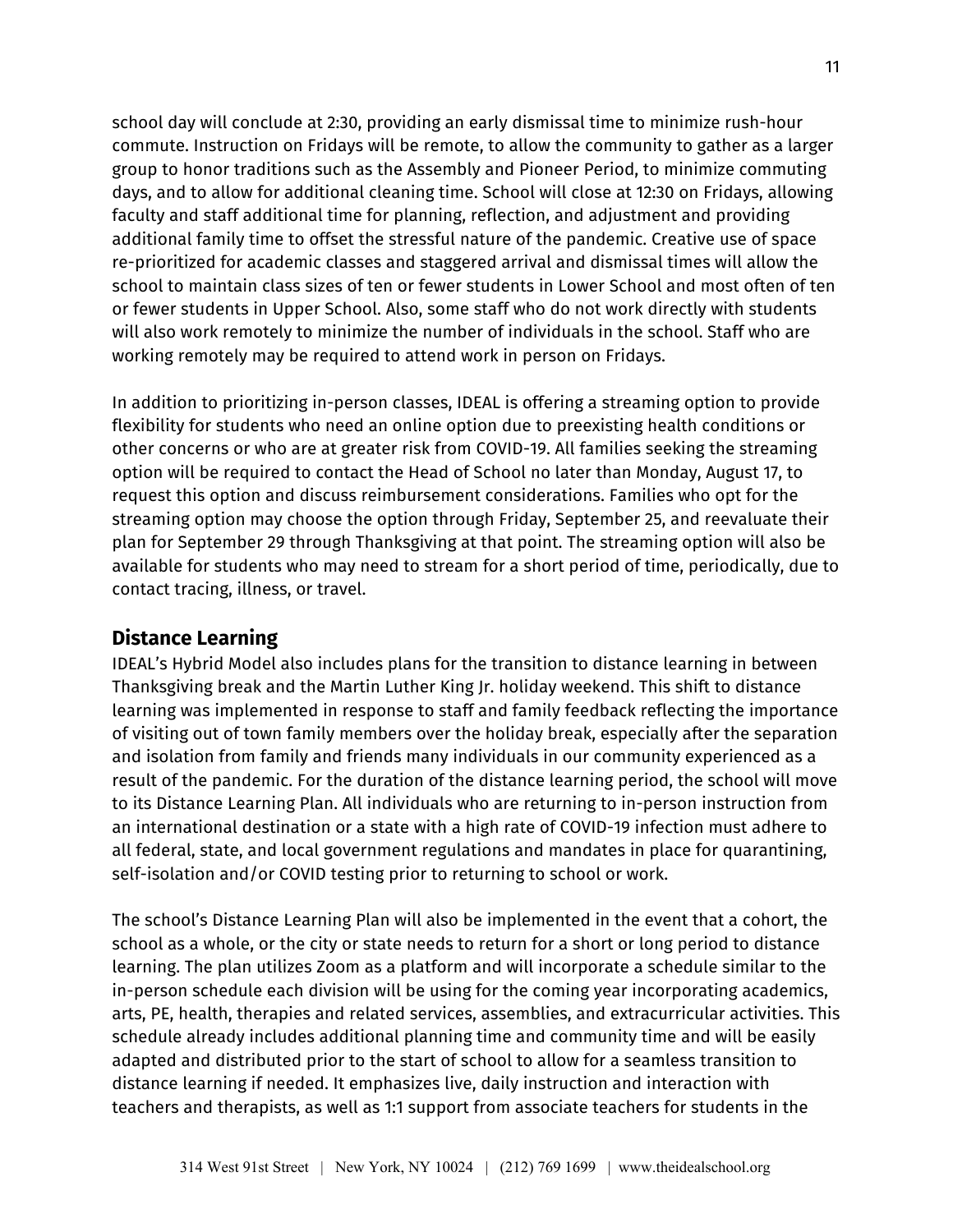Dylan Program, to ensure regular and substantive student-teacher interaction aligned with the school's benchmarks that is accessible to all.

The school will also work with employees who request a reasonable accommodation that allows an individual the opportunity to perform the essential functions of their job in a safe and efficient manner. Employees are directed to inform their immediate supervisor or the Human Resources Director, who will inform the Head of School of any accommodation request. The school will consider requests for reasonable accommodation on a case-by-case basis and will engage in a timely and good-faith interactive process to determine if it can make a reasonable accommodation without undue hardship.

As well as careful consideration of capacity, IDEAL's reopening plan also reflects the school's commitment to social distancing; personal protective equipment (PPE) and face coverings; restart operations; hygiene, cleaning, and disinfection; extracurriculars; extended day; vulnerable populations; transportation; food services, mental health, behavioral, and emotional support services and programs; and communication.

# **Phasing Into In-Person Learning**

### <span id="page-12-0"></span>**All grades will have half-day (through 12:30 PM), in-person instruction through Friday, September 25.** This phased-in approach will allow students and faculty to build stamina for full days at school. IDEAL is closed for Yom Kippur on Monday, September 28, and the school plans to implement its full schedule on Tuesday, September 29. This phased reentry will allow students and faculty to build stamina for full days at school. Teachers will have additional time to plan and prepare for instruction within new guidelines and to focus on orienting students to new protocols, attend to their social-emotional development, assess their academic readiness in all areas, and review critical skills from prior years, before introducing new topics.

In the Lower School, the return to in-person learning will be gradual over the course of the first three weeks of school, with Grades K-3 returning September 10, Grade 4 returning in-person September 14, and Grade 5 returning in-person September 17. Grades 4 and 5 will receive live-streamed instruction beginning on September 10. Building up to full attendance will allow our youngest students maximum time to practice new routines and expectations and allow us to manage and assess the flow of students initially with fewer students in the building.

The return to in-person school in the Upper School will also be phased in. A virtual orientation assembly for all Middle and High School students will take place on Wednesday, September 9. This required virtual student orientation day will also include virtual advisory meetings so students and faculty can begin to prepare for in-person learning, review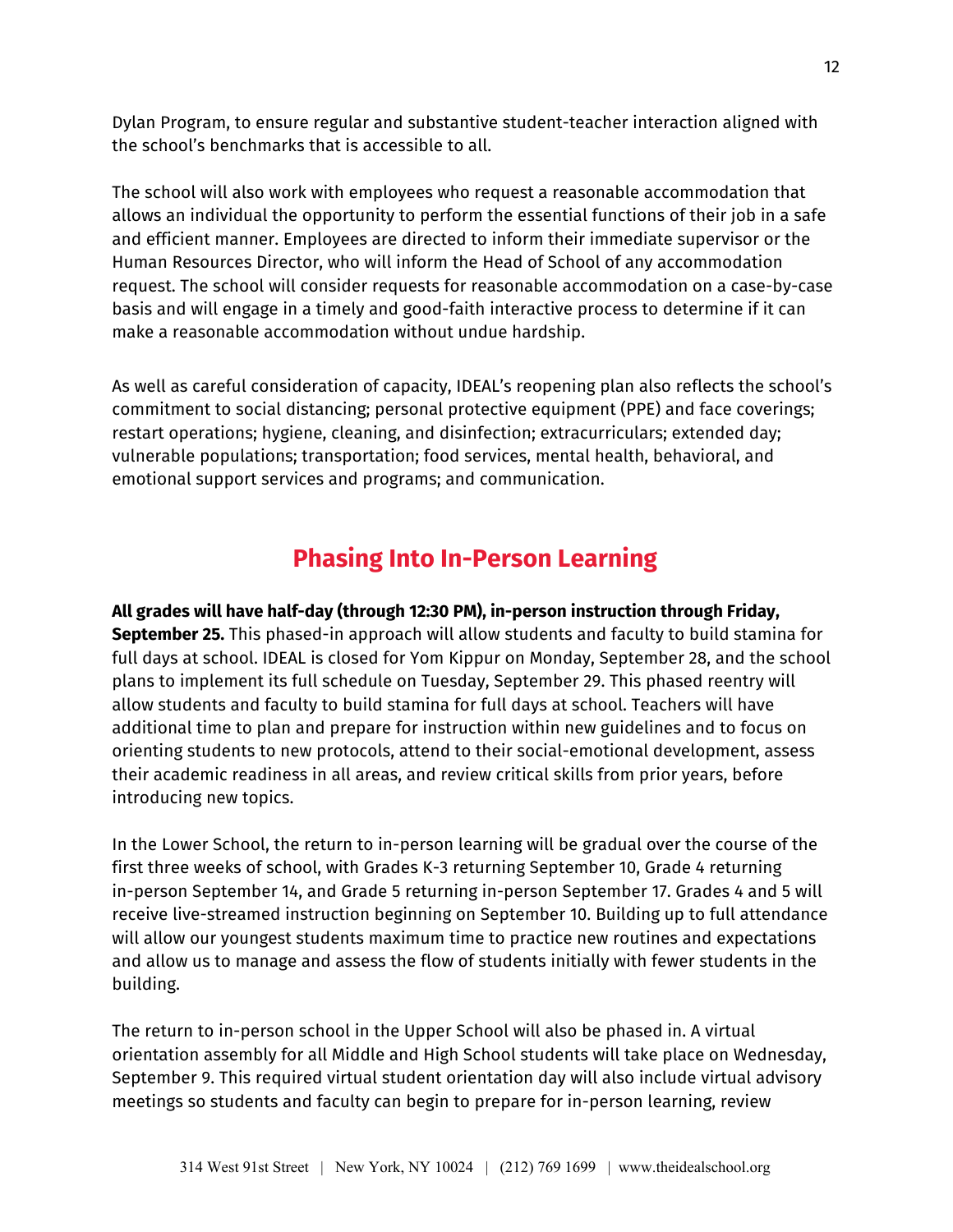schedules, and get to know new community members. New families will be invited to an orientation on Wednesday evening, September 9. Additionally, the first week of school will involve a phased reopening for the two Upper School cohorts. Thursday, September 10, Middle School students hold their first day of school; High School will not be in session on this day. On Friday, September 11, High School will arrive for its first day of school; Middle School will not be in session on this day. This staggered reopening will allow Upper School faculty and staff to focus on protocols and reentry with one division at a time. As with the Lower School, all scheduled Upper School class days will be half days from Thursday, September 10, to Friday, September 25. The school is closed for Yom Kippur on Monday, September 28, and will open to its full schedule on Tuesday, September 29.

## **2020-21 Calendar: Some Important Dates**

<span id="page-13-0"></span>The dates below reflect the phased-approach to reopening the school, as well as some important changes to the original calendar proposed before the onset of the pandemic. These dates do not reflect the full calendar for the year. For the full calendar, please see the IDEAL website [www.theidealschool.org.](https://www.theidealschool.org/about/reopening-plan)

- Tuesday-Friday, August 25-28: New faculty orientation
- Thursday-Friday, August 27-28: School opens for faculty and staff planning
	- Faculty and staff will receive PPE, instructions for working in cohorts or zooming if crossing cohorts, and social distancing
	- Student seating will be set up in classrooms prior to teachers' return in accordance with social distancing requirements
- Monday, August 31: Opening Meetings for faculty begin, with days at school for classroom set up and days by Zoom for larger professional development (schedule to come out the week of August 7)
- Tuesday-Wednesday, September 8-9: Optional parent-teacher conferences via Zoom
- Tuesday evening, September 8: New Family Orientation (Zoom)
- Wednesday, September 9: New Student Orientation (in-person and via Zoom)
- Thursday, September 10: Classes begin, half days through Friday, September 25, phased in-person reopening, rebuilding stamina and allowing for additional planning and adjustment time. Students not attending in-person will live stream
- Thursday, September 10: Grades K-3 and Middle School return, High School off
- Friday, September 11: High School returns, Middle School off
- Monday, September 14: Grade 4 returns
- Thursday, September 17: Grade 5 returns
- Wednesday, November 25: Thanksgiving Break begins
- Monday, November 30-Friday, December 18: School resumes, with virtual instruction
- Monday, December 21-January 3: Winter Break
- Monday, January 4 Friday, January 15: School resumes, with virtual instruction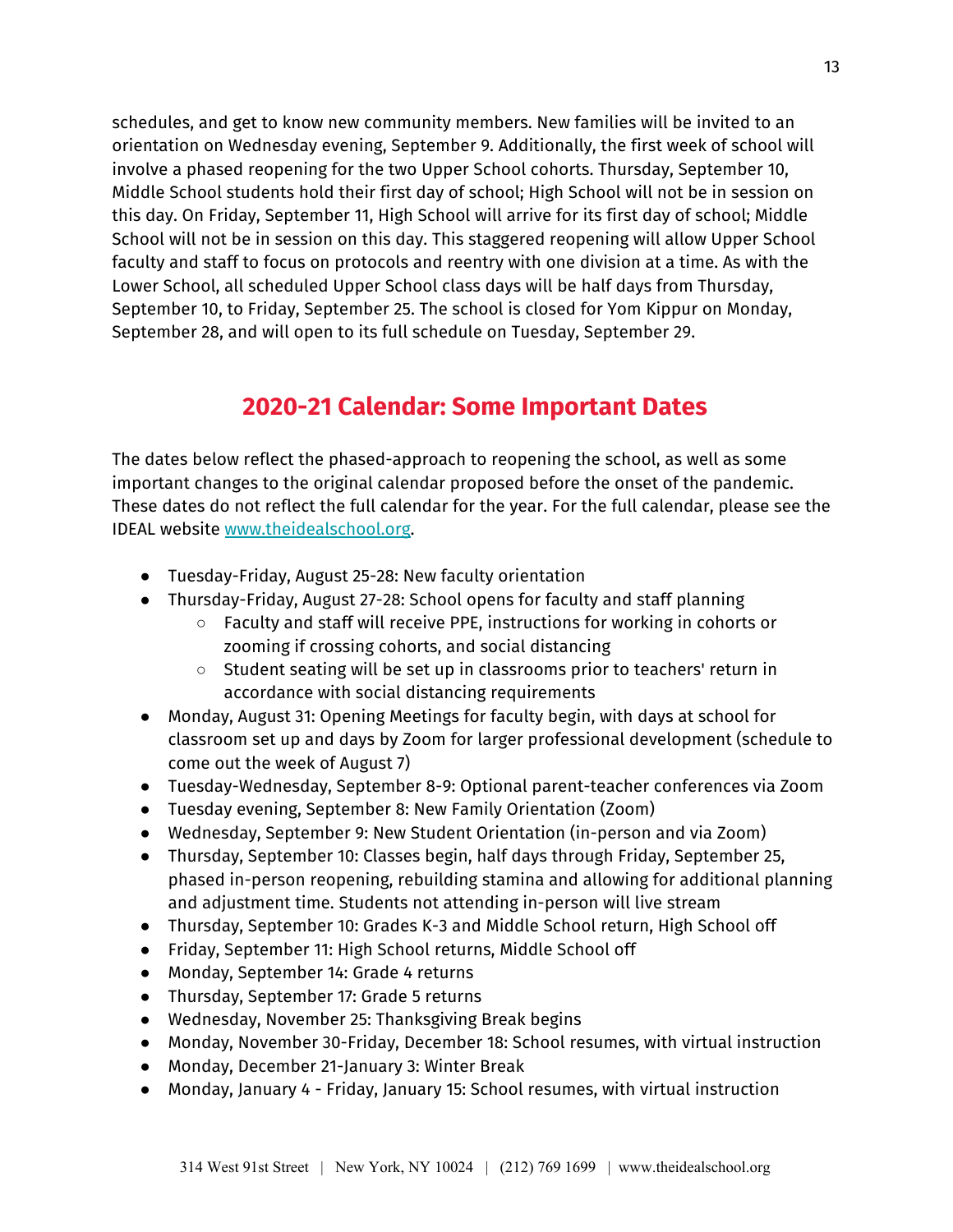- Tuesday, January 19: School resumes, with in-person instruction
- Friday, June 18: 2021 Moving Up Ceremony (adds a week of instructional time to our original calendar)

## **Reopening the Lower School**

### <span id="page-14-1"></span><span id="page-14-0"></span>**Capacity and Social Distancing**

IDEAL's Lower School consists of Grades K-5 and has enrolled 94 students for the 2020-21 school year. Each Lower School grade level consists of one "class" of 20 or fewer students. IDEAL's Lower School students will remain within grade-level cohorts and avoid intermingling for the duration of each school day to minimize exposure. For the duration of the pandemic, each Lower School "class" will serve as a cohort. By using space differently, we are able to divide each cohort/grade level into two homerooms of no more than 10 students each, allowing students to be seated in a socially distant manner. To the extent possible, Lower School faculty will be assigned to work in person with one cohort although they may instruct in more than one cohort if social distancing is maintained.

To continue to live IDEAL's mission of inclusion, homerooms will be grouped heterogeneously. When there is a whole-group lesson, the students will be in their homerooms with one teacher while the other teacher will stream in so they can co-present topics. Students in the two homerooms within the cohort, however, will be able to move between the two classrooms when directed to learn in flexible groupings throughout the day under the teachers' guidance and oversight. Desks will be cleaned and sanitized whenever students switch rooms.

Classrooms have been measured, and all desks will be arranged with six feet in between them before teachers and students return to school. Physical barriers will be employed when social distancing is not possible.

Each cohort/grade level and associated teaching team will have a designated bathroom for their exclusive use, and all bathrooms will become single occupancy and all-gender (although faculty will be able to assist students as needed, in accordance with the school's boundary policies).

Capacity in entryways, hallways, and stairwells will be designated for use by specific groups to promote social distancing and limit the numbers of individuals using them. Grades 1-3 will use the back stairwell and Grades 4 and 5 will use the front stairwell. Kindergarten will be based on the first floor. Entryways, hallways, and other spaces will have signage and markings to educate and direct the community and promote social distancing.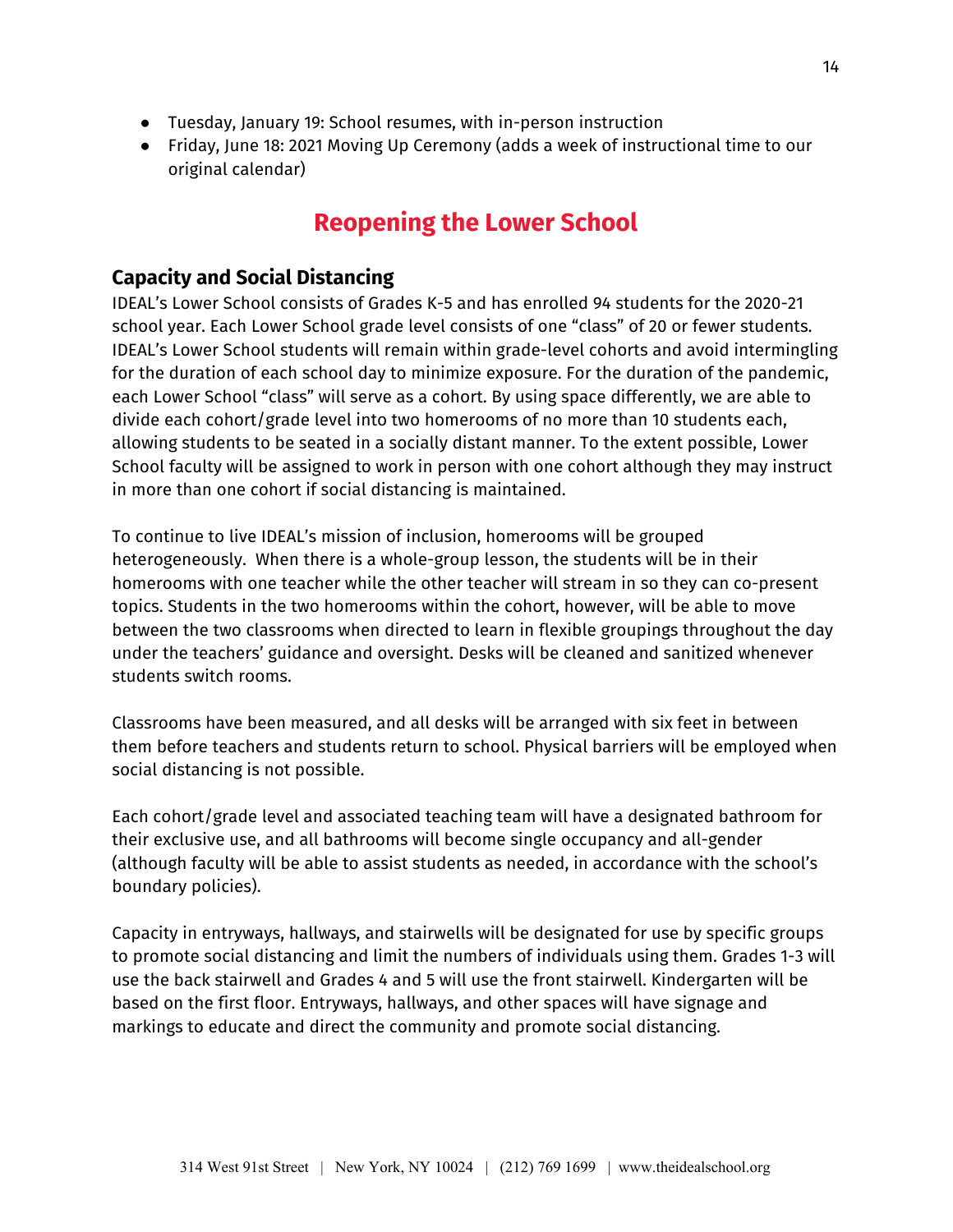The Lower School faculty lounge, as well as some repurposed offices, will provide socially distant desks/workspaces for faculty and staff breaks. Faculty are encouraged not to congregate and to maintain social distancing.

### <span id="page-15-0"></span>**Lower School Arrival, Dismissal, and Supplies**

Student arrival will be staggered in 15-minute increments beginning at 7:45 AM, using two entrances to allow two cohorts to arrive in a socially distanced manner at the same time. At each arrival time, one cohort will line up in a socially distant line between the front entrance and Riverside Drive and enter through the lower level door. The other cohort will line up in a socially distanced manner between the lower level entrance and West End Avenue; they will enter through the lower level entrance. Students will be dismissed in a similar fashion in 15-minute increments beginning at 2:45 PM, with caregivers arriving at designated dismissal times and requesting their students at the entrance. Students departing on busses will be called to leave when their bus arrives.

Screening will take place at both entrances. Students will wait outside with their caregivers before their entry time, and there will be signs and markers to promote social distance along the sidewalk. Face coverings will be required for entry.

Students will keep their personal belongings at their workspace within the classroom to avoid the use of cubbies, but outerwear will be collected and stored in plastic bags at arrival and redistributed at dismissal. All students, faculty, and staff will have and use their own personal supplies. Student supplies will be maintained in individual supply bins at school. All soft furnishing and toys that are difficult to clean will be removed, and the school will limit shared equipment whenever possible. Any shared equipment will be cleaned thoroughly after each use. Students will be required to travel back and forth to school with their iPads in case circumstances require them to stream from home the following day.

# **Reopening the Upper School**

## <span id="page-15-2"></span><span id="page-15-1"></span>**Capacity and Social Distancing**

IDEAL's Upper School enrolls approximately 121 students, divided into a Middle School of approximately 69 students and High School of approximately 49 students, with three students completing their High School graduation requirements in our Next Steps 18-21 Program. Classes within both divisions are often grouped across the grades (i.e. 6-8 and 9-12) to allow for students to participate in a mix of heterogeneous and readiness-based groupings that promote inclusion, academic progress, and social-emotional growth.

For the duration of the pandemic, Upper School students will be divided into divisional cohorts that will meet in different locations to reduce the exposure that might otherwise occur between Middle and High School students. The Middle School will meet in the fifth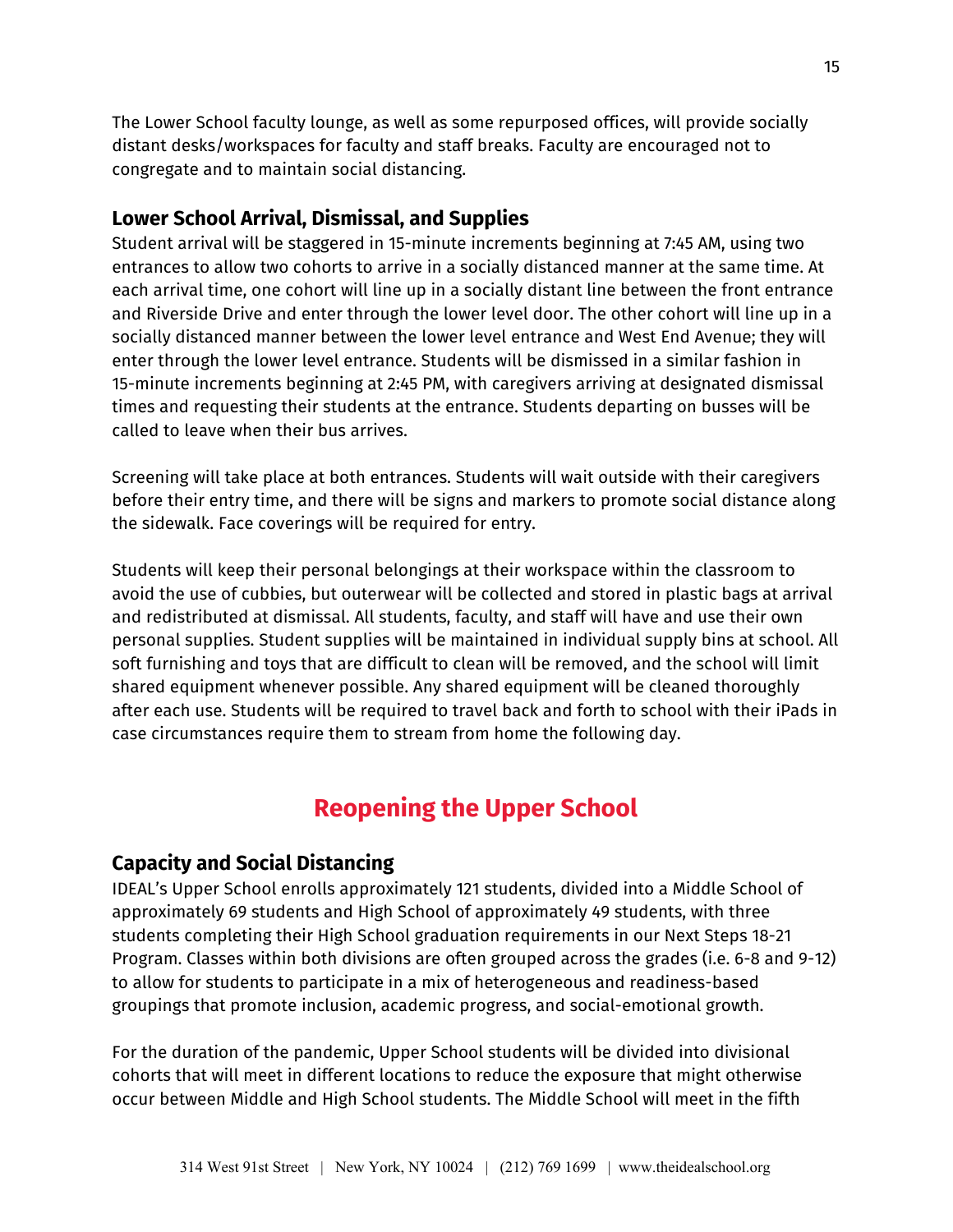floor classrooms, and the High School will meet in the third and sixth floor classrooms. The school is exploring additional classroom and bathroom space with B'nai Jeshurun. Class sizes will be kept to 15 or fewer students at all times and, whenever possible and in most instances, they will contain ten or fewer students. Students and staff will attend classes wearing masks and social distancing where possible. Desks will be cleaned and sanitized whenever students change rooms or seats. Physical barriers will be employed when social distancing is not possible. When possible, teachers will travel to student classrooms, minimizing student hallway transitions.

Upper School faculty and staff have traditionally taught in both the Middle and High Schools. Wherever possible, for the duration of the pandemic, Upper School faculty will be assigned a cohort for in-person teaching. To the extent possible, the faculty member will be assigned for in-person teaching in the cohort where their primary duties lie, and the faculty member will serve as an advisor within their assigned cohort. When faculty and staff are required to teach or work with students outside of their assigned cohort, they will do so virtually. For example, a teacher who is assigned to the Middle School cohort but teaches one class in the High School would do so virtually, while another adult is present in-person to monitor the safety and behavior of students.

Advisories will serve as the "homeroom" space for students during the day to minimize gatherings in hallways. Aligned with IDEAL's mission, all Middle and High School advisories will be grouped heterogeneously. Students will eat lunch and enjoy social time in a socially distant manner in the lunch advisory (replacing recess).

Classrooms have been measured, and all tables and desks will be arranged with six feet in between them before teachers and students return to school. Physical barriers will be employed when social distancing is not possible. Two-person tables in Upper School classrooms will be divided by polycarbonate dividers to seat two students.

To reduce social density and risk, larger areas such as the gym and rooms such as the art rooms not previously used as general classrooms in the school will be used more broadly for academic purposes, to allow for greater social distancing. The school is also working with B'nai Jeshurun to provide additional space and will be adding to its classroom spaces for one of the two IDEAL pods.

Entryways, hallways, and stairwells will be labeled to indicate a one-way route and to illustrate and promote social distancing requirements. All bathrooms will become single occupancy, on the floor of the cohort, monitored with a pass system, although faculty will be able to assist students as needed, in accordance with our boundary policies.

## <span id="page-16-0"></span>**Upper School Arrival, Dismissal, and Supplies**

Arrival and dismissal schedules will be staggered to promote social distancing. Middle School students will arrive between 8:15 and 8:30 AM, and High School students will arrive between 8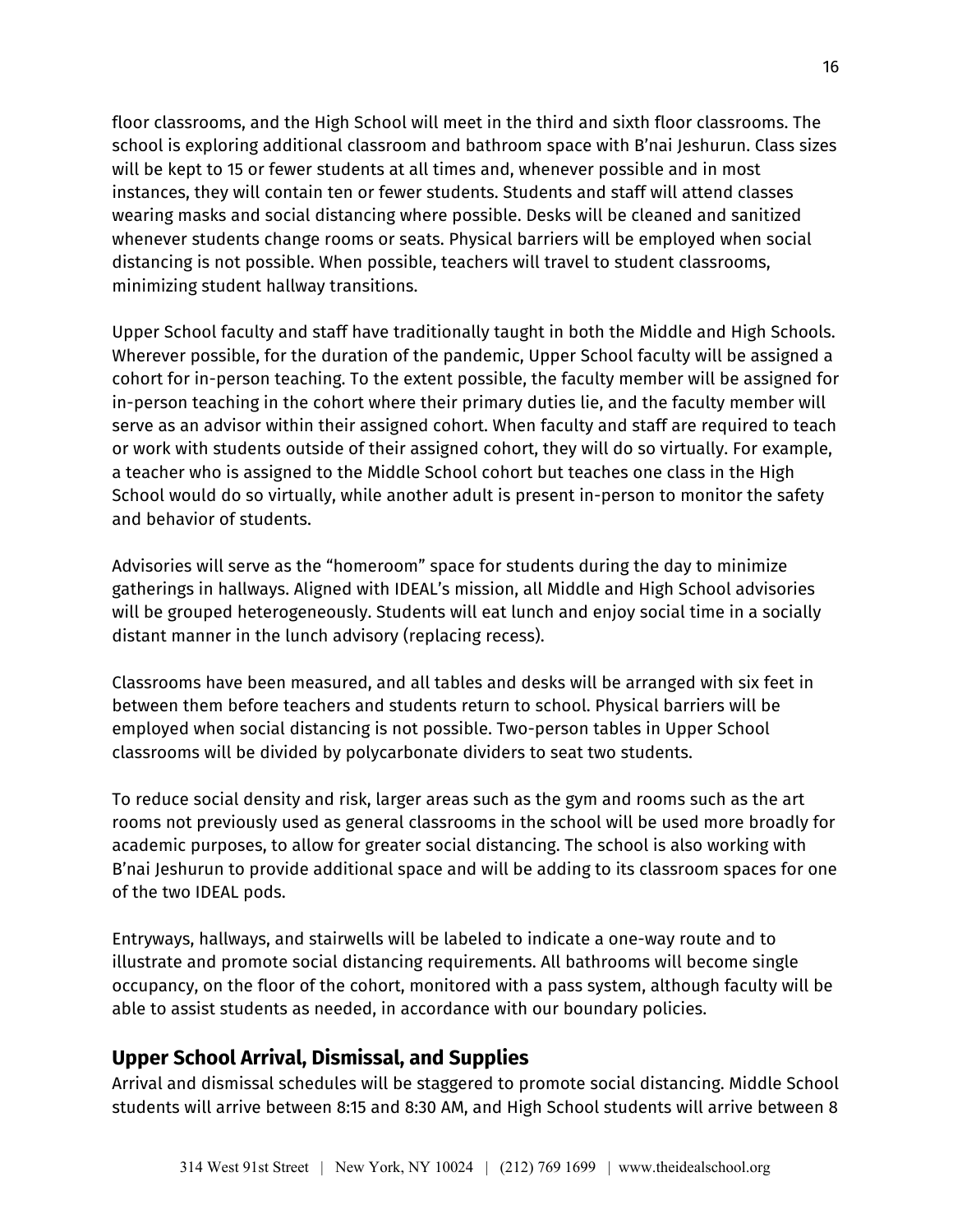and 8:15 AM. Arrival procedures will be strictly monitored with our COVID screening protocol, and students will be spaced on 89th Street when waiting to enter the building. No individual may enter without a proper face-covering except those with an approved medical exemption.

Upon arrival, students will go directly to their first period classrooms. The school will provide supervision in cohorts for students who arrive between 7:45 and 8 AM. No students will be permitted in the building before 8 AM, and all breakfast foods should be consumed prior to entering the building as there are strict procedures for snack and lunch. Dismissal will be staggered between 3:15 and 3:30, with designated pick-up locations on West 89th Street.

All IDEAL students and faculty will enter through the West Entrance where they will be screened. This space will serve as a dedicated IDEAL entrance during the school day so that we can better enforce our contact tracing procedures and avoid unnecessary contact with B'Nai Jeshurun's employees and members.

Students will carry their individual materials with them during the day, taking them home at night, including their laptops. Sharing materials will be prohibited, and lockers will not be used to avoid congregating in the hallways. Any shared school equipment will be cleaned after use. To the extent possible, soft classroom furnishings and toys will be removed from the classrooms before the start of school.

# **Teaching and Learning**

## <span id="page-17-1"></span><span id="page-17-0"></span>**Learning Models and Identification of Instructional Gaps**

Given the increased likelihood and scope of learning loss, the school will open with 14 half days dedicated to the social-emotional well-being of students, assessment, and review, phasing into our full academic program.

In the Lower School, each grade level is comprised of one section co-taught by a learning specialist and general educator who will be focused in partnership on assessing and scaffolding skills in their classrooms during the transition back to school in the month of September. For example, Lower School teachers will create assessments suited specifically to the children in their classrooms to evaluate progress and readiness against grade-level benchmarks. They will also administer Teachers College reading assessments and math assessments aligned with our Turk curriculum. In general, the Lower School's co-teaching model, differentiated instruction, flexible grouping of students within grade levels, and nurturing student-teacher relationships allow the school to identify gaps and move students forward. In addition to learning specialists in the classroom, the Lower School also has a dedicated Learning Specialist who works across grades with students individually or in small groups who need remediation or additional skill-building. In the Upper School, learning specialists in each discipline partner with general educators in a variety of ways.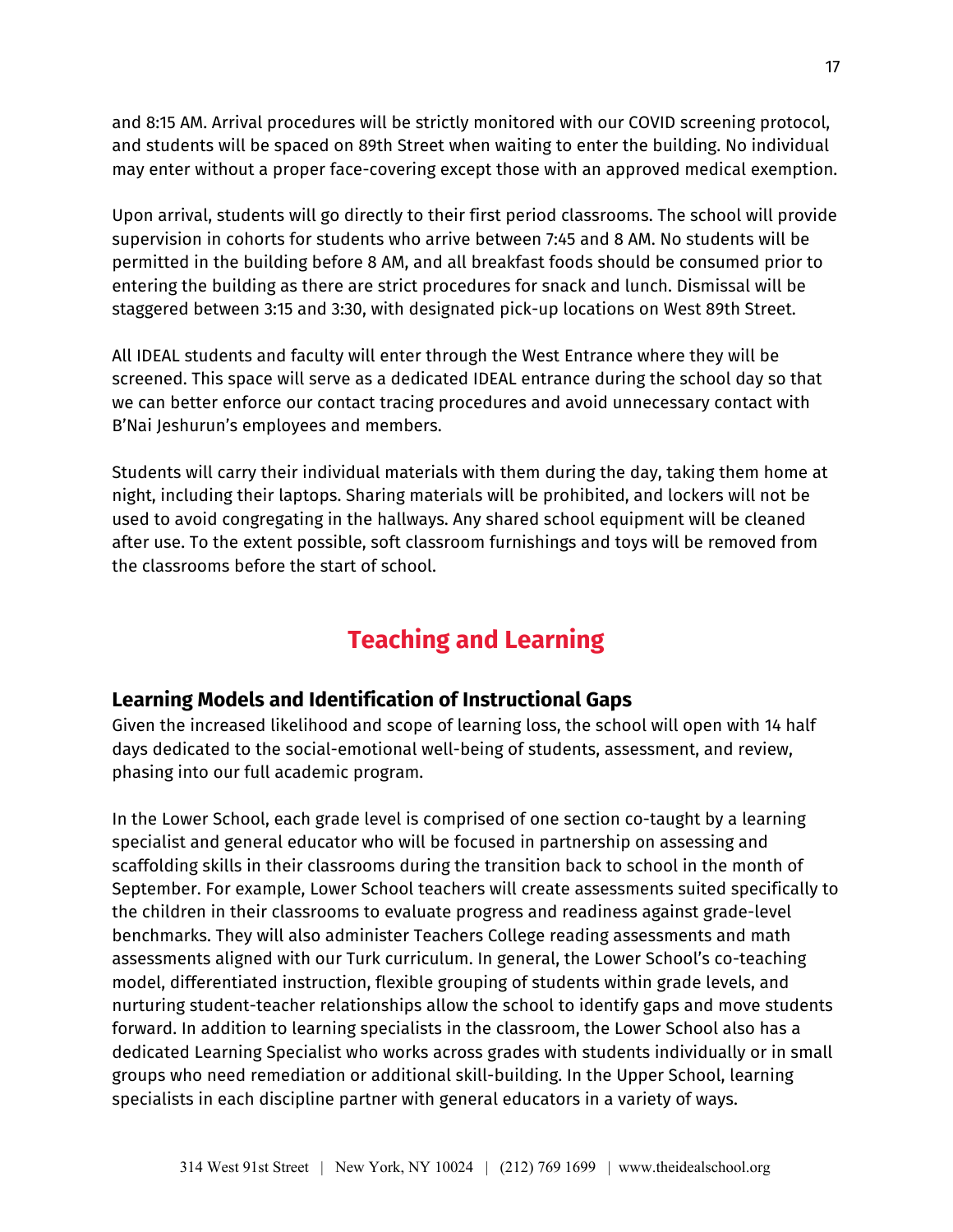Teachers and learning specialists in Upper School will implement a variety of formal and informal assessments to evaluate student progress and readiness and meet students where they are to move them forward. In the coming year, the Upper School is also introducing a new system featuring one learning specialist assigned to each grade level in Middle School and one learning specialist dedicated to the High School as a whole to provide additional academic supervision and support for students, as well as additional support for teachers in those grade levels. As with the Lower School, the Upper School also has an additional learning specialist, trained in PAF, who works in a Learning Center to support students in Grades 6-12 individually or in small groups by providing remediation or additional skill-building.

In addition to the supports above, students in the school's Dylan Program also have associate teachers assigned to work individually with them, providing additional support, skill reinforcement, and additional differentiation to support inclusion. Speech and Language, Occupational, and Physical therapists and school counselors also provide additional layers of support for students in the Zenith and Dylan Programs. By "pushing into" classrooms, attending team and divisional meetings, and partnering with teachers in a variety of ways, therapists not only support the individual goals and growth of students but also serve as another safeguard, ensuring the school can identify areas where remediation is needed and provide support for students.

### <span id="page-18-0"></span>**Assemblies**

Community events such as Assemblies, IDEAL Talks, Senior Speeches, Pioneer Period, and other large gatherings including faculty meetings will continue to be held virtually until further notice. The Friday streaming day will allow students, faculty, and families to continue to gather, providing an additional layer of community support and opportunities for communication during this challenging time.

### <span id="page-18-1"></span>**Arts**

IDEAL's Arts Program provides a robust exposure to music, visual art, and drama. The arts are a key component of the school's program, allowing students to express themselves, strengthen understanding of identity, and develop artistic skills that support academic success, creativity and confidence, and expression of social justice themes. As students return to school during the pandemic, the arts remain an important aspect of their program for those reasons. For the duration of the pandemic, the school has established modifications of how the arts classes are delivered will be implemented to promote safety while continuing to elevate the arts and the critical role they play in the academic and personal growth of our students and the life of IDEAL's community:

● Arts teachers will come to student's classrooms (or may teach remotely depending on their cohort)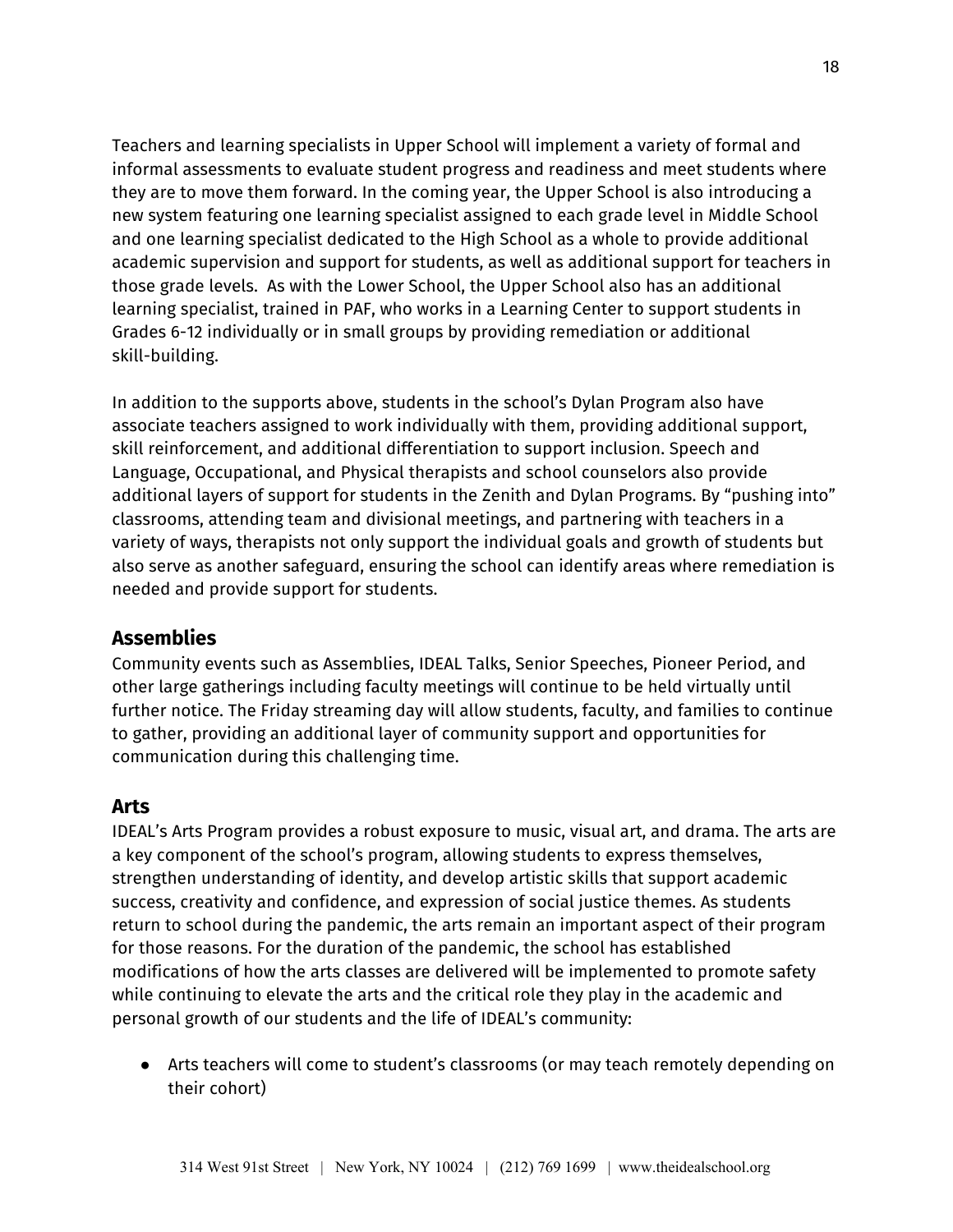- Many music classes will be taught virtually, allowing students to sing strongly and/or as a community only when they are at home
- In-school music classes will focus on the many aspects of music that are non-vocal, including:
	- Personal practice of non-shared, non-woodwind instruments (i.e. drums and guitars)
	- Design and building of own instruments
	- Music appreciation
	- Digital music creation
	- Music in the context of society and social justice connections
- Visual arts students will each have a box of their own materials to use, avoiding shared materials. During distance learning, these materials will travel home with students so that there are common tools available at home for all students in visual art
- Drama students will not share props or touch each other in scenes and will wear masks and maintain social distancing throughout the class

## <span id="page-19-0"></span>**Physical Education**

Physical education will take place outside when possible and practical, maintaining the 12-foot social distancing recommendation for PE, with teachers similarly assigned to two cohorts. When outdoor activity is not possible, PE will take place in the individual classrooms, live or virtually with another teacher supervising, with students in masks and activities such as stretching or yoga. Other faculty and staff who, in normal circumstances, work across Lower School cohorts will, whenever possible, be assigned to two cohorts for in-person teaching and teach the other cohorts virtually over the course of the year.

Physical activity and education remain very important to students during the pandemic. Students need to be able to move to stretch, strengthen, and relieve stress through movement. Aerobic activity generating heavier breathing will be avoided where social distancing of at least 12 feet is not possible. PE materials (balls, hoops, etc) will not be shared by students or adults. Therefore, modifications to the Physical Education Program will be necessary. IDEAL is adopting the following modifications to its PE program:

- 12-foot Indoor spacing of students is impractical, so gym space will not be used for PE class
- Outdoor space will be used in the nearby park or on the roof deck for Upper School for more space and better ventilation whenever possible
- Classrooms with small groups will be dedicated for PE use when outdoor PE is not practical. Classroom activities will be stretching and strengthening, maintaining social distancing and sanitizing all surfaces (chairs, desks) after use
- Students will wear masks for PE, and activity levels will be low, especially in the period when students are becoming accustomed to wearing masks for long periods of time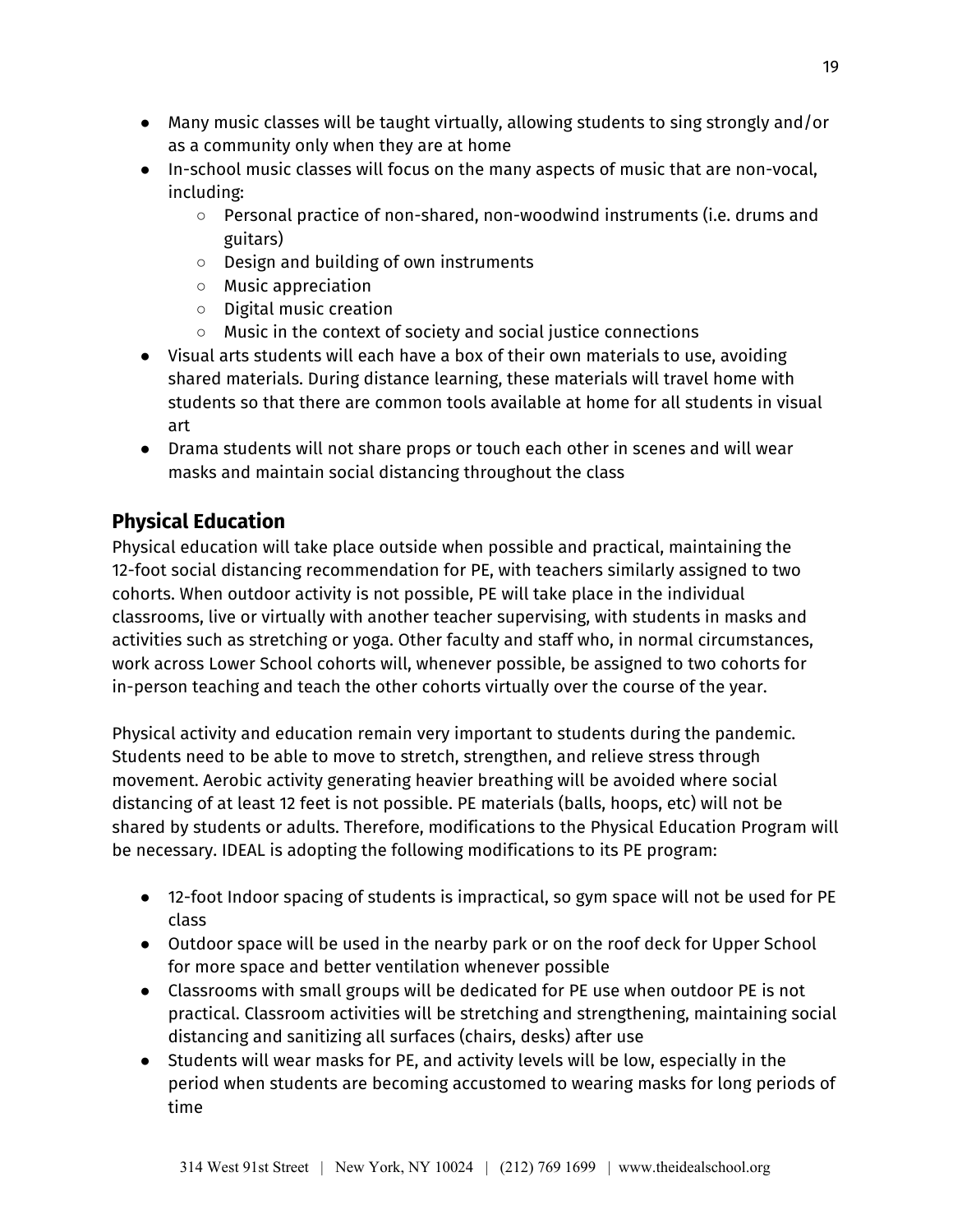- Health classes will include information about nutrition and independent exercise among other topics
- Students will be guided to maintain social distancing in PE activities
- Cardiovascular PE activities will be conducted during home-based remote classes on Fridays and/or students will be guided and supervised in the development and implementation of individualized fitness plans
- PE staff will be alert to physical responses from students, including exercise-induced asthma, and trained in how to support students in these instances while protecting themselves and other students

## <span id="page-20-0"></span>**Therapies**

In addition to academic subjects, IDEAL offers related services--speech and language therapy, occupational therapy, physical therapy, and counseling--to students in its Zenith and Dylan Programs. Regardless of whether students choose the in-person or remote options, all therapy sessions will continue to be designed to meet the needs of each individual student. Therapy will continue to be offered to individual students, to small groups of students with similar goals (within cohorts), or through "push-in" therapy support in the classroom.

Teletherapy via Zoom will be provided from school for those students who are streaming from home. Additional PPE such as shields, transparent masks, or barriers will be provided to faculty members including therapists who come in close contact with students. Additional larger spaces such as the gym will be used for therapies when possible, and surfaces will be cleaned and sanitized between sessions, and hygiene stations will be installed in all therapy rooms. As in academic classes, therapists and students will use individual supplies. Although therapists have traditionally crossed grade levels and divisions, we are working to assign therapists to cohorts to the greatest extent possible. In some instances, this may mean a student in school will receive therapy via Zoom to maintain cohorts.

## <span id="page-20-1"></span>**Technology, Equity, and Access**

The school is in the process of implementing its plan to facilitate streaming for faculty and students. All faculty and students are provided with an iPad (Lower School students), Chromebook (Upper School students), or MacBook (faculty and staff). Additionally, all teachers have been or will be provided with an iPad. In the Lower School, teachers received iPads in the spring so that they would have the same technology as their students. In the fall, all Upper School faculty will receive an iPad to facilitate instruction and streaming in the hybrid model. Over the summer, students, faculty, and staff will be reminded of the requirement to travel to and from school with their school-provided devices in case the school needs to move quickly to distance learning.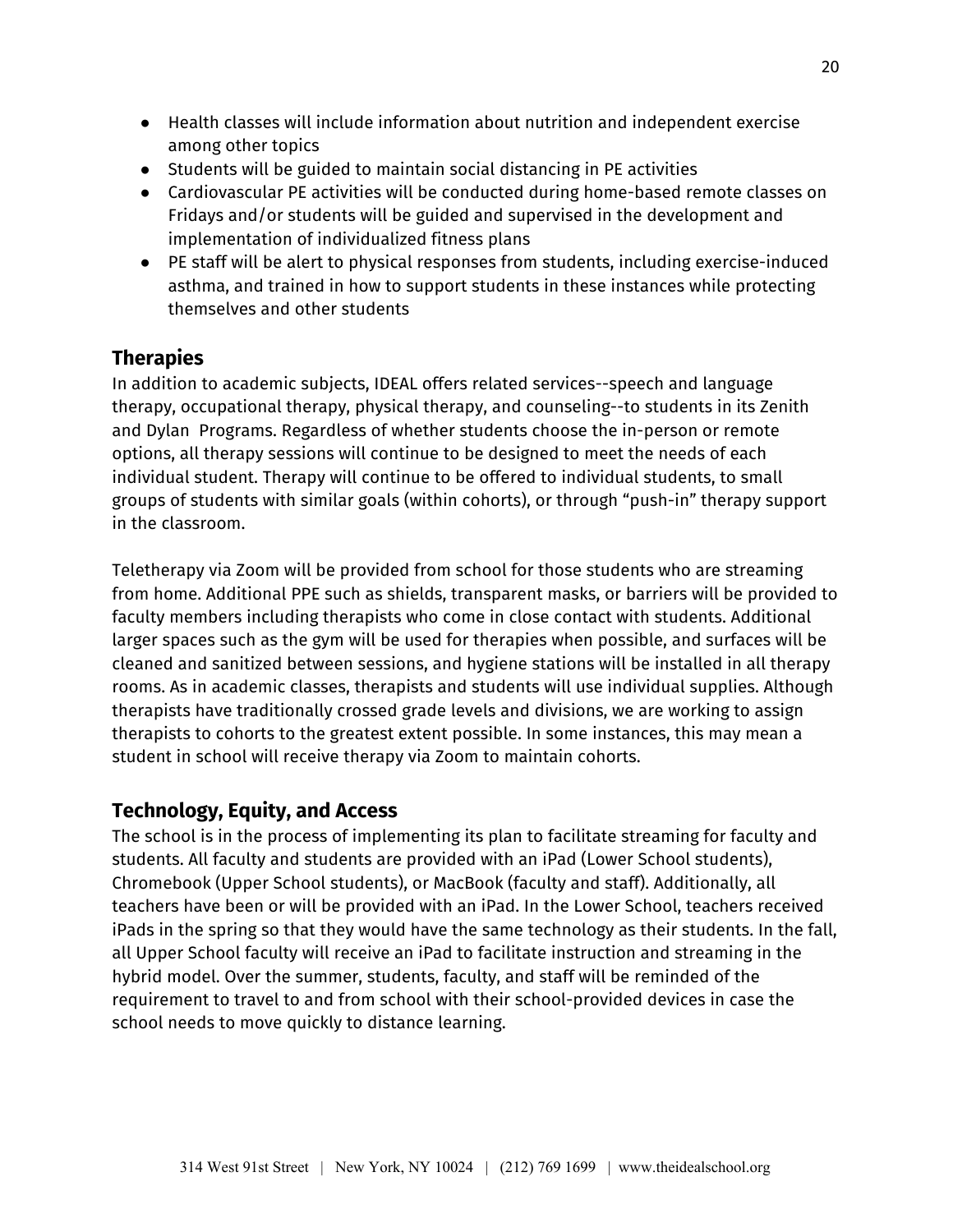To prepare for hybrid learning, the school is in the process of increasing bandwidth on both campuses to eliminate potential lag time and equipping every room with WiFi hardware to address connectivity issues and upgrading all networking equipment.

Throughout the year, faculty and staff will continue to use the IDEAL's Learning Management System (LMS) to share all classroom materials with families. This will facilitate streaming for students working from home in the long or short term. The school will continue to streamline online student workflow and communication with parents regarding the LMS, Google Classroom, etc. The school is also preparing schedules for distance learning so that specific cohorts, a division, or the school as a whole are prepared to move as needed to Zoom. Training will be conducted and next steps will be developed to enhance the hybrid learning environment for streaming days or temporary distance learning during Opening Meetings and throughout the year.

## **Extracurricular Activities**

### <span id="page-21-1"></span><span id="page-21-0"></span>**Field Trips**

Field trips will be virtual until further notice. Faculty and staff are encouraged to organize "virtual visits" from experts in their field. We encourage families to share ideas and professional connections for virtual field trips and discussions with the school.

#### <span id="page-21-2"></span>**Extended Day**

In the Lower School, Extended Day will be offered on Monday, Tuesday, and Thursday. Wednesday's dismissal will be at 2:30 and Friday's at 12:30. During Extended Day, students will remain in their grade level cohorts and engage in safe, socially distant activities and/or have opportunities for reading and homework completion.

In the Upper School, proctored study halls will be offered to Middle School students on Monday, Tuesday, and Thursday. Wednesday's dismissal will be at 2:30 and Fridays at 12:30. During proctored study halls, students will remain in their cohorts for homework completion and help. Play practices will be virtual rather than live to ensure the safety of students from different cohorts working together. No interschool sports are permitted at this time.

### <span id="page-21-3"></span>**Clubs and Sports**

Extracurricular activities such as clubs will be offered virtually on Fridays. No inter-school sports are currently permitted by the New York State Department of Health or NYSAIS. The APEX (IDEAL's after-school athletic program) staff is working on virtual and safe, permitted options for the coming fall.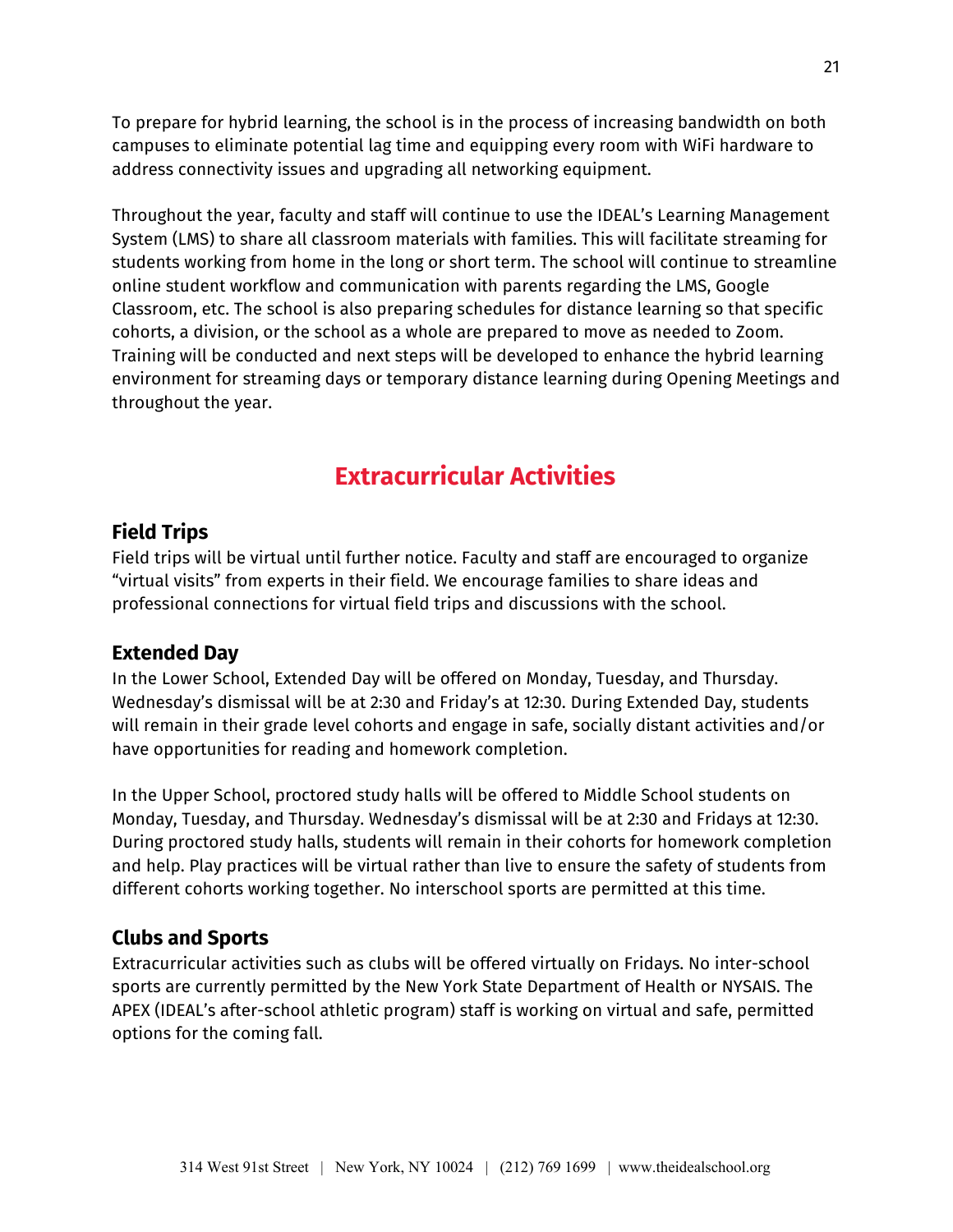# **Social and Emotional Well-Being**

<span id="page-22-0"></span>As students return to school, it is expected that some or many will have anxious, fearful, or grieving feelings, and this may manifest in dysregulated behavior, withdrawal, and other coping mechanisms. At the same time, some or many students may feel elated to be back at school but struggle with the academic executive functioning in a new school environment, generating new stressors. The social-emotional needs of the students will need to be the first priority, before and during the introduction of academic curricular work. The 14-day half-day ramp into a full schedule will provide teachers and the school with flexibility to prioritize the social and emotional well-being of individual students and community building activities, as well as time to assess for learning loss and to practice and rebuild foundational skills.

IDEAL is fortunate to have three school counselors, with one counselor assigned to each division and one counselor dividing time between divisions to provide additional support. In the coming year, the school counselors will continue to be available when students need check-ins, and division heads and other academic administrators will continue to be available to students and to faculty wanting additional help supporting students. In addition to scheduled, weekly students whose IEPs include counseling, counselors will continue to maintain an open-door policy for students needing to touch base. Counselors, faculty, Upper School advisors, and academic administrators are also available to parents wanting to discuss concerns. The counselors will provide resources to the families to help prepare students for the transition back to school.

## <span id="page-22-1"></span>**Lower School**

In the Lower School, the following practices will be in place or have been modified to address many of the social-emotional needs of our students when we reopen:

- 14-days of half-day instruction to ramp up to full days, allowing time for students and teachers to acclimate to the return to school, engage in community-building activities, and provide teacher planning time
- Initial school days will focus on routines, relationship-building, and the creation of a safe space for students to process their experiences
- Counselors will continue to implement Multi-tiered Systems of Support (MTSS) to support students division-wide structured as follows:
	- Tier 1: counselors and teachers setting the groundwork for safe and supportive learning environments
	- Tier 2: student-specific interventions for students who are identified as struggling
	- Tier 3: possible referral to outside, community-based providers
- MTSS will be steered by a trauma-informed screening tool developed by counselors
- The school will continue to hold students support meetings involving teachers, counselors, therapists, and administrators to establish and maintain student support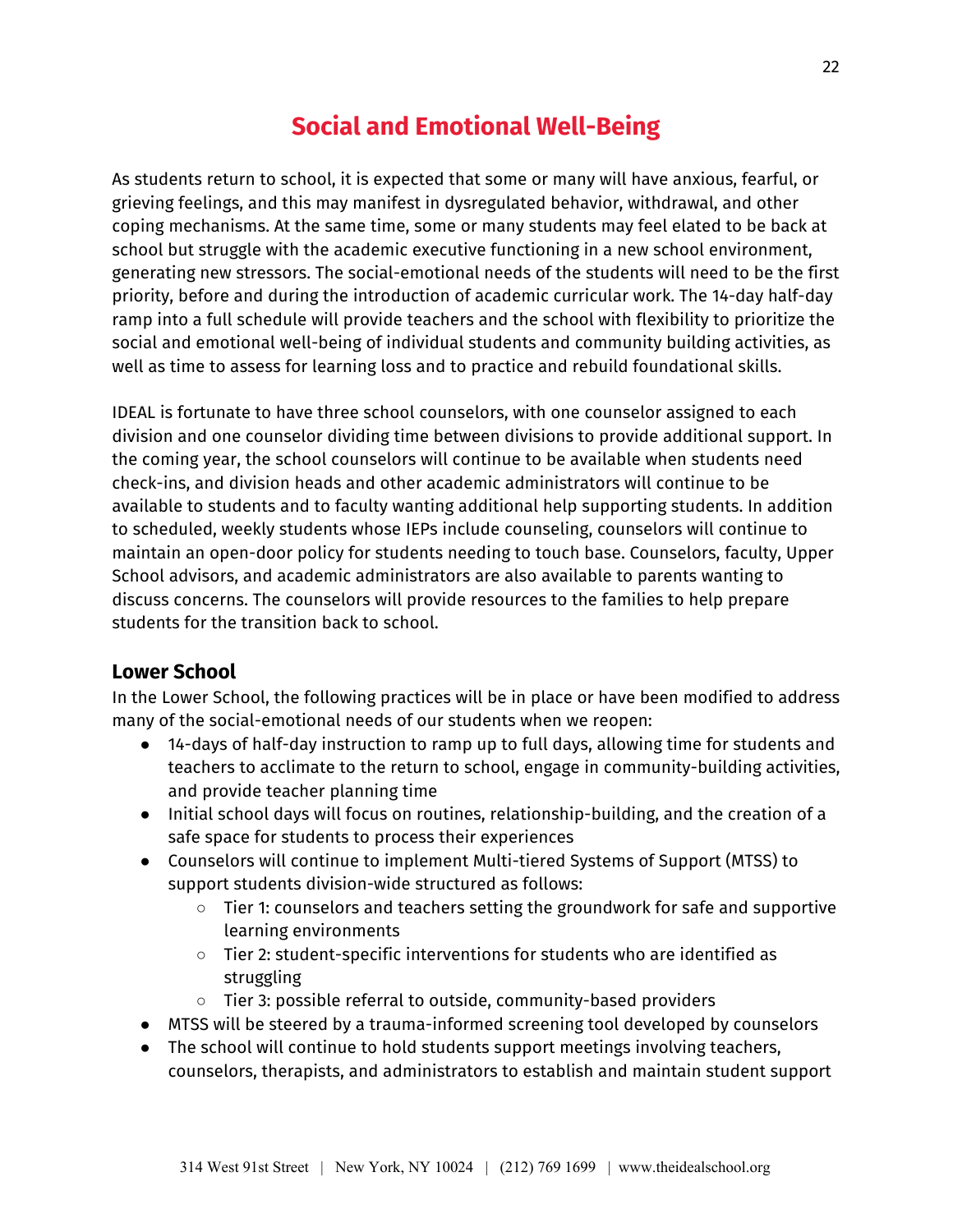- Weekly Community Time conversations in homerooms and cohorts will focus on supporting the needs of our students during the difficult period of transition back to school and ongoing stress during the pandemic
- Professional development is being planned in trauma-informed instruction
- The school will host ongoing parent support groups led by our counselors
- Teacher support groups will be offered utilizing outside providers
- Ongoing, general student support will be provided through Community Time and regular counselor attendance at morning meetings. Counselors will consistently be available to all students
- We will revisit our discipline protocols with an eye toward strengthening and enriching current restorative practices

## <span id="page-23-0"></span>**Upper School**

In IDEAL's Upper School, we will be addressing the social-emotional needs of the students through the following strategies:

- The formation of an Advisory Council, composed of counselors and advisors, to plan for and ensure the implementation routine advisory lessons addressing social and emotional needs of students, laying the groundwork for a safe and secure learning environment
- Focused training for faculty on trauma-responsive and restorative practices before the start of school, monitored and supported with on-going implementation. Coping strategies and resiliency skills for students, faculty and staff will be central to this training
- Partnership with families in the social-emotional aspects of the return to school through the sharing of information about social-emotional instruction and conversations about their children's experiences during the pandemic and their current state of social-emotional well-being
	- Families will also be strongly encouraged to take advantage of the optional parent meetings before students return to school, where advisors, teachers, administrators, and counselors will gather information about each student's social-emotional state and academic preparedness for the return to school
- The creation of a screening document for families to gauge the social-emotional state of their child before they return to school
- Opening days of school will include small student groupings that provide platforms for information, discussion, sharing, and expression about emotional responses, the new school environment, and the supports in place emotionally, academically, and technologically
- Academic skills and curricular work will be gradually introduced through a diagnostic process designed to assess where the students are right now, and with the social-emotional backdrop in view
- Advisory groupings in each grade-level will have targeted lessons designed to support social-emotional wellbeing, together with attendant executive functioning skills to support academic success, as they have done prior to the pandemic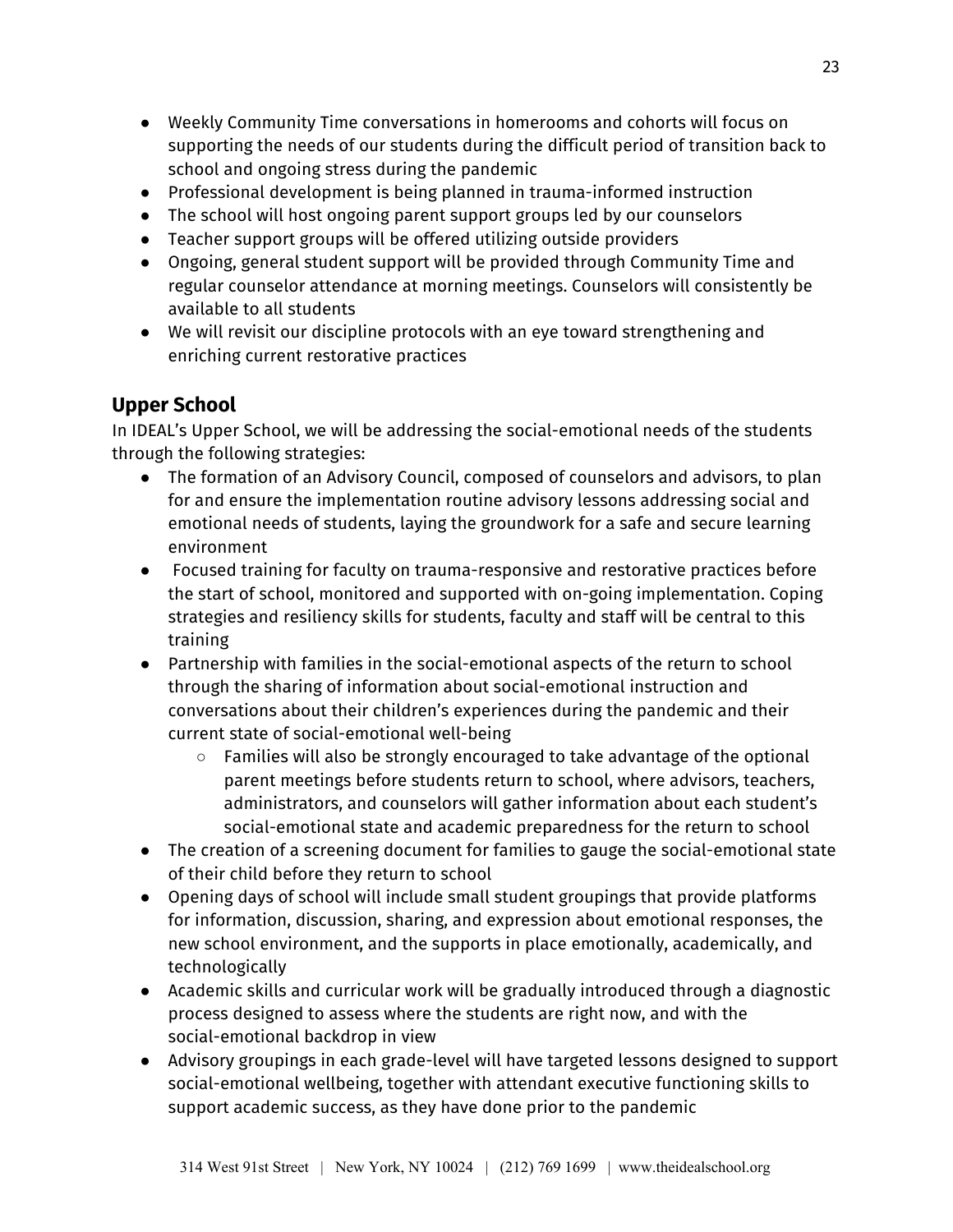- Counselors and therapists to work will support individual students, developing student-specific skills and interventions as needed, and, as needed, referring to outside professionals
- Restorative practices have been and will continue to be implemented to help students understand how their behavior impacts others and the community. Through discussion of emotions and behavioral responses to stressors, deepening of empathy, and interpersonal conflict management, students will be supported as they develop shared values, deeper relationships, and more community cohesion
- Additional training for faculty and staff will be implemented through the year
- Modifications to the student plan will be made as the social-emotional needs of the students are monitored over the year

## <span id="page-24-0"></span>**Extracurricular Activities**

The school will continue to offer clubs on Fridays to bring different groups of students together, and the Coordinator of Diversity will be implementing student ally groups to foster community cohesion and advocacy in the coming year. Finally, social events for students, using virtual platforms to ensure cohort safety, are being developed. Last spring, the Upper School held an online dance, assemblies, and a sing-along. Similar events will be planned for the coming fall.

## <span id="page-24-1"></span>**Faculty and Staff**

To support the emotional well-being of our faculty and staff as they lead students through this difficult time, the school is developing optional support groups with an outside provider and has already shared information about and is providing access to an interschool support group led by two school psychologists. Additionally, IDEAL provides an employee assistance plan to all employees through UNUM. Employees and their families can receive referrals as well as three complimentary in-person or video therapy sessions. Our medical provider, Oxford, also has full mental health coverage. In addition to counseling services, we will continue to offer the free optional weekly yoga sessions for employees that we introduced in the spring, and we will seek opportunities to incorporate open-ended, small group conversations and social activities into our faculty meetings.

# **Communication/Family and Community Engagement**

## <span id="page-24-3"></span><span id="page-24-2"></span>**Reopening Communications**

Prior to the start of school, the school will hold divisional faculty and family meetings to ensure that all constituencies are prepared for the transition back to school. Faculty communications will include further and ongoing discussion of the reopening plan, presentation of divisional schedules, and opportunities for collaboration around specific aspects of the divisional schedules and plans. Opening Meetings, before the start of school,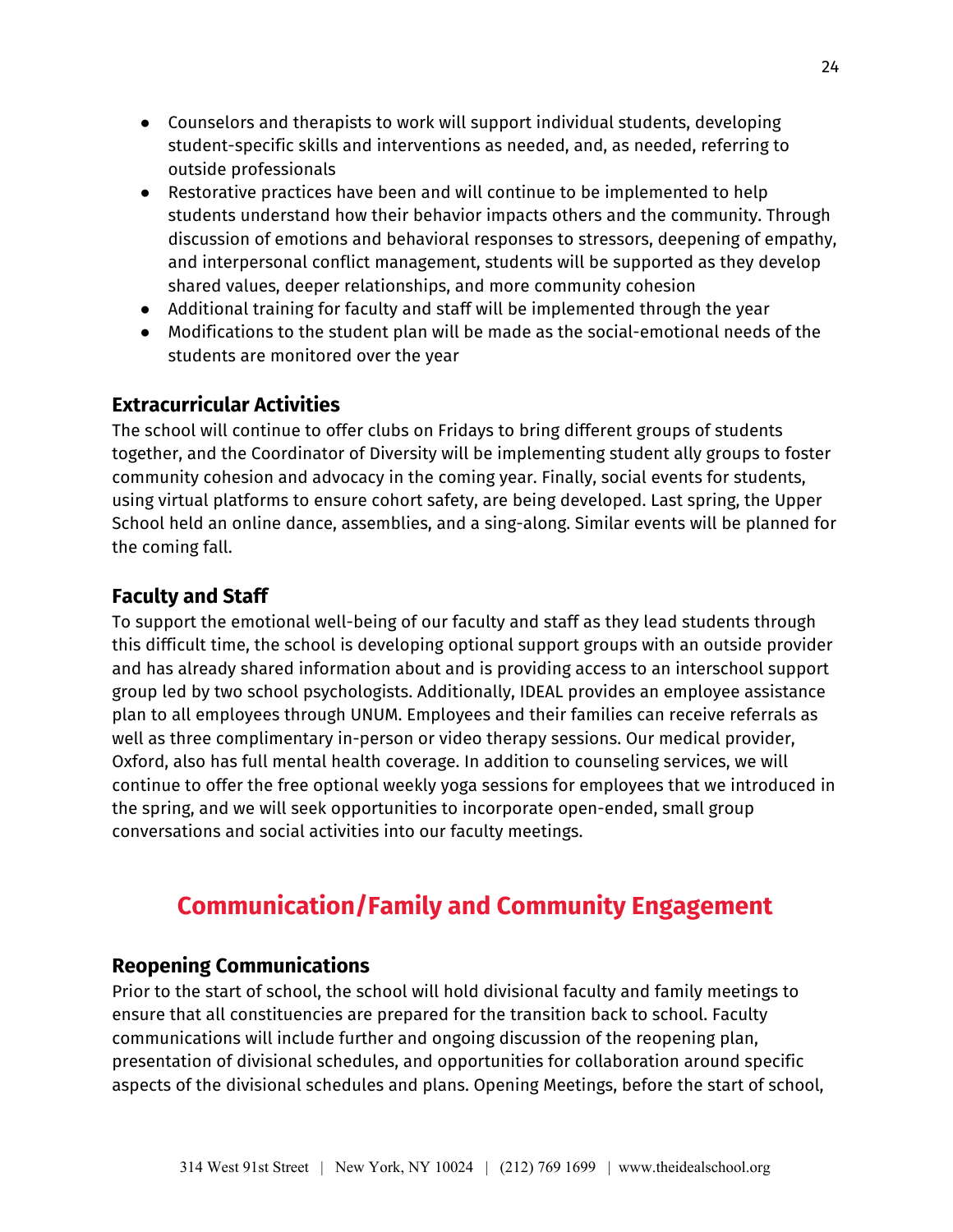will include professional development on topics including learning loss, streaming, trauma-informed education, and other topics essential to returning, as well as time for planning in teams. Family communication will also include further discussion of the school's reopening plan and divisional models and schedules, as well as support for families and caregivers on preparing students to return to school.

To educate the community about social distancing and hygiene, the school will post signs reminding the community of best practices to prevent COVID-19 transmission, encourage testing, and illustrate social distancing. Administrators will make regular announcements with the same information. The school nurses will educate faculty, staff, students, and families about protective measures they can take to reduce the risk of contracting COVID-19, including social distancing requirements, face coverings, and hand and respiratory hygiene. There will be dedicated time during Opening Meetings to train faculty and staff on COVID-related safety protocols, including PPE, hygiene, and social distancing. Counselors, division heads, and other administrators will share resources and information to help families prepare for the upcoming year. Signage, written communication, and presentations for students, families, and staff will encourage all individuals in the school to adhere to the CDC and DOH guidance regarding the use of face coverings and PPE. Through Community Time, Advisory, and Assemblies, as well as other natural opportunities for instruction that occur throughout the school day, administrators, faculty, and staff will support students in their understanding of habits and protocols that encourage health and hygiene and promote their safety and the safety of other community members.

## <span id="page-25-0"></span>**Upcoming Meetings**

- Faculty and Staff Zoom and Divisional Meetings, follow up to Thursday, August 6 Town Hall Meeting, Monday, August 10, at 5 PM
- PA Meeting and Divisional Discussion of Reopening Plans for Families: Thursday, August 13, 5-6:30 PM
- New Faculty Orientation, Tuesday, August 25 to Friday, August 28
- Opening Meetings for Faculty and Staff, Monday, August 31 to Friday, September 4
- New Family Orientation, Tuesday evening, September 8, on Zoom
- New Student Orientation, Wednesday, September 9, in-person and via Zoom

## <span id="page-25-1"></span>**Schoolwide Communications**

Dated, current information and school communications will be made available to families and staff in a dedicated, password-protected area of the school website. In emergency situations, the school uses not only email but also its website, social media sites including Facebook, and OneCallNow, a voice- and text-based communication system, to quickly disseminate information.

## <span id="page-25-2"></span>**Professional Development and Training**

**To prepare for reopening, the school will provide professional development on:**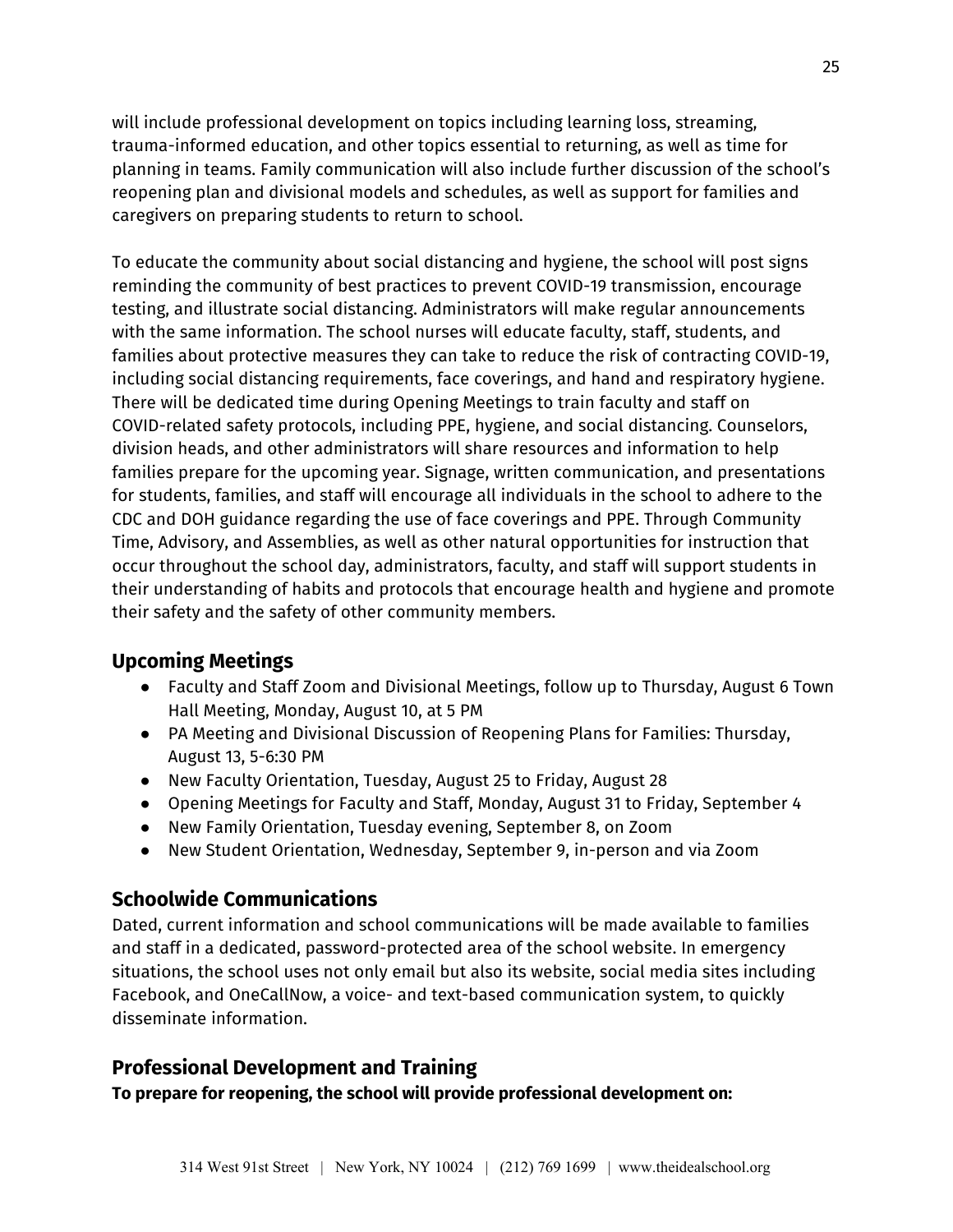- Best practices for hybrid and remote learning (including streaming)
- Training for faculty and staff on how to talk with and support students during and after the ongoing COVID-19 public health emergency
- Developing coping and resilience skills for students, faculty, and staff
- Training on trauma-informed teaching practices
- COVID-related safety protocols, including PPE, hygiene, and social distancing

### **The school will also provide:**

- Time for our learning specialists to share student information
- Common planning time
- Training on PPE, social distancing, and hygiene protocols
- Update on technology and the LMS
- Protocols that relate specifically to individual roles

Some of this training may be virtual to allow faculty and staff to dedicate more in-person time to planning and set-up.

### <span id="page-26-0"></span>**Attendance**

The school will continue to take daily attendance in Lower School and daily attendance, as well as attendance in each class, in Upper School. In Lower School, the receptionist and homeroom teachers are responsible for reporting and recording daily attendance, and, in Upper School, the receptionist and first period teachers are responsible for reporting and recording daily attendance. The Human Resources Director maintains records of faculty and staff attendance. Together, the Human Resources Director, receptionists, and division heads monitor attendance in fire and other drills. For students who have chosen the streaming option and for periods of distance learning for the community, the school will use measures including communication with faculty, presence and contributions in the virtual classroom, and submission of academic work to monitor and record daily attendance. Homeroom teachers and advisors will be responsible for monitoring and recording virtual attendance and reporting attendance to the division heads and divisional receptionists each day. Attendance requirements and procedures will be reviewed during Opening Meetings. All faculty and staff are required to follow the school's established procedures, outlined in the faculty and staff handbook, for reporting educational neglect or abuse through the local department of social services. This policy will be reviewed in Opening Meetings.

## <span id="page-26-1"></span>**Communicating Concerns About Teaching and Learning**

If a parent or caregiver has a concern about a particular area, IDEAL's protocol encourages families to begin by contacting the faculty or staff member leading the relevant class, therapy, or activity. If concerns are unanswered, of a serious nature, or overarching, the school recommends contacting the appropriate division head or supervisor, and then the Head of School. Technology concerns can be addressed to the Director of Technology or the Technology Integration Coordinator. Additional and specific protocols for communication are listed in the Family and Faculty and Staff Handbooks.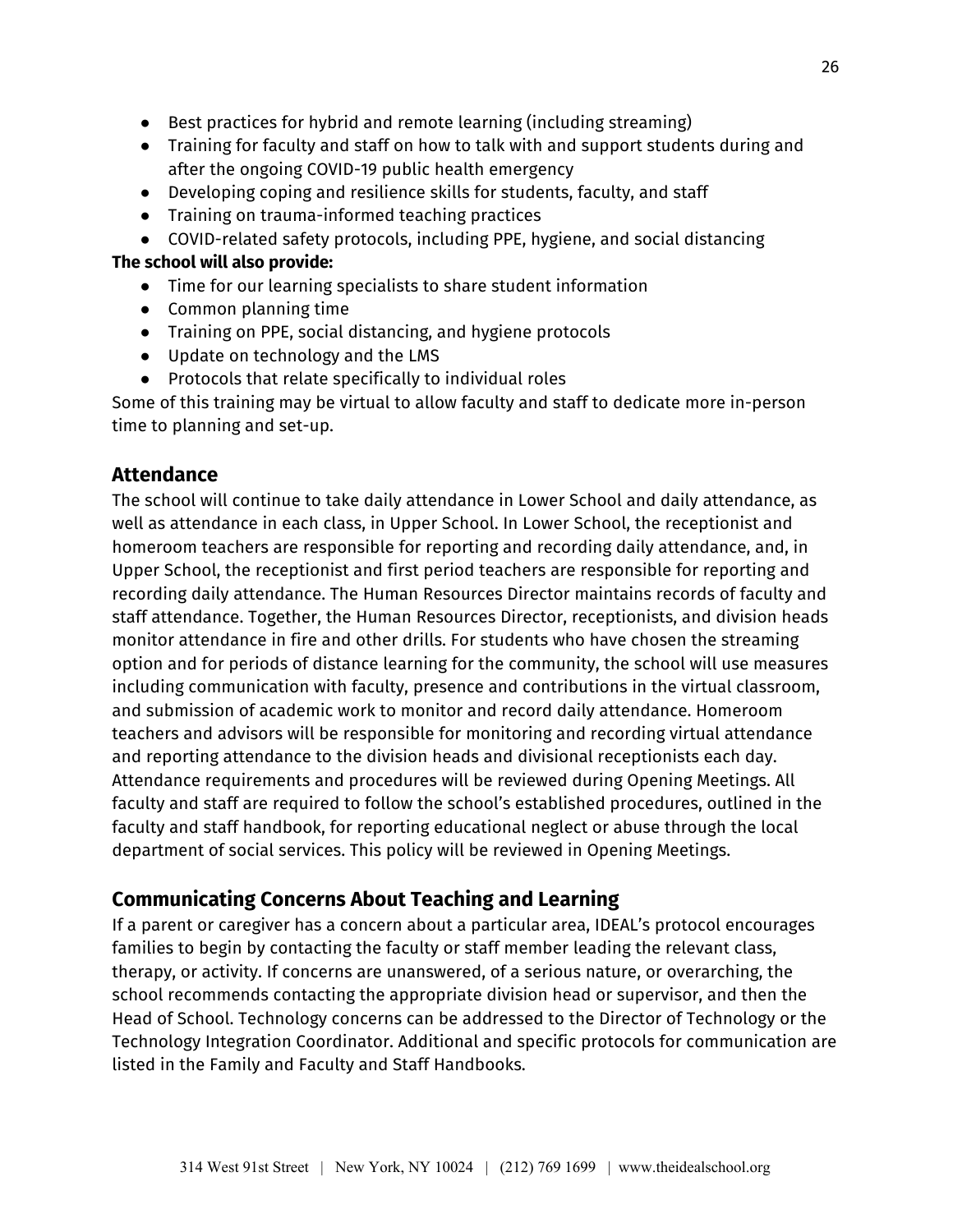Below is a list of administrators and staff who can assist with questions and concerns about teaching and learning, technology, nursing, or finances at IDEAL:

Head of School Janet Wolfe [jwolfe@theidealschool.org](mailto:jwolfe@theidealschool.org) Director of Finance Margaret Conklin [mconklin@theidealschoo.org](mailto:mconklin@theidealschoo.org) Lower School Head Liz Hazelwood [ehazelwood@theidealschool.org](mailto:ehazelwood@theidealschool.org) Upper School Head Sam Keany [skeany@theidealschool.org](mailto:skeany@theidealschool.org) Assistant Upper School Head Emily Kuntz [ekuntz@theidealschool.org](mailto:ekuntz@theidealschool.org) Director of Learning Support Margaret Egan [megan@theidealschool.org](mailto:megan@theidealschool.org) Director of Therapies and Related Services Janie Fox [jfox@theidealschool.org](mailto:jfox@theidealschool.org) Director of the Dylan Program Tara Fersko [tfersko@theidealschool.org](mailto:tfersko@theidealschool.org) Lower School Nurse Karlene Kerr [kkerr@theidealschool.org](mailto:kkerr@theidealschool.org) Upper School Nurse Shauna McPherson [smcpherson@theidealschool.org](mailto:smcpherson@theidealschool.org) Director of Technology Jorge Chica [jchica@theidealschool.org](mailto:jchica@theidealschool.org) Technology Integration Coordinator Ari Schwab [aschwab@theidealschool.org](mailto:aschwab@theidealschool.org) Human Resources Director Amanda Menzie [amenzie@theidealschool.org](mailto:amenzie@theidealschool.org) Director of Communications Joseph Kemp *ikemp@theidealschool.org* Director of Admissions and Enrollment Lori Murphy **Imurphy@theidealschool.org** 

# **Operations**

### <span id="page-27-1"></span><span id="page-27-0"></span>**Transportation**

IDEAL does not provide transportation to students. Families are responsible for transporting their own children to school. However, the school will make recommendations consistent with state-issued guidance for students to wear acceptable face coverings at all times on school buses (e.g., entering, exiting, and seated) and maintain appropriate social distancing on public transportation. The school will also encourage parents who can walk or drop off students to reduce density on public transportation, as recommended by the NY State Department of Health.

Additionally, the school has staggered arrival and departure times for each cohort and will coordinate these times with the DOE for students who take DOE provided transportation. Student arrival will be staggered in 15-minute increments beginning at 7:45 AM, and students will be dismissed in the same fashion in 15-minute increments beginning at 2:45 PM. The school has its own daily screening process to be completed before arrival and will also work with the DOE to verify that they are meeting standards for screening on the busses that IDEAL students take. Notwithstanding the bus screening process, the school urges families to observe for signs of illness in their child that would require staying home.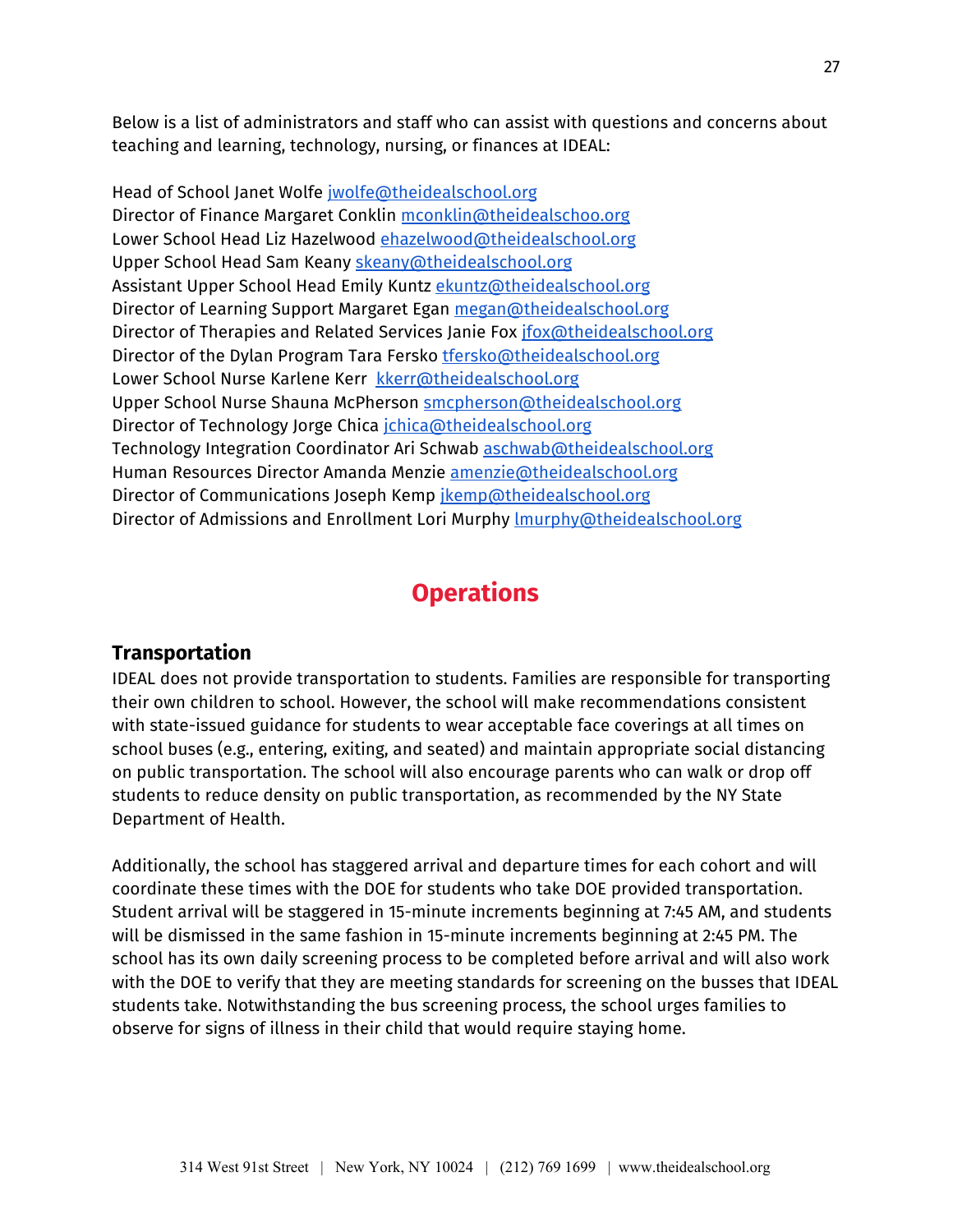All students will be greeted and supervised by faculty as they arrive at school. Hygiene measures including hand washing or sanitizer will be required at the front entry, and face coverings will be provided to all faculty and staff and to any students who need one.

## <span id="page-28-0"></span>**Visitor Policy**

To avoid unnecessary exposure to our cohorts and to promote our contact tracing policy, nonessential visitors are not permitted in the school buildings. Parent and other guardian visits will only be permitted, with the approval of the Head of School, under exceptional circumstances. Whenever possible, parent meetings, including orientations, conferences, back to school nights, and other special events will be hosted online.

The school will maintain a continuous log of every person, including employees, students, family members, and any essential visitors or vendors who may have close contact\* with other individuals at the school; this log will be maintained through the Raptor visitor management system. Contact information will be obtained from all visitors to ensure they can be notified of a COVID-19 diagnosis if necessary. Essential vendors must wear face coverings and complete the school's screening process before entering the building.

## <span id="page-28-1"></span>**Office Spaces**

For the duration of the pandemic, the school may repurpose office spaces used by non-academic staff who do not work directly with students and who are working from home (i.e. business office and similar personnel).

## <span id="page-28-2"></span>**Food Services**

Healthy and fresh boxed lunches and snacks will be prepared by JC Foods, our contracted food service provider, and delivered to teachers for distribution in the classroom. All menus will be reviewed by JC Food's certified nutritionist. Students who wish may opt to bring their own lunch to school. Products with peanuts and tree nuts are forbidden. The school will do a mask check for all students with allergies after meals, as well as asking students how they feel. Epi-pens are stored in the Lower School on the fifth floor near the gym and in the lower level Nurse's Office and in the Upper School in the sixth floor Nurse's Office, at the fifth-floor security desk, and in the technology office near the gym on the third floor. All students will be required to stay on campus for lunch until further notice.

Lunchtime in homeroom or advisory groups will provide additional time dedicated to social-emotional learning and community building. Students will eat lunch with their homeroom or advisory groups in their classrooms while seated in a socially distant manner. Sharing of food and utensils will not be allowed. The school is developing protocols for cleaning and handwashing before lunch, during lunch, and after eating.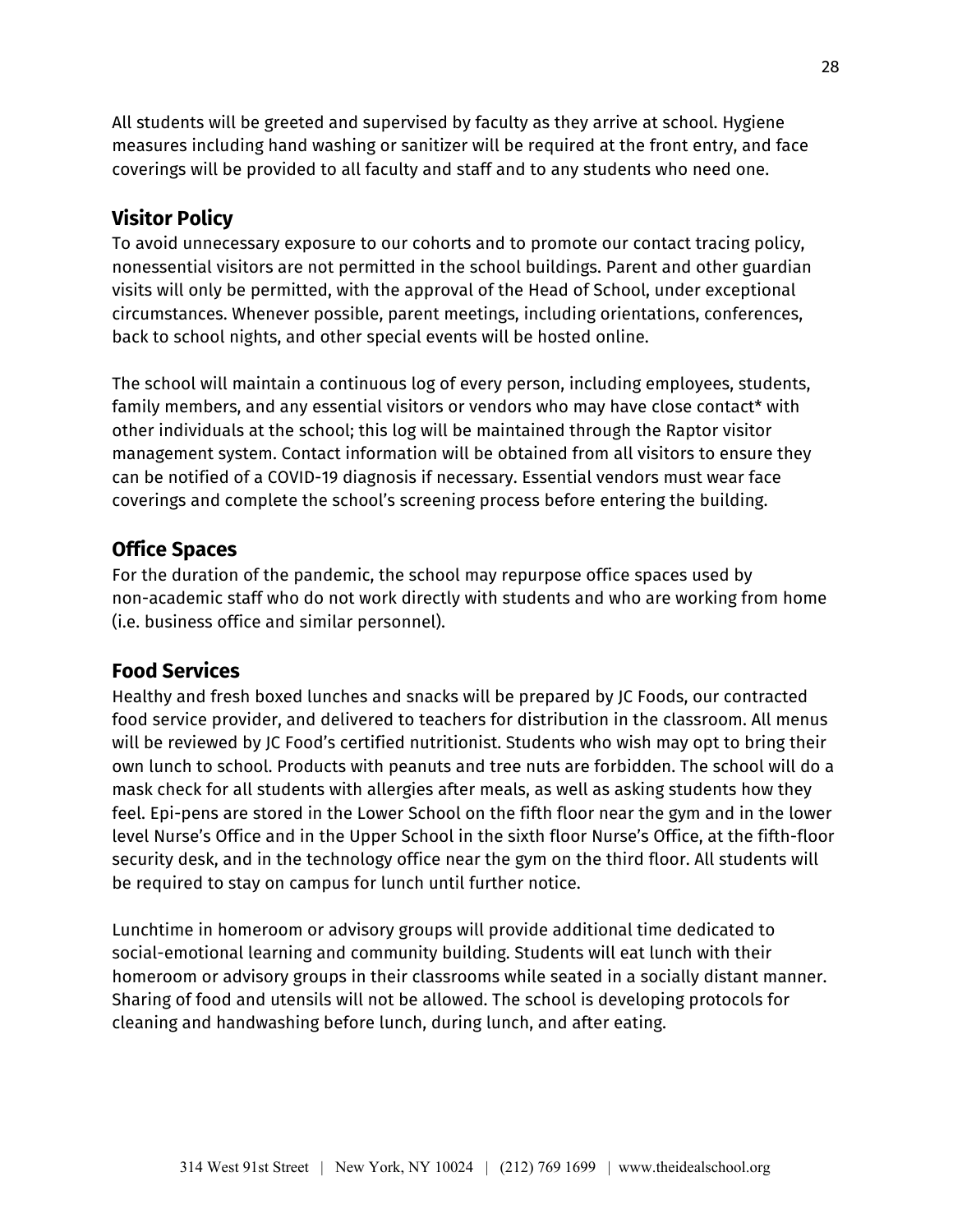Water fountains will be closed. Students arrive at school with full water bottles. The school also has contact-free bottle refilling stations available for use. Boxed water will also be available as needed to students, faculty, and staff at school.

## <span id="page-29-0"></span>**Vulnerable Populations**

The school will work with employees who request a reasonable accommodation that allows an individual the opportunity to perform the essential functions of their job in a safe and efficient manner. Employees are directed to inform their immediate supervisor or the Human Resources Director, who will inform the Head of School of any accommodation request. The school will consider requests for reasonable accommodation on a case-by-case basis and will engage in a timely and good-faith interactive process to determine if it can make a reasonable accommodation without undue hardship.

There are several avenues available for employees who may need time off due to COVID-19: The Federal Families First Coronavirus Response Act (FFCRA), NYS COVID Leave, NYS Paid Family Leave (PFL), and sick or personal days (PTO). Depending on circumstances, a faculty or staff member may be eligible for paid time off under one of these policies:

- The FFCRA grants paid sick leave (up to 80 hours) if unable to work or telework because the employee is subject to a quarantine order, has been advised to quarantine, or is experiencing symptoms and seeking a COVID diagnosis or caring for someone in this situation or if their child's school/daycare is closed
- NYS COVID Leave provides up to 14 days of paid sick leave if an employee is symptomatic and is ordered to quarantine by their doctor or the DOH. This leaves runs concurrently with FFCRA
- NYS PFL can be used by employees who are unable to work or telework to care for a dependent minor child or a family member with a "serious health condition." PFL provides up to 10 weeks of pro-rata pay
- PTO: The school will combine all sick and personal days into one category called PTO (paid time off). If a faculty member has used all of their available PTO days by 12/1/20 due to COVID-19, on a case-by-case basis, the school will consider granting additional days to that employee.

<span id="page-29-1"></span>\*The school defines "close contact" in accordance with the NYC Test and Trace Corps' definition: Living in the same household with a person with COVID-19, providing services in the home of a person with COVID-19, having had intimate physical contact with a person with COVID-19, or having spent at least 10 minutes or more within six feet of a person with COVID-19 without appropriate PPE.

# **Health and Safety**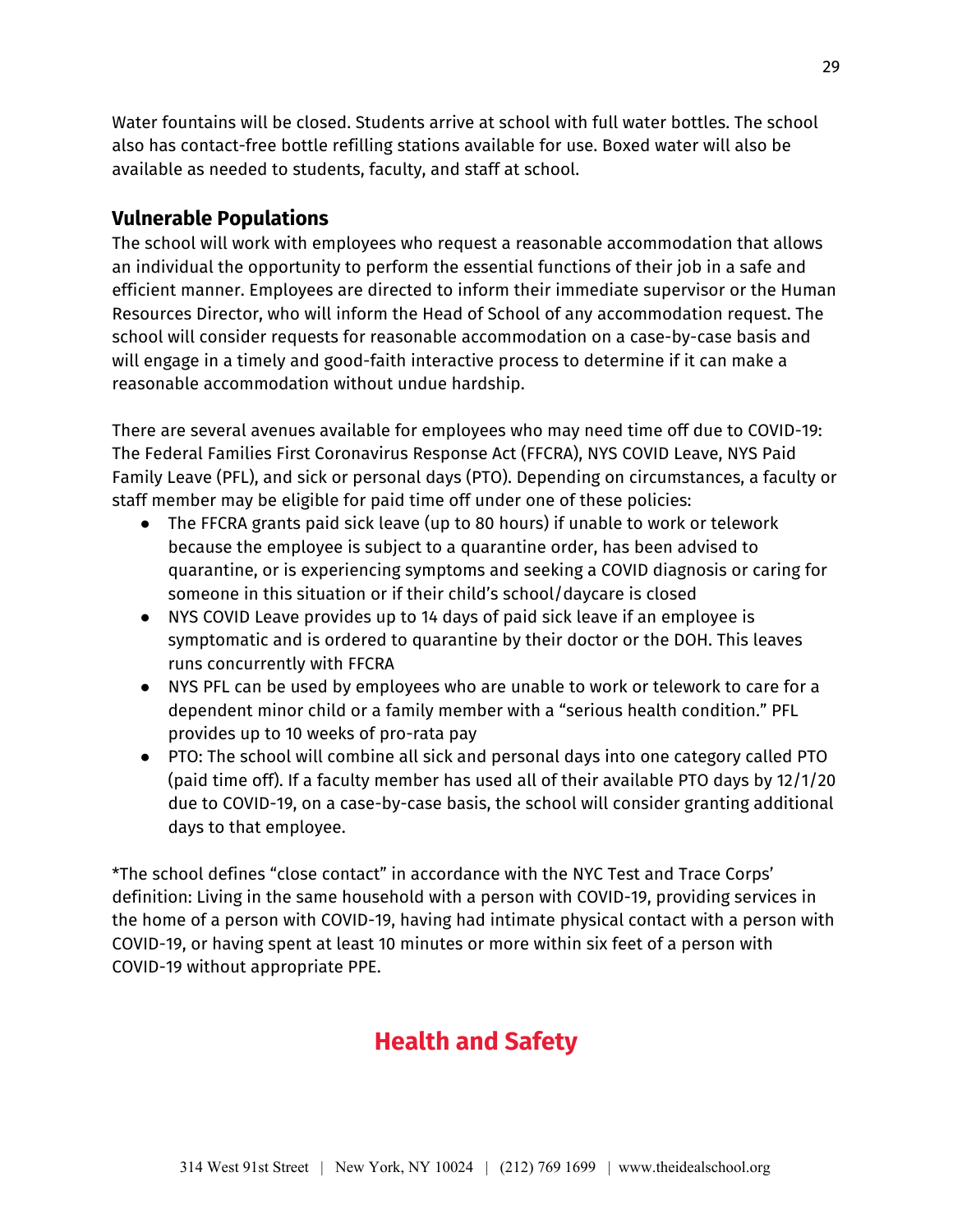## <span id="page-30-0"></span>**Policies Adapted or Created in Response to the COVID-19 Pandemic**

- Creation of Site Safety Monitors
- Travel Policy
- Screening Policy
- Self Reporting Policy
- Isolation and Collection Procedures
- Testing Protocols and Procedures
- Exposed Individuals Policy
- Sick Policy
- Contact Tracing and Communication Policy

### <span id="page-30-1"></span>**Responsible Parties**

Janet Wolfe, Head of School, [jwolfe@theidealschool.org](mailto:jwolfe@theidealschool.org) Margaret Conklin, COVID Liaison and Finance Director, [mconklin@theidealschool.org](mailto:mconklin@theidealschool.org)

### <span id="page-30-2"></span>**Site Safety Monitors**

Elizabeth Hazelwood, Lower School Head, [ehazelwood@theidealschool.org](mailto:ehazelwood@theidealschool.org) Sam Keany, Upper School Head, [skeany@theidealschool.org](mailto:skeany@theidealschool.org)

### <span id="page-30-3"></span>**Building Systems and Maintenance**

### **Lower School Return to School Protocols:**

### **Cleaning and disinfection**

- Additional PPE and other appropriate equipment and supplies are being purchased to add COVID-specific disinfection to the facility's regular daytime cleaning protocols
- Training for our facilities staff, who will implement these protocols throughout the day, will be conducted prior to reopening
- The school is working with its contracted cleaning service, Tristate Cleaning, to implement disinfection protocols to their nightly cleaning routine

### **Building systems**

- As there has been essential facilities staff presence on-site for the duration of the pandemic, the water system was never completely shut down. The facilities team will begin flushing the building water system, per EPA recommendations (by running all hot and cold taps and flushing all toilets), 2-4 times per week in the weeks leading up to the school's reopening
- The HVAC service contractor will be brought on-site during the month of August for a full evaluation of the systems in place; the school will work with its service contractor to assess the filtration for the existing HVAC system and to implement other solutions as deemed appropriate, such as ionizers (in HVAC systems and/or portable units) and portable HEPA air filter units.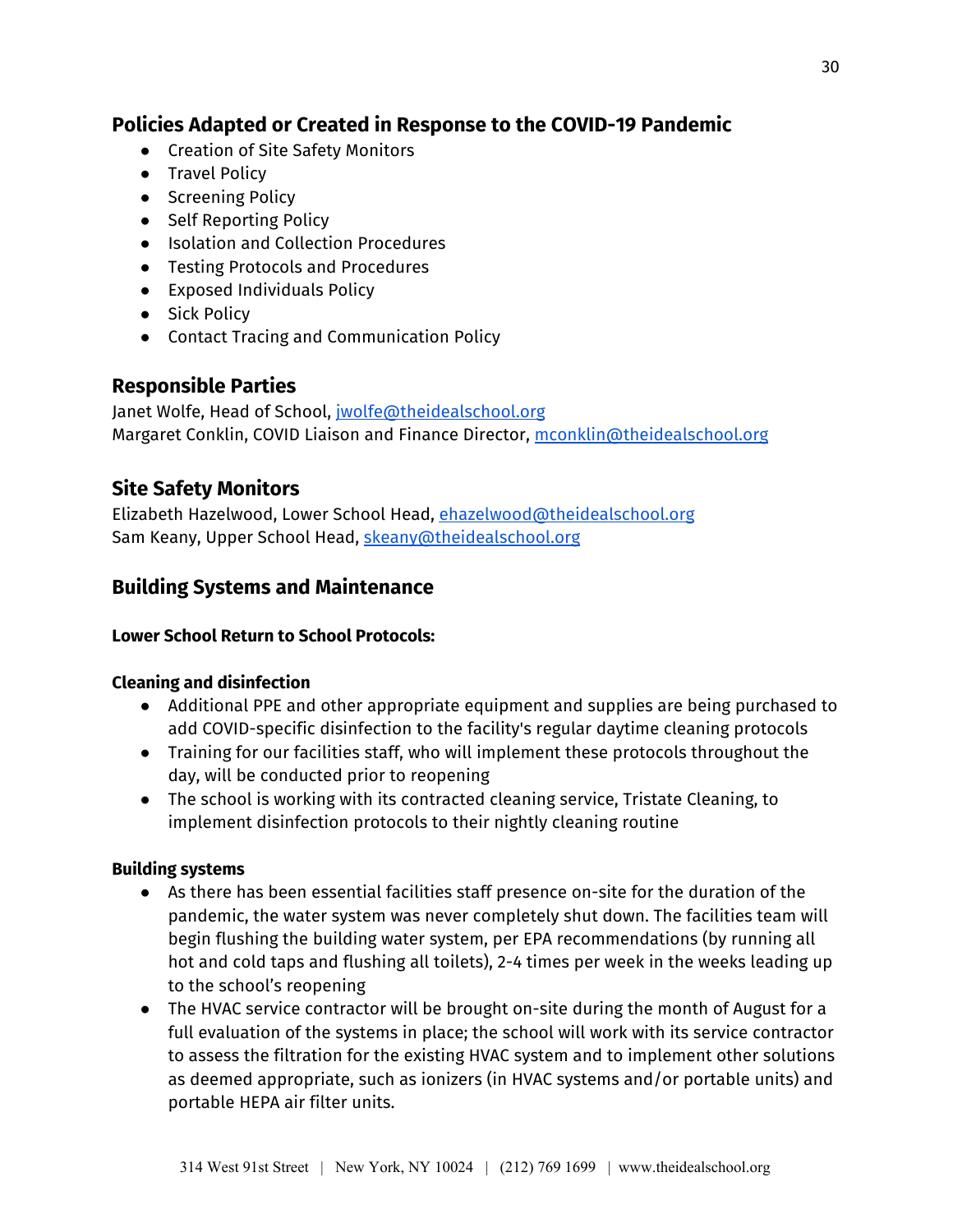● The school facilities staff is working to ensure functioning windows in all areas of the building to enhance the flow of air

### **Operations**

- Screening protocols have been implemented for all essential school visitors, with appropriate record-keeping in case of a need to initiate contact tracing
- Informational signage is being installed throughout the building, including social distancing indicators
- The school's facilities staff is working to optimize traffic flow through the building and minimize the possibility of cohorts converging in elevators, restrooms, and other common areas

### **Upper School Return to School Protocols:**

### **Cleaning and Disinfection**

- Additional PPE and other appropriate equipment and supplies are being purchased to add COVID-specific disinfection to the facility's regular daytime cleaning protocols
- The school's operations staff will be trained to implement these protocols throughout the day, to the required degree
- In addition, building management is working with its contract cleaning vendor, Tristate Cleaning, to implement disinfection protocols in their nightly cleaning routine

### **Building systems**

- As there has been building management staff presence on-site for the duration of the pandemic, the water system in the Upper School was never completely shut down. The building management operations staff have been flushing the building water system, per EPA recommendations (by running all hot and cold taps and flushing all toilets), 2-4 times per week
- The HVAC service contractor has been maintaining all package systems and split units on a monthly basis, as was done prior to the pandemic
- The building management is also working with its service contractor and a consultant to assess increasing filtration to the highest degree possible for the existing HVAC systems, and implement other solutions to optimize the environment, such as ionizers (in HVAC systems and/or portable units) and portable HEPA air filter units
- In all classrooms, offices, and common areas, including spaces with limited ventilation, or where there are only window AC units, we are working to ensure functioning windows to enhance the flow of air

### **Operations**

- Screening protocols have been implemented for all building visitors, with appropriate record-keeping in case of a need to initiate contact tracing
- Informational signage has been installed throughout the building, including social distancing indicators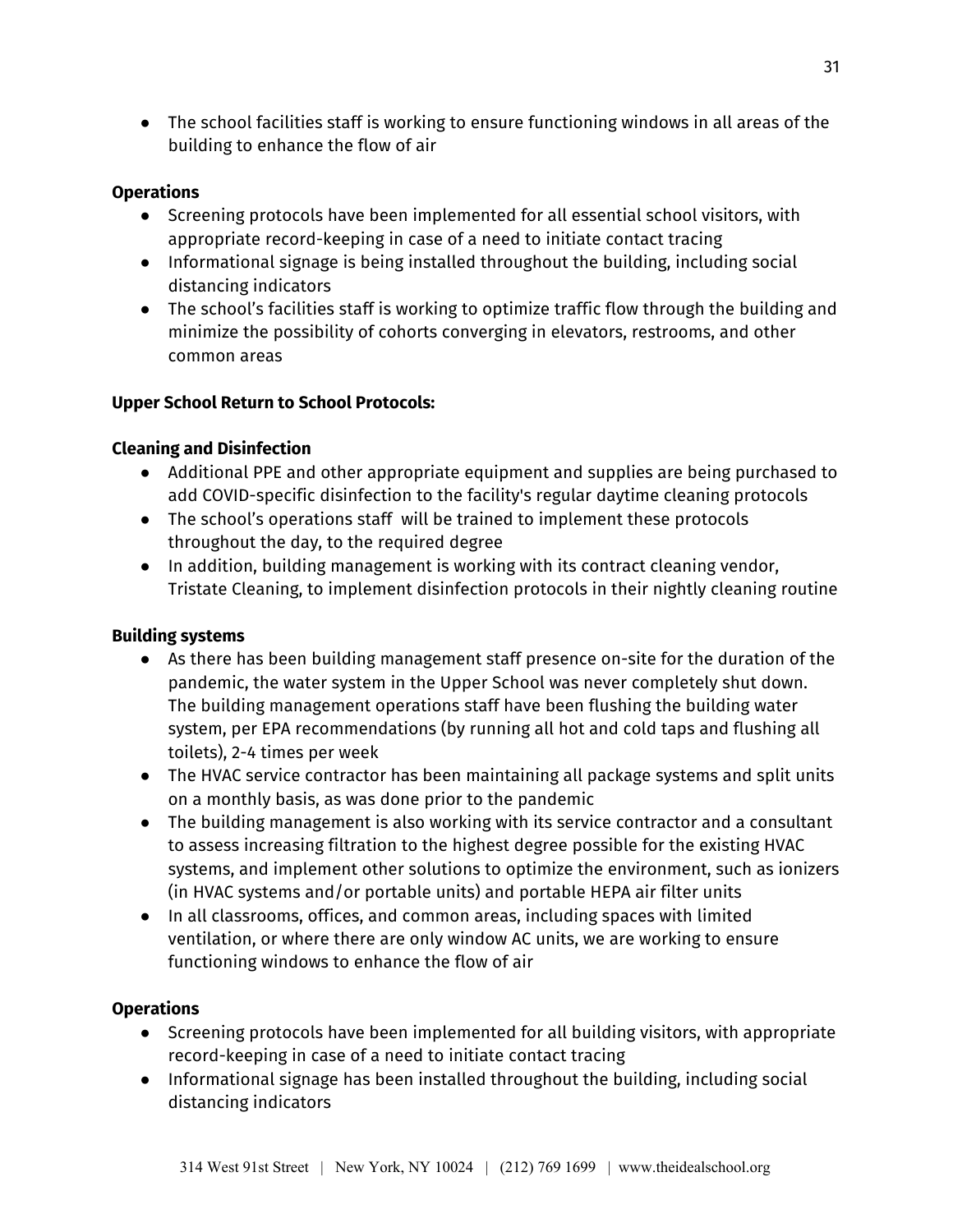● Building management is working to optimize traffic flow through the building, in order to keep the IDEAL community and other building occupants separate from one another and minimize the possibility of overlapping use of stairwells, elevators, restrooms, and other common areas

### <span id="page-32-0"></span>**Collaboration with B'nai Jeshurun**

The administrative and leadership teams of IDEAL and B'nai Jeshurun have been working collaboratively throughout the summer to prepare dedicated spaces in IDEAL's Upper School facility, located on the first, third, fifth, and sixth floors of B'nai Jeshurun Synagogue that maintain the integrity of IDEAL's cohorts and promote the safety of all members of the two communities.

In its own reopening plan, B'nai Jeshurun is using the strict reopening guidelines published by the Jewish Community Relations Council. For the duration of the pandemic, the West Entrance of B'nai Jeshurun will be dedicated to IDEAL students, faculty, and staff. One elevator will be dedicated, whenever possible, to IDEAL students and faculty who require this support. Elevators at B'nai Jeshurun have markings indicating proper social distancing, as well as a stand with tissues to use to press buttons. Passengers will be limited to one student and teacher at a time. All students and staff who are able will be required to take stairs to maintain social distancing.

During the first semester, B'nai Jeshurun's Hebrew School will not meet in IDEAL's spaces to avoid mixing between our cohorts. B'nai Jeshurun is working with IDEAL to ensure proper ventilation and cleaning in all of our spaces.

### <span id="page-32-1"></span>**Emergency Drills**

The school will conduct all required fire drills and lockdown drills. The school's Fire Safety, Evacuation, and Lockdown Plans will be posted on our website prior to the start of the year with instructions for how lockdown and evacuation drills are conducted. Any changes to promote social distancing will be reflected in the posted plans. These plans will also be reviewed by faculty and staff during Opening Meetings.

Before beginning drills, the school will consult with its counselors on the best ways to introduce fire and lockdown drills given the trauma and experiences of students during the pandemic. Lower School teachers and Upper School advisors will receive suggestions on how to lead conversations about and prepare students for upcoming drills. To promote and provide for social distancing during lockdown and fire drills, the school is considering the following:

#### **Lockdown Drill**

● Practicing before the first drill by having teachers assign students spaces that are socially distant from one another and away from doors and windows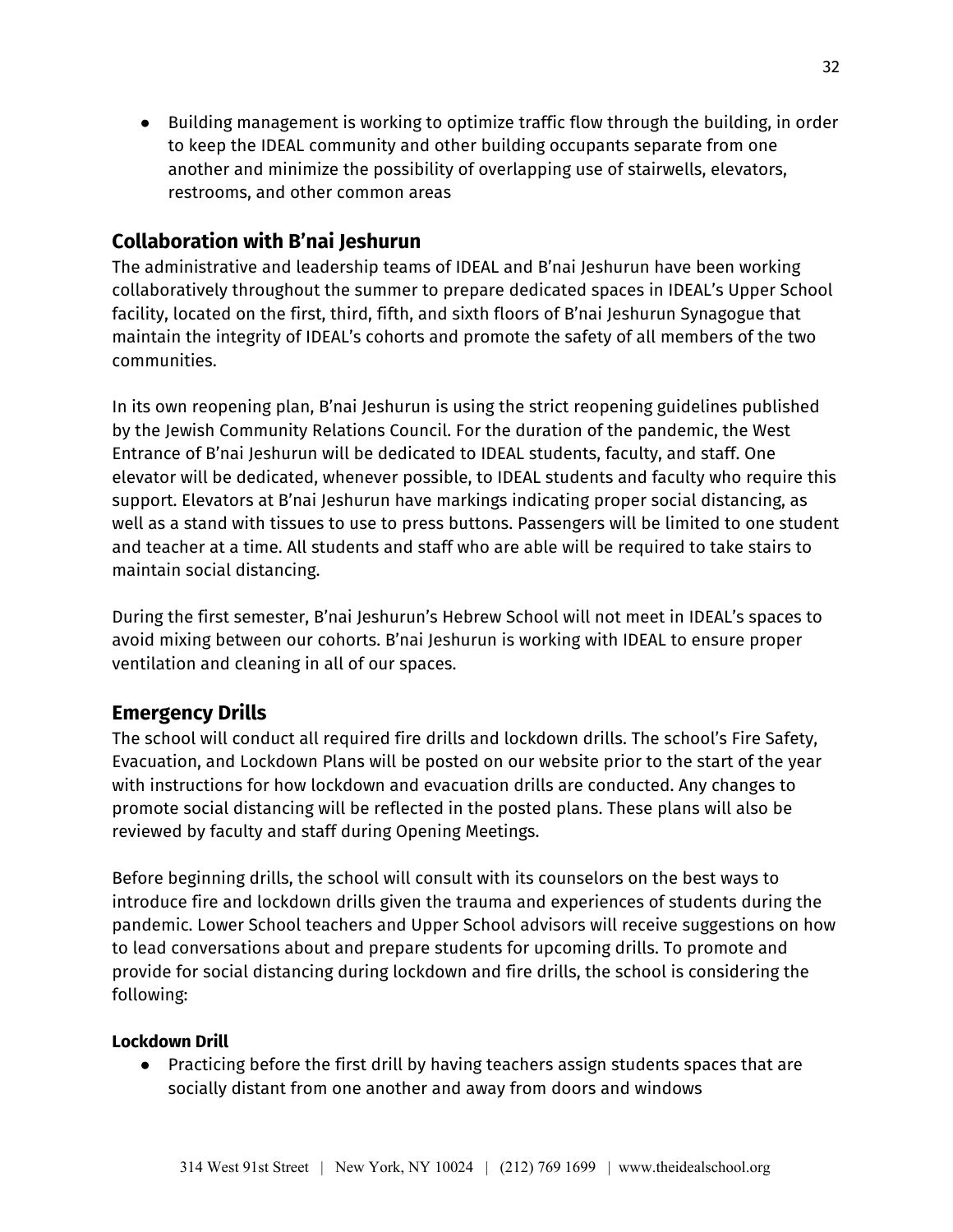- Organizing students into smaller groups to practice
- Calling lockdown drills "safety drills" instead to avoid undue trauma

#### **Fire Drill**

- Posting faculty in the stairwells and halls to promote social distancing
- Marking spaces with chalk on the sidewalk to remind students to maintain six feet of distance between them
- Establishing different assembly points, each with its own fire marshall, for cohorts to avoid intermingling
- Practicing drills with one cohort at a time to map out positions of students before holding an all-school drill

The school will also update those faculty and staff who are working from home on fire drill protocols so they are prepared for the return to school.

## **Monitoring**

### <span id="page-33-1"></span><span id="page-33-0"></span>**Screening**

Families, faculty, and staff will be required to use the Magnus Health COVID screening app including a daily screening questionnaire with recommended CDC questions each day, prior to entering the school.

All students, faculty and staff, as well as visitors entering the school buildings, will have their temperatures taken by touchless thermometers. Individuals with a temperature greater than 100°F will be denied entry or sent directly to a dedicated isolation area prior to being picked up or sent home. Students will be supervised until they are picked up.

The school will maintain the confidentiality of these records. The school will only record information about whether the individual screened positive or negative; the temperature checks themselves will not be recorded. All staff conducting screening will be trained in proper CDC and State Health Department protocols and will wear masks, gloves, and face shields while conducting the screening.

Face masks will be required to enter school buildings.

The school will maintain a continuous log of every person, including employees, students, family members, and any essential visitors who may have close contact with other individuals at the school; this log will be maintained through the Raptor visitor management system. Contact information will be obtained from all visitors to ensure they can be notified of a COVID-19 diagnosis if necessary. Parent and other guardian visits will not be permitted unless an exception is made by the Head of School under exceptional circumstances.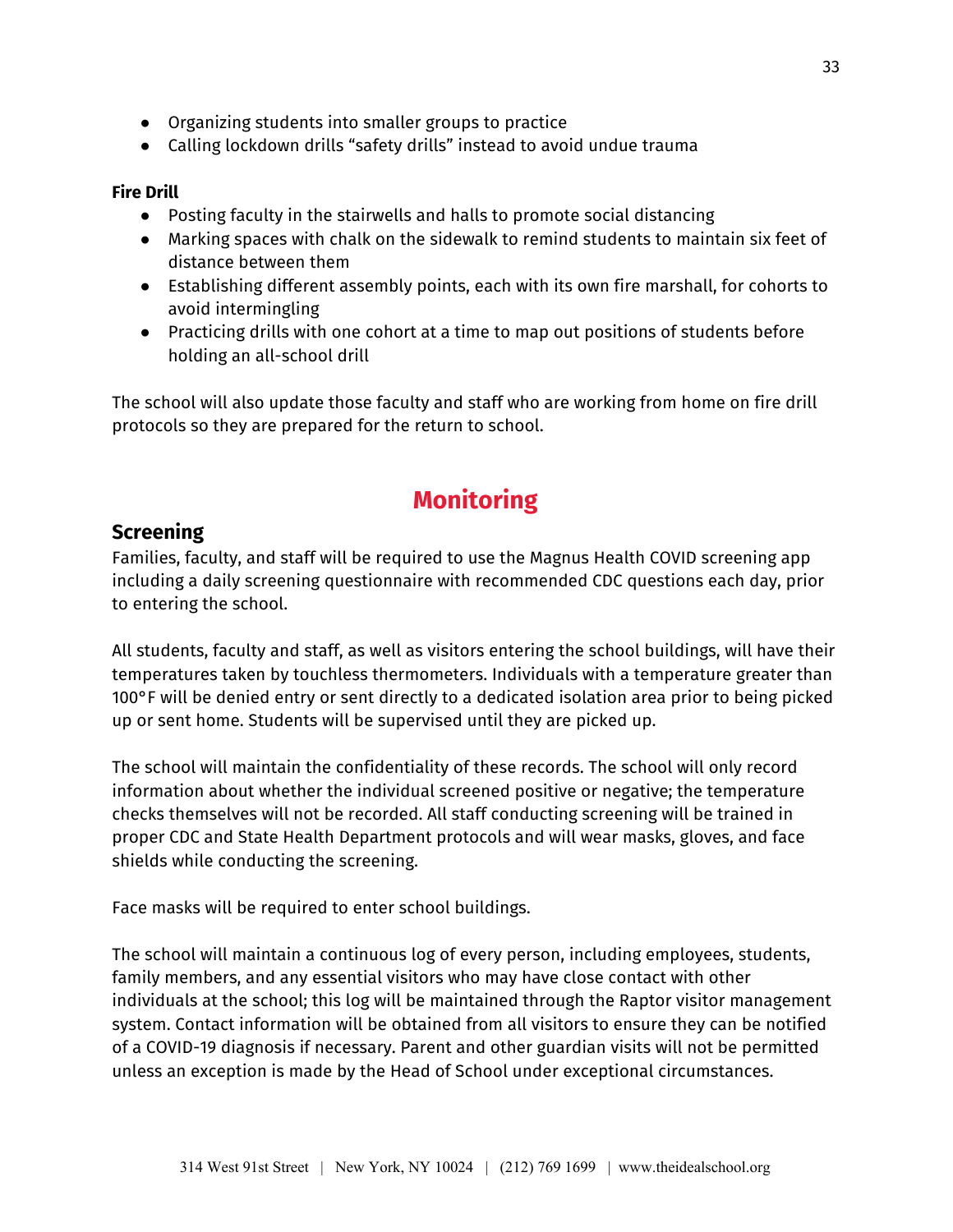Whenever possible, parent meetings, including orientations, conferences, back to school nights, and other special events will be hosted online.

Those families and faculty and staff who have someone who has tested positive for COVID-19 in their household, as well as those families who have come in close contact with a COVID-19 positive individual are required to report this contact to the school through the Magnus screening app or directly to [covidreporting@theidealschool.org.](mailto:covidreporting@theidealschool.org) The Magnus screening app and/or school will alert families to not send their child to school in instances where a member of the household tests positive for or who has had close contact, as defined by the CDC, with someone who tested positive for COVID-19. The school will then generate a required online contact tracing form for completion. Timely completion and submission of both the daily symptom check and, when necessary, the contact tracing form, are critical to the school's ability to monitor the community's well-being and the possible need for change.

## <span id="page-34-0"></span>**Travel**

In order to welcome students, faculty, and staff back to school safely:

- All community members traveling to or from hot spots are strongly urged to consider the 14-day quarantine requirement (as required by the CDC and New York State guidelines) when making travel plans, to ensure a timely return to school
- A list of states that require a 14-day period of quarantine when entering New York State can be found here: <https://coronavirus.health.ny.gov/covid-19-travel-advisory>

## <span id="page-34-1"></span>**Testing Protocols and Responsibility**

### **Students and Families**

IDEAL has two school nurses, as well as a consulting nurse practitioner and consulting epidemiologist. IDEAL's nurses will be responsible, in consultation with local health department officials and, as needed, with our consulting nurse practitioner and epidemiologist, for overseeing the compliance with the school's testing process for symptomatic students or for those students determined through our contact tracing process to have had close contact with a presumed or confirmed COVID 19 diagnosis. They will also oversee the testing process before the return to school of students in the community who have traveled internationally or traveled to a state with widespread transmission of COVID 19, as designated through the New York State Travel Advisory, before allowing such individuals to return to the school.

### **Faculty and Staff**

The Human Resources Director will provide referrals, with support from our nursing staff, for testing and will oversee the testing process as described above for symptomatic individuals, presumed positive individuals, or individuals who have traveled internationally or to a state with widespread transmission of COVID-19.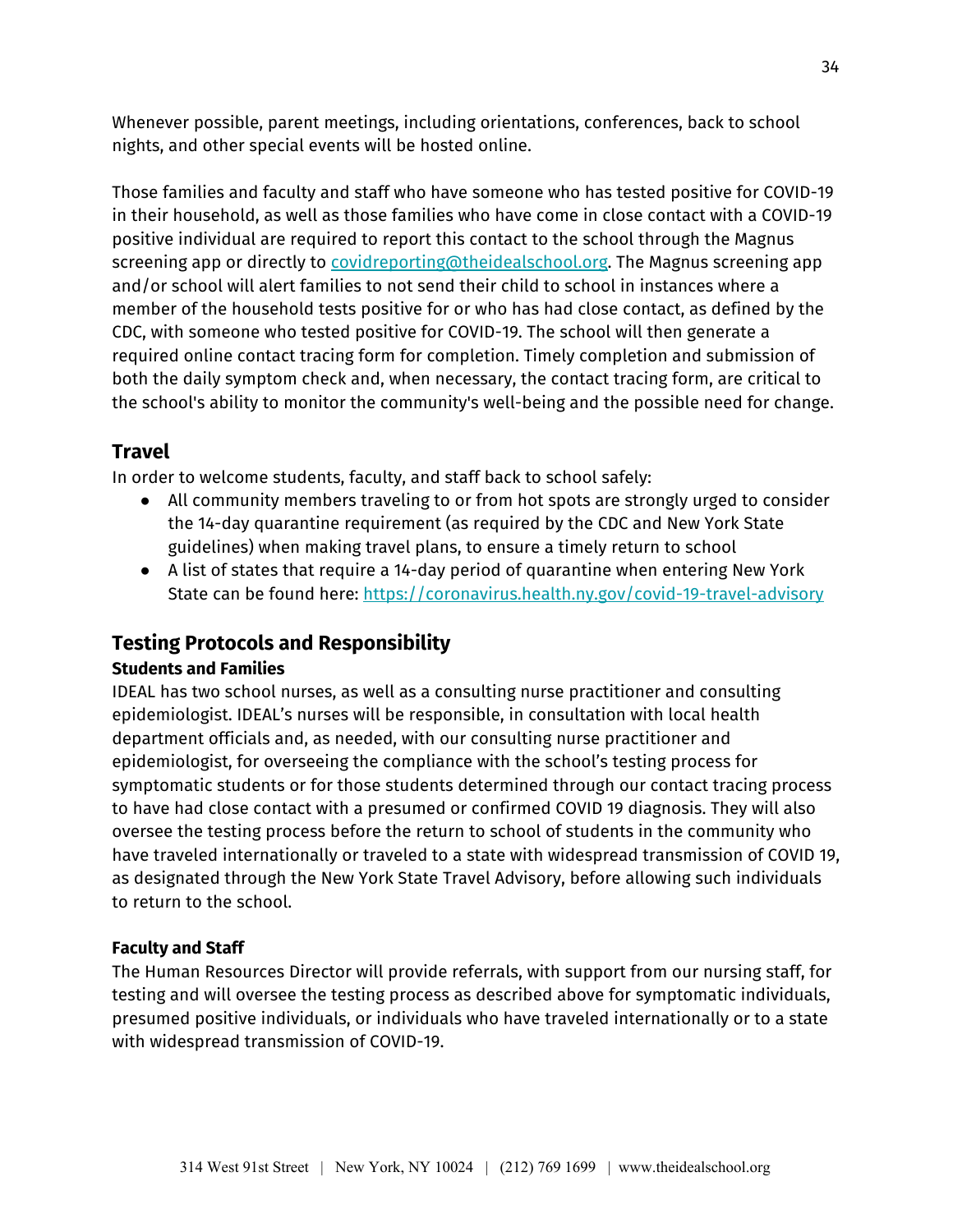### <span id="page-35-0"></span>**Monitoring Community Health**

The school will coordinate closely with the New York City Department of Health and Mental Hygiene and the New York State Department of Health to determine early warning signs that positive COVID-19 cases may be increasing beyond an acceptable level. Metrics will include:

- 1. State and city viral infection rates: if rates are rising, specifically in the neighborhood of the school, but also in the areas where students, staff, and faculty reside, the school will abide by the state's recommendation that schools can open if the regional infection rate is less than 5% and can remain open if it remains less than 9%; the school will monitor updates to this guidance from the state and adjust the metric accordingly
- 2. Number and percentage of students and faculty/staff failing morning screening: single day trends and on a 5-day average
- 3. Number and percentage of students and faculty/staff absent due to symptoms: single day trends and on a 5-day average
- 4. Number and percentage of students and faculty/staff sent home each day due to symptoms: single day trends and on a 5-day average
- 5. Number of positive cases within the community: if 3 or more cases are reached, the school will implement widespread testing
- 6. Ability to maintain staffing ratios and program safety: if key members of the school community are absent and the school can't maintain the program as designed, the school will transition to remote learning

The metrics related to the school community's numbers and percentages as outlined in 2-5 above will be monitored daily by the school nurses and reported to the COVID Liaison and Head of School for evaluation, consultation with the school's Board, and decision making; the school will consider all individuals counted in metrics 2-5 as presumed positive for COVID-19 until proven otherwise and the total number of those individuals must be less than 9% of our community (students and employees) in order to continue on-site learning.

State and city viral infection rates, as well as the ability to maintain staffing ratios and program safety, as outlined above in metrics 1 and 6, will be monitored by the COVID Liaison and Human Resources Director and reported to the Head of School for evaluation, consultation with the school's Board, and decision making. The above metrics are subject to change.

## **Containment**

## <span id="page-35-2"></span><span id="page-35-1"></span>**Self-Reporting**

Self-reports of COVID symptoms, exposure, or diagnoses will be made via email to [covidreporting@theidealschool.org,](mailto:covidreporting@theidealschool.org) which will be received by the Director of Finance, HR Director, and Head of School.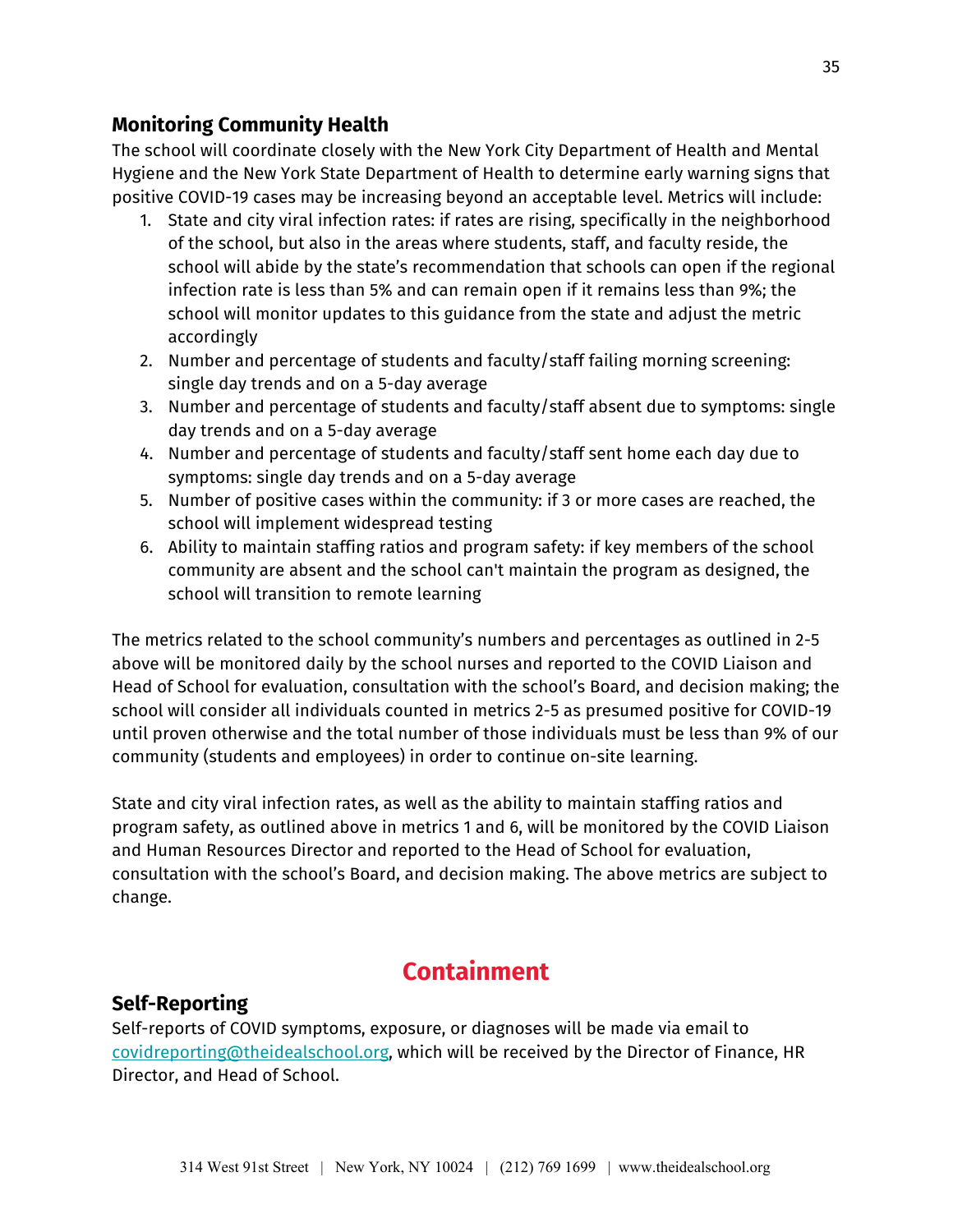### <span id="page-36-0"></span>**School Health Offices, Isolation, and Collection**

Daily COVID screening via Magnus Health will be reviewed by the school nurses to ensure completion prior to the start of the school day and to ensure the screening staff knows who should not attend school.

If a student exhibits signs or symptoms of COVID during the school day, they will be placed into an isolation room separate from that of the nursing office and will be closely and respectfully monitored until pick up. The school nurses will don adequate PPE including but not limited to gowns, gloves, masks, and face shields when assessing students and/or faculty members with symptoms. If the symptom assessment warrants further testing, the nurses will provide a list of available testing sites in conjunction with referral to individual primary care physicians and the DOH.

The school nurses will train all students, faculty, and staff on how to properly put on, take off, clean (as applicable), and discard PPE, including but not limited to appropriate face coverings. The school nurses also will train all students, faculty, and staff on how to properly hand wash using both soap and water as well as hand sanitizer.

### <span id="page-36-1"></span>**Exposed Individuals**

In the event that an individual presents COVID-19 symptoms, they will be isolated and sent home with instructions to contact their health care provider for assessment and testing; students will be supervised until they are picked up. The school will require symptomatic individuals to immediately disclose if and when their symptoms began, whether during or outside of school hours. Individuals who have had close contact with a symptomatic, presumed positive, or confirmed positive individual will be informed and asked to contact their healthcare provider for assessment and testing and will be required to self-quarantine for 14 days.

Confidentiality will be maintained as required by federal and state law and regulations. The school will implement reporting plans for individuals who are alerted they have come into close contact with a person with a presumed or confirmed COVID-19 diagnosis. The school will notify the state and city health departments immediately upon being informed of any positive COVID-19 test result by any student, faculty, staff, or visitor who has been on school grounds.

Any areas of the school used by an individual presumed to have COVID-19 will be closed off and the school will ensure cleaning and disinfection of those areas; this includes offices, classrooms, bathrooms, and common areas.

Confirmed cases of COVID-19 among members of the school community who have been on school grounds may require a temporary building closure, reverting to distance learning, for thorough cleaning and disinfection.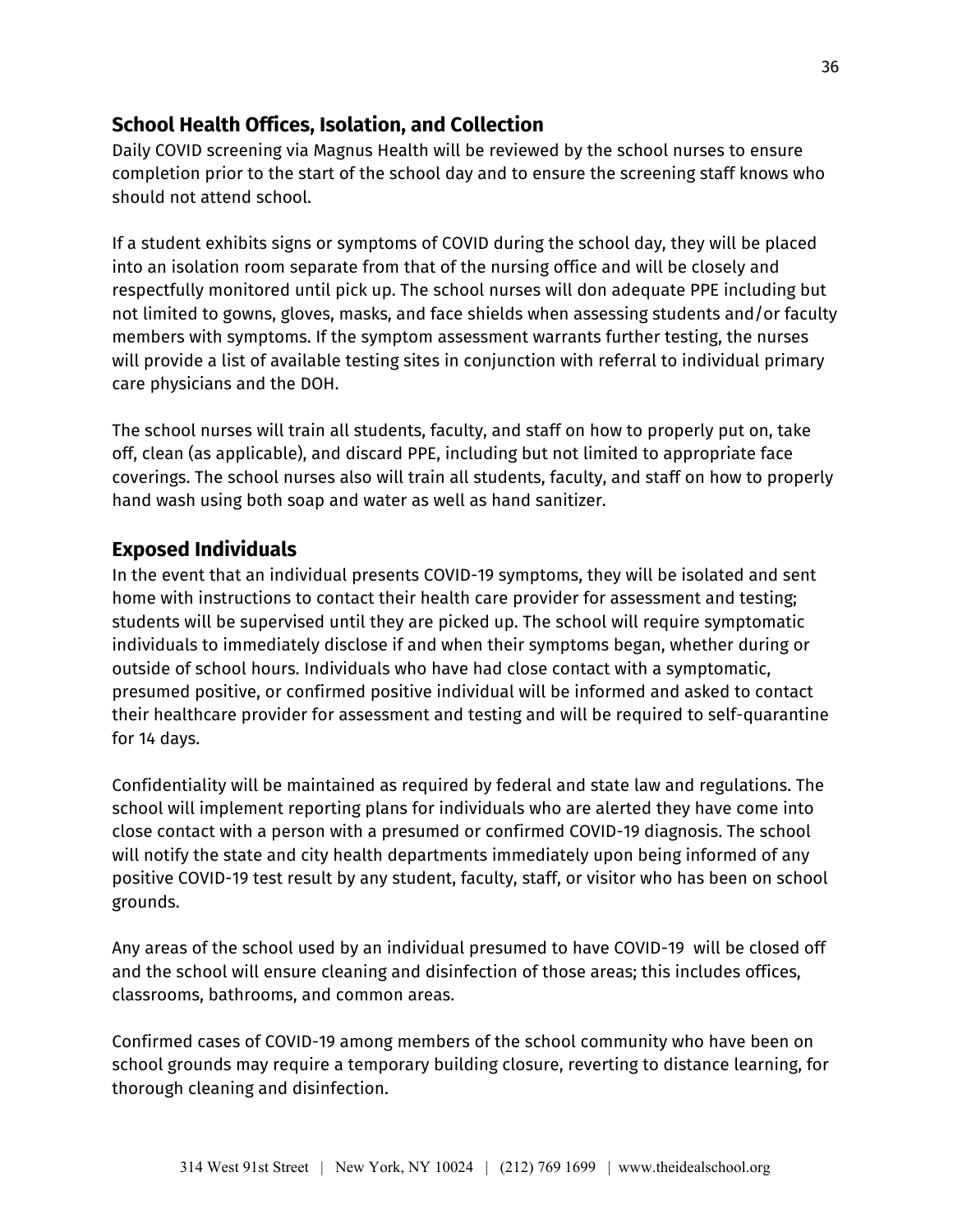## <span id="page-37-0"></span>**Sick Policy**

The school requires that families, faculty, and staff strictly adhere to the sick policy and stay home when sick. If a student, staff, or faculty member arrives at school presenting COVID symptoms, they will immediately be isolated and attended to by the school nurse and will ultimately be sent home. Each building will have a designated space for the care and isolation of individuals who show symptoms during the course of the school day.

Each family will provide three emergency contacts for their student in case the student must be isolated and picked up from school; pickup will be required within two hours. These policies apply to all students and the school cannot self-dismiss sick students. Faculty and staff are also required to complete emergency contact forms for situations in which a staff member requests or requires assistance going home.

## <span id="page-37-1"></span>**Contact Tracing and Communication**

Margaret Conklin, Director of Finance, will oversee the implementation of all COVID-19 protocols as COVID Liaison. Ms. Conklin will be responsible for student health reporting. Amanda Menzie, Human Resources Director, will be responsible for faculty and staff reporting.

The COVID Liaison will trigger the contact tracing protocols in the event of an infection or trigger a review in the event a concern becomes evident or is raised. The school will maintain class schedules and logs for faculty, staff, and visitors to document the location of all individuals within the building as a part of its contact tracing policy and to support the New York State Contact Tracing Program and the Department of Health.

The COVID Liaison will report positive COVID-19 test results to health authorities

- New York State Department of Health
- NYC Test & Trace Corps
- New York City Department of Health and Mental Hygiene

In the event of student illness during the day, a division head or other administrator or the school nurse will notify families. If a faculty or staff member becomes ill and requires the notification of an emergency contact, the school nurse, Human Resources Director or their direct supervisor will notify the emergency contact or individual requested by the faculty or staff member.

Recognizing the importance of quick and appropriate communication, the school has appointed the Director of Communications to oversee and implement community reporting procedures related to COVID-19. The Director of Communications will notify staff, families, and other constituencies of school closures or any restrictions in place due to community COVID-19 exposure. Communications will be broadcast via e-mail, phone blast, text messaging, social media, and the school website.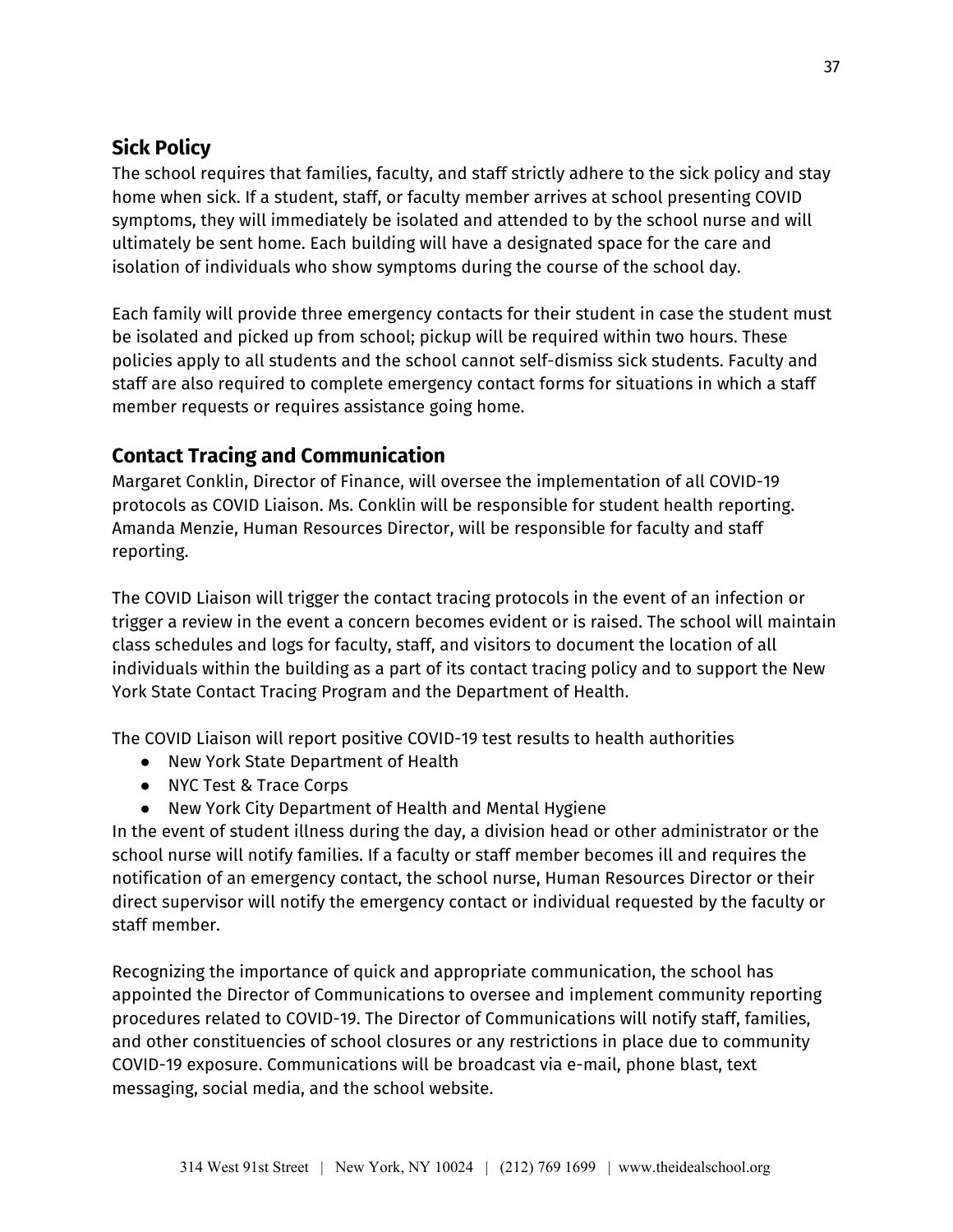## <span id="page-38-0"></span>**Return to School**

The nurses or Human Resources Director must provide confirmation of testing and readiness to return to school or work to the COVID Liaison and/or Head of School before any individual returns to the community after testing or travel as described above. For all individuals who need a referral for testing, the school nurses will provide a frequently updated document with information about available testing centers. In the event that widespread testing is required, the nurses will work closely with the Department of Health to provide options to families.

Following a positive diagnosis of COVID-19, individuals will be allowed to return to school/work only after the relevant actions have been completed and only with required documentation from a healthcare provider following evaluation and testing confirming all relevant actions listed below have been carried out and that all criteria for returning have been met. Students and families will provide their required documents to the school nurses and faculty and staff will provide their required documentation to the Human Resources Director.

Symptomatic COVID, subsequent to isolation:

- Symptom-Based Return
	- 24 hours free from fever without the use of fever-reducing medicines such as acetaminophen or ibuprofen
	- 24 hours of clinical improvement in symptoms (cough, shortness of breath)
	- At least 10 days from date of the original onset of symptoms

COVID positive with no symptoms

● 10 days after the date of the first positive test, if the individual does not develop symptoms; if one develops symptoms, use symptom-based return

If an individual has had close contact with a person with a confirmed COVID-19 diagnosis and is not experiencing COVID-19 related symptoms, the individual may return upon completing 14 days of self-quarantine with a doctor's note in lieu of a COVID-19 test.

## <span id="page-38-1"></span>**PPE and Face Coverings**

The school is requiring masks for all faculty and for all students, except in the case of verified medical exemption which can be approved only by the school's supervising nurse practitioner in consultation with the school nurses. Students who cannot tolerate masks will thus be encouraged to choose the remote option. Individuals will be prohibited from entering the school facilities and grounds without face coverings unless they have a verified medical exemption. The school is investing in PPE for faculty including but not limited to masks to be made available for all faculty and staff; gloves for all faculty and staff who would like; visors, N95 or K95 masks, and gloves for all therapists and associate teachers, as well as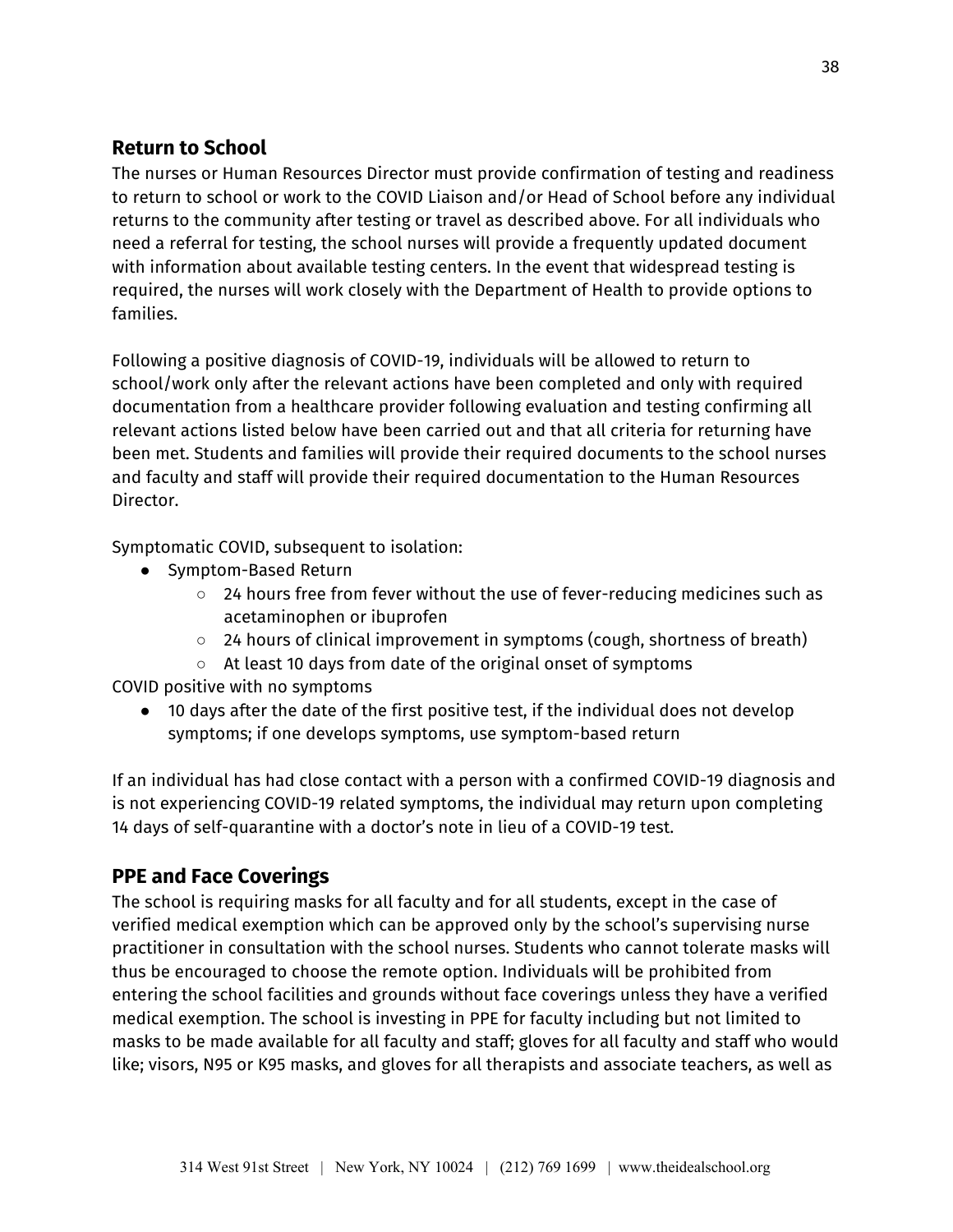other staff members who request; and portable dividers in various sizes and shapes for classrooms and therapy suites.

For faculty and staff, the school will be developing a request form for ease in requesting additional PPE.

The school will provide routine mask breaks throughout the day when students and faculty are socially distanced. Social distancing will be required during meals and snacks; everyone will be allowed to remove face coverings while eating. Families should plan to send children to school with two masks. All masks should be made of cloth, can be reusable or disposable, and mask designs should be school appropriate. Masks should not have an air release valve, and face shields are not interchangeable with and may not be used in place of face masks. The school will provide disposable masks that will be available to all students when needed at any point in the day.

The school will provide masks for faculty and staff, or faculty and staff may choose to wear their own cloth mask, and those designs should also be school appropriate. The school will also make face masks with transparent inserts available to faculty and staff who would like this option.

The school will also provide additional PPE for instances when it is not possible to maintain six feet of social distancing, including polycarbonate shields and dividers, transparent and reusable face shields (to be used in conjunction with cloth masks), and disposable gloves. School nurses will also be provided with protective gowns, gloves, and face shields, as well as N95 masks.

The school will train all students, faculty, and staff on how to properly wear and take off face coverings and other PPE in accordance with CDC recommendations and guidelines. The school will also communicate about the importance of masks.

## <span id="page-39-0"></span>**Hygiene, Cleaning, and Disinfection**

### **Daily Facility Cleaning Protocols**

- The school will have an ample supply of PPE, antibacterial cleaning products, and state-of-the-art machinery to sanitize all areas
- Thorough cleanings will be conducted throughout each school day
- The school will continue to use an outside contractor for overnight cleaning and disinfection
- The school will maintain logs that include the date, time, and scope of cleaning and disinfection for each facility and area type

### **Review of Air and HVAC Systems**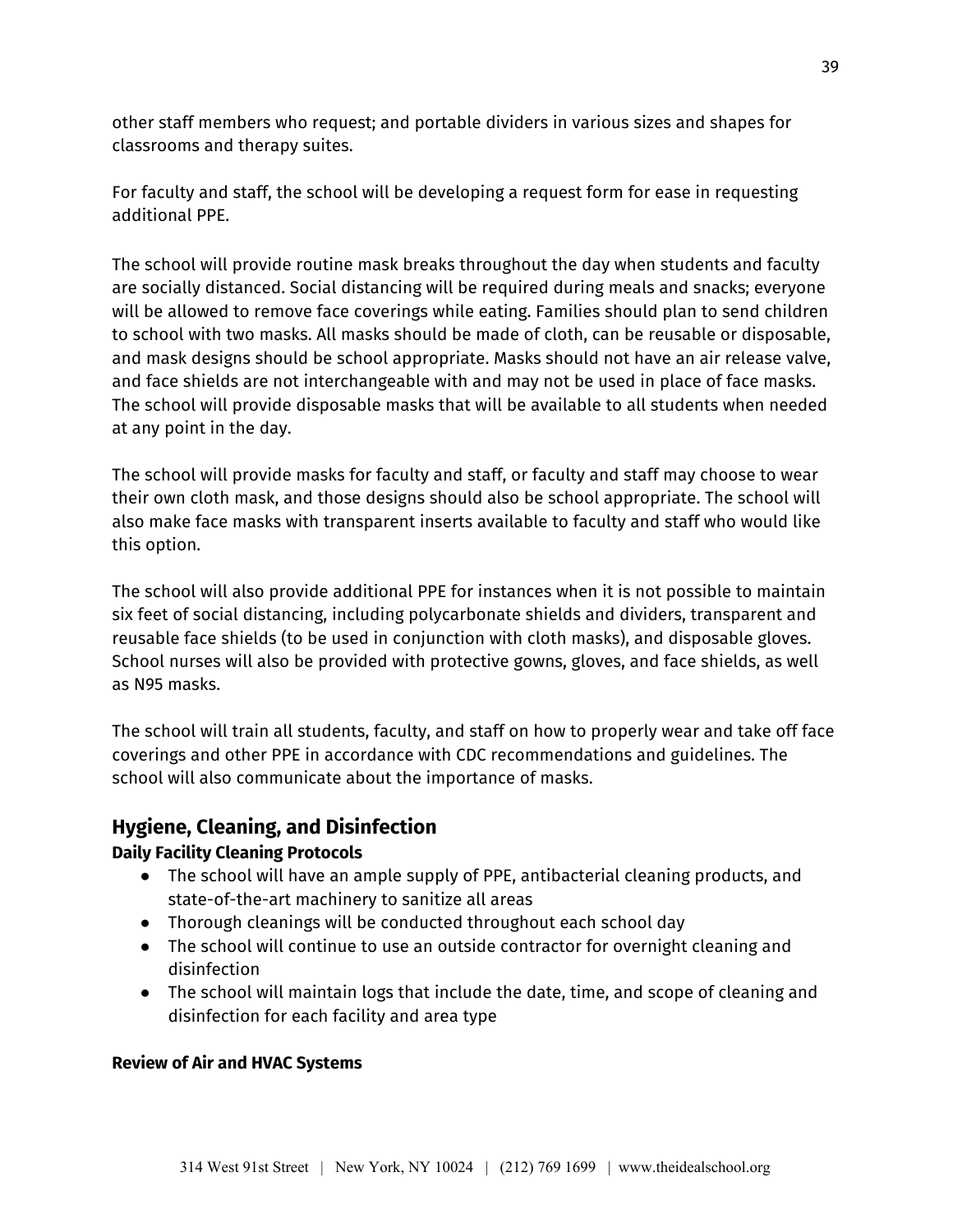- Before the start of school, IDEAL will work with its HVAC vendor at Lower School and B'nai Jeshurun's facilities management to review and ensure adequate airflow, ventilation, and filtration in all areas of the Lower and Upper Schools to reduce the possibility of COVID-19 transmission
- Windows, when possible, will be left open to increase fresh air circulation in classrooms; window guards will be installed where necessary for the protection of all staff, faculty, and students
- IDEAL conducting a review of the windows at 91st Street and B'nai Jeshurun is conducting a review of the windows at 89th Street
- Individual air purifiers will be implemented as needed
- The school will consult with a facilities expert to oversee the ventilation in both buildings

### **Following Suspected or Confirmed COVID-19 Case:**

- The school will provide for the cleaning and disinfection of exposed areas in the event an individual is confirmed to have COVID-19, with such cleaning and disinfection to include, at a minimum, all heavy transit areas and high-touch surfaces
- The school will follow CDC guidelines on "Cleaning and Disinfecting Your Facility" if someone is suspected or confirmed to have COVID-19
- The school will close off areas used by the person who is presumed or confirmed to have COVID-19 and will make a determination on whether the school building must be closed
- The school will wait 24 hours before the affected areas are cleaned and disinfected, per CDC guidelines
- Cleaning and disinfection of all areas used by the person presumed or confirmed to have COVID-19 will be undertaken; this includes offices, classrooms, bathrooms, locker surfaces, and common areas
- Once the area has been appropriately cleaned and disinfected, it can be reopened for use
- Individuals without close contact with the person presumed or confirmed to have COVID-19 can return to the area and resume school activities immediately after cleaning and disinfection

## **Closure**

## <span id="page-40-1"></span><span id="page-40-0"></span>**Triggers**

When a student or staff member attended school in the 14 days prior to being confirmed as a COVID-19 case, New York State Department of Health requires an initial 24-hour closure, in order to begin an investigation to determine the contacts that the individual may have had within the school environment. During that initial 24-hour closure, the school will immediately take steps to clean and disinfect the school building(s) where the student or staff had contact prior to testing positive for COVID-19. That disinfection will be in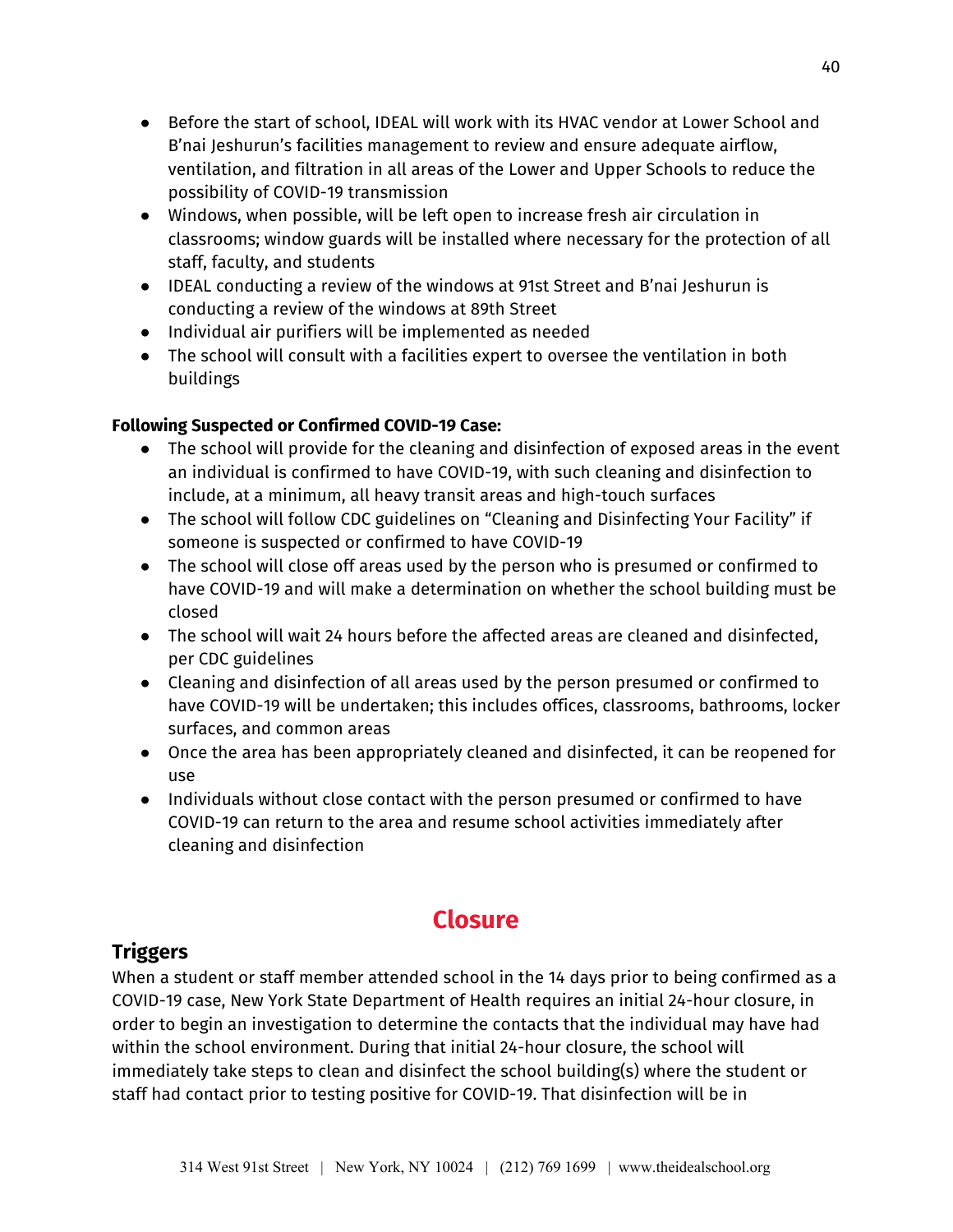accordance with NYS DOH guidelines and will be complete before accepting returning students.

## <span id="page-41-0"></span>**Operational Activity**

If the school building(s) is/are closed for cleaning, the next day becomes a distance learning day for students, staff, and faculty in the building(s).

## <span id="page-41-1"></span>**Communication**

The school will communicate via text, email, social media, and website of any closure or reduction of in-person instruction.

## **Works Cited**

<span id="page-41-2"></span>Heading back to school in the pandemic, UNICEF, July 24, 2020 [https://www.unicef.org/coronavirus/heading-back-school-in-pandemic?utm\\_source=facebo](https://www.unicef.org/coronavirus/heading-back-school-in-pandemic?utm_source=facebook&utm_medium=organic&utm_campaign=coronavirus&fbclid=IwAR3zFndHYQCoFK6pJKz89vjNppNfgSL9AUEc6CQZHM_QI5VrnsLZNd9b99k) [ok&utm\\_medium=organic&utm\\_campaign=coronavirus&fbclid=IwAR3zFndHYQCoFK6pJKz89vj](https://www.unicef.org/coronavirus/heading-back-school-in-pandemic?utm_source=facebook&utm_medium=organic&utm_campaign=coronavirus&fbclid=IwAR3zFndHYQCoFK6pJKz89vjNppNfgSL9AUEc6CQZHM_QI5VrnsLZNd9b99k) [NppNfgSL9AUEc6CQZHM\\_QI5VrnsLZNd9b99k](https://www.unicef.org/coronavirus/heading-back-school-in-pandemic?utm_source=facebook&utm_medium=organic&utm_campaign=coronavirus&fbclid=IwAR3zFndHYQCoFK6pJKz89vjNppNfgSL9AUEc6CQZHM_QI5VrnsLZNd9b99k)

Children and COVID-19: State-Level Data Report, American Academy of Pediatrics and the Children's Hospital Association

[https://services.aap.org/en/pages/2019-novel-coronavirus-covid-19-infections/children-and](https://services.aap.org/en/pages/2019-novel-coronavirus-covid-19-infections/children-and-covid-19-state-level-data-report/) [-covid-19-state-level-data-report/](https://services.aap.org/en/pages/2019-novel-coronavirus-covid-19-infections/children-and-covid-19-state-level-data-report/)

Influenza-Associated Pediatric Mortality, CDC <https://gis.cdc.gov/grasp/fluview/pedfludeath.html>

Safely Reopening Schools, Infectious Diseases Society of America, Town Hall Presentation, July 16, 2020, Infectious Diseases Society of America [https://www.pta.org/docs/default-source/files/advocacy/2020/reopening-event-slides-7-16](https://www.pta.org/docs/default-source/files/advocacy/2020/reopening-event-slides-7-16-20.pdf) [-20.pdf](https://www.pta.org/docs/default-source/files/advocacy/2020/reopening-event-slides-7-16-20.pdf)

Jonas F. Ludvigsson, Children are unlikely to be the main drivers of the COVID-19 pandemic – A systematic review, Acta Pædiatrica, Volume 109, Issue 8, August 2020, p. 1525-1530 <https://onlinelibrary.wiley.com/doi/10.1111/apa.15371>

Christina Goldbaum, Is the Subway Risky? It May Be Safer Than You Think, New York Times, August 2, 2020

[https://www.nytimes.com/2020/08/02/nyregion/nyc-subway-coronavirus-safety.html?referri](https://www.nytimes.com/2020/08/02/nyregion/nyc-subway-coronavirus-safety.html?referringSource=articleShare) [ngSource=articleShare](https://www.nytimes.com/2020/08/02/nyregion/nyc-subway-coronavirus-safety.html?referringSource=articleShare)

Trisha Korioth, AAP interim guidance on school re-entry focuses on mitigating COVID-19 risks, American Association of Pediatricians, June 26, 2020